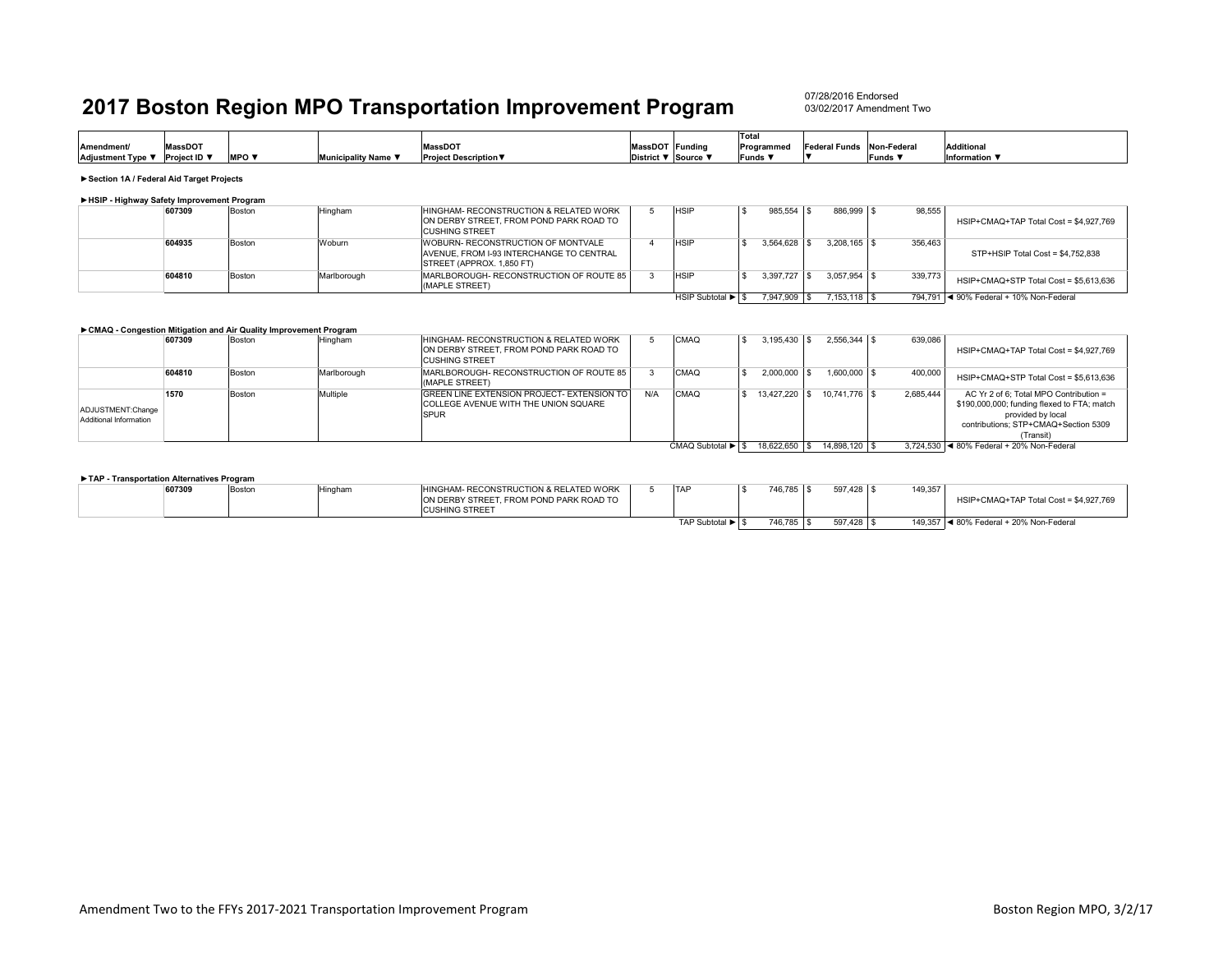07/28/2016 Endorsed03/02/2017 Amendment Two

|                                             |                                |                                 |                     | <b>MassDOT</b>                                                                                                                                                                                             |                                        |             | Total                        |                      |                               | <b>Additional</b>                                                                                                                                                                                                                      |
|---------------------------------------------|--------------------------------|---------------------------------|---------------------|------------------------------------------------------------------------------------------------------------------------------------------------------------------------------------------------------------|----------------------------------------|-------------|------------------------------|----------------------|-------------------------------|----------------------------------------------------------------------------------------------------------------------------------------------------------------------------------------------------------------------------------------|
| <b>Amendment/</b><br>Adjustment Type ▼      | <b>MassDOT</b><br>Project ID ▼ | <b>MPO</b> $\blacktriangledown$ | Municipality Name ▼ | <b>Project Description ▼</b>                                                                                                                                                                               | MassDOT Funding<br>District ▼ Source ▼ |             | Programmed<br>Funds <b>v</b> | <b>Federal Funds</b> | Non-Federal<br>Funds <b>V</b> | Information $\Psi$                                                                                                                                                                                                                     |
| Non-CMAQ/HSIP/TAP (Other)                   |                                |                                 |                     |                                                                                                                                                                                                            |                                        |             |                              |                      |                               |                                                                                                                                                                                                                                        |
| AMENDMENT: Increase<br>Cost                 | 29492                          | Boston                          | Multiple            | BEDFORD- BILLERICA- MIDDLESEX TURNPIKE<br>IMPROVEMENTS, FROM CROSBY DRIVE NORTH TO<br>MANNING ROAD, INCLUDES RECONSTRUCTION OF<br>B-04-006 (PHASE III)                                                     |                                        | <b>STP</b>  | $6.604.906$ \ \$             | $5,283,925$ \$       | 1,320,981                     | increase in funding source from \$3,794,185 to<br>\$6,604,906: AC Yr 2 of 2:<br>STP+NHPP+TAP+Earmark+Statewide<br>Infrastructure+Northern Middlesex Council of<br>Governments contribution (\$1,000,000) Total<br>$Cost = $36.735.048$ |
| AMENDMENT:Decrease<br>Cost                  | 601630                         | Boston                          | Multiple            | WEYMOUTH-ABINGTON-RECONSTRUCTION &<br>WIDENING ON ROUTE 18 (MAIN STREET) FROM<br>HIGHLAND PLACE TO ROUTE 139 (4.0 MILES)<br>INCLUDES REPLACING W-32-013, ROUTE 18 OVER<br>THE OLD COLONY RAILROAD (MBTA)   | 6                                      | <b>STP</b>  | 5.946.711 \$<br>\$.          | 4.757.369 \$         | 1.189.342                     | decrease in funding source from \$12,850,000 to<br>\$5.946.711: AC Yr 2 of 4:<br>STP+NHPP+HSIP+TEA-21 Farmark<br>(MA1236)+BR Total Cost = \$81,812,268                                                                                 |
| AMFNDMFNT:Add<br><b>Funding Source</b>      | 601630                         | Boston                          | Multiple            | WEYMOUTH- ABINGTON- RECONSTRUCTION &<br>WIDENING ON ROUTE 18 (MAIN STREET) FROM<br>HIGHLAND PLACE TO ROUTE 139 (4.0 MILES)<br>INCLUDES REPLACING W-32-013, ROUTE 18 OVER<br>THE OLD COLONY RAILROAD (MBTA) | 6                                      | <b>NHPP</b> | 6.903.289 \$<br>£.           | $5.522.631$ \$       | 1.380.658                     | New funding source for this project. AC Yr 2 of 4;<br>STP+NHPP+HSIP+TEA-21 Earmark<br>(MA1236)+BR Total Cost = \$81,812,268                                                                                                            |
|                                             | 604935                         | Boston                          | Woburn              | WOBURN- RECONSTRUCTION OF MONTVALE<br>AVENUE, FROM I-93 INTERCHANGE TO CENTRAL<br>STREET (APPROX, 1.850 FT)                                                                                                |                                        | <b>STP</b>  | 1,188,210 \$<br>\$.          | 950.568 \$           | 237.642                       | STP+HSIP Total Cost = \$4,752,838                                                                                                                                                                                                      |
|                                             | 604810                         | Boston                          | Marlborough         | MARLBOROUGH- RECONSTRUCTION OF ROUTE 85<br>(MAPLE STREET)                                                                                                                                                  | 3                                      | <b>STP</b>  | 215,909 \$<br>£.             | 172.727 \$           | 43.182                        | HSIP+CMAQ+STP Total Cost = \$5,613,636                                                                                                                                                                                                 |
| ADJUSTMENT:Change<br>Additional Information | 1570                           | <b>Boston</b>                   | Multiple            | GREEN LINE EXTENSION PROJECT- EXTENSION TO<br>COLLEGE AVENUE WITH THE UNION SQUARE<br><b>SPUR</b>                                                                                                          | N/A                                    | <b>STP</b>  | 16,472,780 \$<br>\$          | 13.178.224   \$      | 3.294.556                     | AC Yr 2 of 6: Total MPO Contribution =<br>\$190,000,000; funding flexed to FTA; match<br>provided by local<br>contributions: STP+CMAQ+Section 5309<br>(Transit)                                                                        |
|                                             | 603711                         | Boston                          | Multiple            | NEEDHAM- WELLESLEY- REHAB/REPLACEMENT OF<br>6 BRIDGES ON I-95/ROUTE 128: N-04-020, N-04-021.<br>N-04-022, N-04-026, N-04-027, N-04-037 & W-13-023<br>(ADD-A-LANE - CONTRACT V)                             | 6                                      | <b>NHPP</b> | 24.539.816   \$<br>\$.       | 19.631.853 \$        | 4.907.963                     | AC Yr 4 of 5: NHPP+BR+Statewide Infrastructure<br>Total Cost = \$164,919,140 (\$26,258,183)<br>programmed within FFYs 2017-21 TIP)                                                                                                     |
|                                             |                                |                                 |                     |                                                                                                                                                                                                            |                                        |             |                              |                      |                               |                                                                                                                                                                                                                                        |

Non-CMAQ/HSIP/TAP (Other) Subtotal ▶ | \$61,871,621 | \$49,497,297 | \$12,374,324 | ∢80% Federal + 20% Non-Federal

**►Section 1A / Fiscal Constraint Analysis**

| Total Federal Aid Target Funds Programmed ▶ S  | 89.188.965 \$ |  | 89.188.965   <1 Total Target              |  | 0 Target Funds Available               |
|------------------------------------------------|---------------|--|-------------------------------------------|--|----------------------------------------|
| Total Non-CMAQ/HSIP/TAP (Other) Programmed ▶ S | 61.871.621 S  |  | ◀ Max. Non-                               |  | (68,562,975) Non-CMAQ/HSIP/TAP (Other) |
|                                                |               |  | <b>CMAQ/HSIP/TAP</b>                      |  | Exceeds Maximum                        |
| Total HSIP Programmed ▶ S                      | 7.947.909 \$  |  | 4.296.710 $\blacktriangleleft$ Min. HSIP  |  | (3.651.199) HSIP Recommended Met       |
| Total CMAQ Programmed ▶ S                      | 18.622.650    |  | 13.427.220   ◀ Min. CMAQ                  |  | (5.195.430) CMAQ Recommended Met       |
| Total TAP Programmed ▶ S                       | 746.785   \$  |  | $2.902.060$ $\blacktriangleleft$ Min. TAP |  | 2.155.275 TAP Recommended Not Met      |

**HSIP, CMAQ, TAP Overprogrammed** \$ (6,691,354)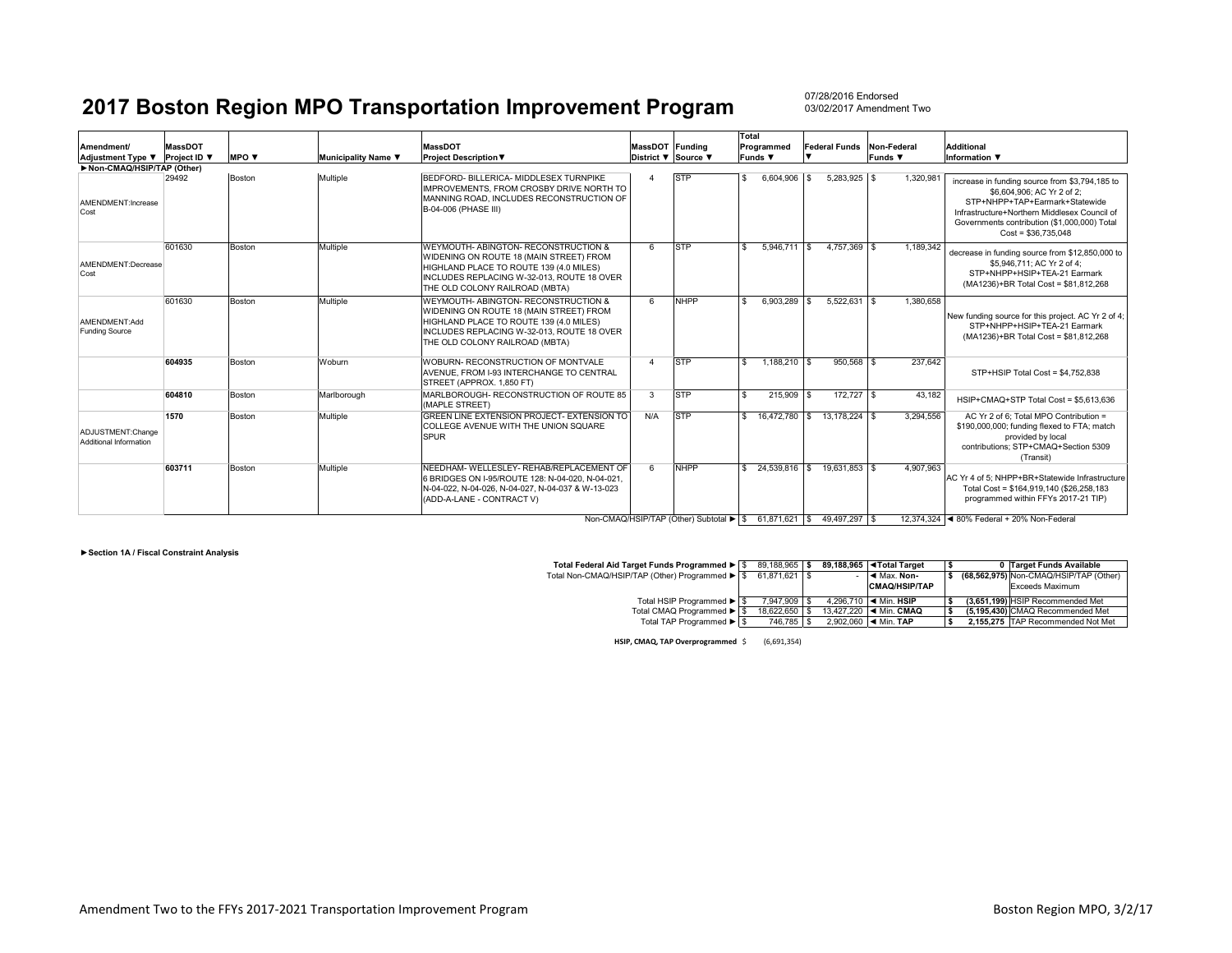07/28/2016 Endorsed03/02/2017 Amendment Two

|                                                                                      |                |              |                     |                                                                                                                                                                                                            |                     |                         | Total                                     |                    |                             |                                        |                                                                                                                                                                                                                               |
|--------------------------------------------------------------------------------------|----------------|--------------|---------------------|------------------------------------------------------------------------------------------------------------------------------------------------------------------------------------------------------------|---------------------|-------------------------|-------------------------------------------|--------------------|-----------------------------|----------------------------------------|-------------------------------------------------------------------------------------------------------------------------------------------------------------------------------------------------------------------------------|
| Amendment/                                                                           | <b>MassDOT</b> |              |                     | <b>MassDOT</b>                                                                                                                                                                                             | MassDOT Funding     |                         | Programmed                                |                    | <b>Federal Funds</b>        | Non-Federal                            | Additional                                                                                                                                                                                                                    |
| Adjustment Type ▼ Project ID ▼                                                       |                | <b>MPO v</b> | Municipality Name ▼ | <b>Project Description ▼</b>                                                                                                                                                                               | District ▼ Source ▼ |                         | <b>Funds</b> ▼                            |                    |                             | Funds $\blacktriangledown$             | Information ▼                                                                                                                                                                                                                 |
| Section 1B / Federal Aid Bridge Projects<br>Statewide Systematic Maintenance Program |                |              |                     |                                                                                                                                                                                                            |                     |                         |                                           |                    |                             |                                        |                                                                                                                                                                                                                               |
|                                                                                      |                |              |                     | No Projects Programmed                                                                                                                                                                                     |                     |                         | \$.                                       | l \$<br>$\sim$     |                             | $\sqrt{s}$<br>$\overline{\phantom{a}}$ |                                                                                                                                                                                                                               |
|                                                                                      |                |              |                     |                                                                                                                                                                                                            |                     |                         |                                           | <b>S</b>           |                             |                                        |                                                                                                                                                                                                                               |
|                                                                                      |                |              |                     | No Projects Programmed<br>Statewide Bridge Maintenance Program Subtotal ▶ S                                                                                                                                |                     |                         |                                           | $\sim$<br><b>S</b> | $\sim$                      | l S<br>÷<br>$\sqrt{s}$                 | ■ 80% Federal + 20% Non-Federal                                                                                                                                                                                               |
| ► On System                                                                          |                |              |                     |                                                                                                                                                                                                            |                     |                         |                                           | $\sim$             | $\sim$                      |                                        |                                                                                                                                                                                                                               |
|                                                                                      | 604173         | Boston       | <b>BOSTON</b>       | BOSTON- BRIDGE REHABILITATION, B-16-016.<br>NORTH WASHINGTON STREET OVER THE BOSTON<br><b>INNER HARBOR</b>                                                                                                 | 6                   | <b>NHPP</b>             |                                           |                    | 19,390,365 \$               | 4,847,591                              | AC YR 1 of 5. YOE \$112,400,000                                                                                                                                                                                               |
|                                                                                      | 607507         | Boston       | <b>WAKEFIELD</b>    | WAKEFIELD- BRIDGE DECK REPLACEMENT. W-01-<br>021 (2MF), HOPKINS STREET OVER I-95/ST 128                                                                                                                    | $\overline{4}$      | <b>NHPP</b>             | $2.646.360$ \ \$<br>$\tilde{\mathcal{L}}$ |                    | $2.117.088$ \$              | 529,272                                |                                                                                                                                                                                                                               |
|                                                                                      | 607954         | Boston       | <b>DANVERS</b>      | DANVERS- BRIDGE REPLACEMENT, D-03-018, ST<br>128 OVER WATERS RIVER                                                                                                                                         | $\Delta$            | <b>NHPP</b>             | £.<br>8,625,000                           | l s                | $6,900,000$ \$              | 1,725,000                              |                                                                                                                                                                                                                               |
| AMENDMENT:Decrease 601630<br>Cost                                                    |                | Boston       | WEYMOUTH            | WEYMOUTH- ABINGTON- RECONSTRUCTION &<br>WIDENING ON ROUTE 18 (MAIN STREET) FROM<br>HIGHLAND PLACE TO ROUTE 139 (4.0 MILES)<br>INCLUDES REPLACING W-32-013, ROUTE 18 OVER<br>THE OLD COLONY RAILROAD (MBTA) | 6                   | <b>NHPP</b>             | s.<br>12.033.818   \$                     |                    | $9.627.054$ \$              | 2.406.764                              | decrease in funding source from \$21,758,750 to<br>\$12,033,817.53 (August redistribution); AC Yr 2<br>of 4: STP+NHPP+HSIP+TEA-21 Earmark<br>(MA1236)+BR Total Cost = \$81,812,268                                            |
|                                                                                      | 607499         | Boston       | Multiple            | RANDOLPH- BOSTON- BRAINTREE- STEEL<br>SUPERSTRUCTURE CLEANING (FULL REMOVAL)<br>AND PAINTING OF 3 BRIDGES: R-01-006 (344), B-16-<br>261 (3FK) & B-21-027(36E)                                              | 6                   | <b>NHPP</b>             | $2.028.526$ \$<br>$\tilde{\mathcal{L}}$   |                    |                             | 405,705                                | In the STIP/Statewide Programs; formerly<br>DISTRICT 6- STEEL SUPERSTRUCTURE<br>CLEANING (FULL REMOVAL) AND PAINTING<br>OF TWO BRIDGES, RANDOLPH R-01-006(344)<br>AND BRAINTREE B-21-027(36E); Cost increase<br>of \$354.526. |
| ► Off-System                                                                         |                |              |                     |                                                                                                                                                                                                            |                     | On System Subtotal ▶ \$ |                                           |                    | 49,571,660 \$ 39,657,328 \$ |                                        | 9.508.627 < 80% Federal + 20% Non-Federal                                                                                                                                                                                     |
|                                                                                      |                |              |                     | No Projects Programmed                                                                                                                                                                                     |                     |                         | £.                                        | <b>S</b><br>$\sim$ | $\sim$                      | $\sqrt{s}$<br>$\sim$                   |                                                                                                                                                                                                                               |
|                                                                                      |                |              |                     | No Projects Programmed                                                                                                                                                                                     |                     |                         |                                           | l s<br>$\sim$      | $\sim$                      | $\sqrt{s}$                             |                                                                                                                                                                                                                               |
|                                                                                      |                |              |                     |                                                                                                                                                                                                            |                     | Off-System Subtotal ▶ S |                                           | l s<br>$\sim$      | $-5$                        |                                        | ■ 80% Federal + 20% Non-Federal                                                                                                                                                                                               |
|                                                                                      |                |              |                     |                                                                                                                                                                                                            |                     |                         |                                           |                    |                             |                                        |                                                                                                                                                                                                                               |

#### **►Statewide Bridge Inspection Program**

|  |  | No Projects Programmed                           |  |  |  |                                 |
|--|--|--------------------------------------------------|--|--|--|---------------------------------|
|  |  | p Projects Programmed                            |  |  |  |                                 |
|  |  | Statewide Bridge Inspection Program Subtotal ▶ S |  |  |  | ◀ 80% Federal + 20% Non-Federal |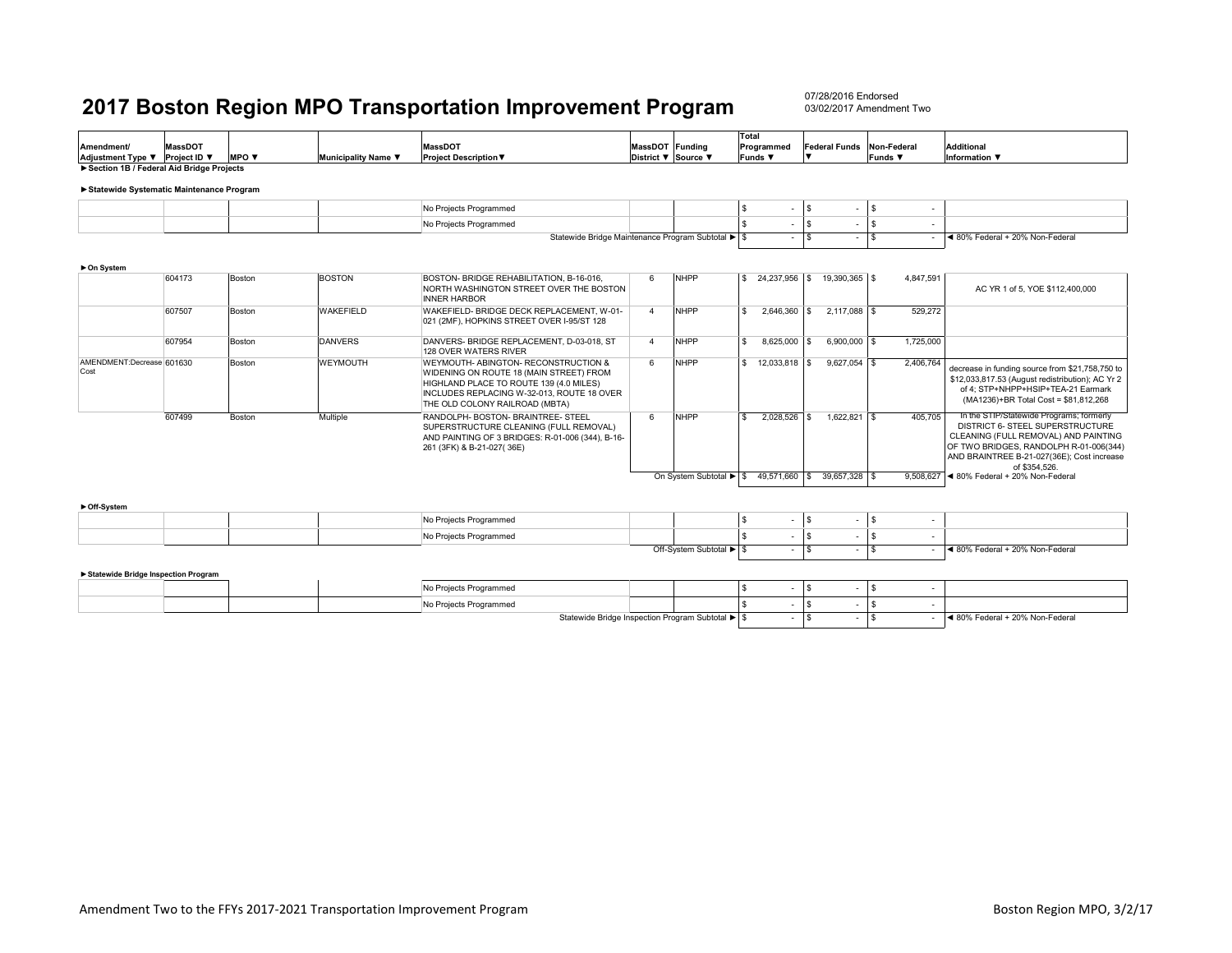07/28/2016 Endorsed03/02/2017 Amendment Two

|                                |         |                                 |                            |                              |                     | ITota.       |                      |               |                   |
|--------------------------------|---------|---------------------------------|----------------------------|------------------------------|---------------------|--------------|----------------------|---------------|-------------------|
| <b>Amendment/</b>              | MassDOT |                                 |                            | MassDOT                      | MassDOT Funding     | Programmed   | <b>Federal Funds</b> | Non-Federal   | <b>Additional</b> |
| Adjustment Type ▼ Project ID ▼ |         | <b>MPO</b> $\blacktriangledown$ | <b>Municipality Name \</b> | <b>Project Description ▼</b> | District ▼ Source ▼ | <b>Funds</b> |                      | <b>IFunds</b> | Information V     |

#### **►Section 1C / Federal Aid Non-Target Projects**

#### **►Other Federal Aid**

| AMENDMENT: Increase 601630<br>Cost      |               | Boston        | Multiple          | WEYMOUTH- ABINGTON- RECONSTRUCTION &<br>WIDENING ON ROUTE 18 (MAIN STREET) FROM<br>HIGHLAND PLACE TO ROUTE 139 (4.0 MILES)<br>INCLUDES REPLACING W-32-013, ROUTE 18 OVER<br>THE OLD COLONY RAILROAD (MBTA) | 6              | <b>HPP</b> |                         | $9,179,180$ \$ | 7,343,344 \$   | 1,835,836 | Demo ID: MA047<br>increase in funding source from \$6,171,760 to<br>\$9,179,180; Construction; (MA1236); AC Yr 2 of<br>4; STP+HSIP+TEA-21 Earmark+BR Total Cost =<br>\$81.812.268                                              |
|-----------------------------------------|---------------|---------------|-------------------|------------------------------------------------------------------------------------------------------------------------------------------------------------------------------------------------------------|----------------|------------|-------------------------|----------------|----------------|-----------|--------------------------------------------------------------------------------------------------------------------------------------------------------------------------------------------------------------------------------|
|                                         | 29492         | Boston        | <b>BEDFORD</b>    | BEDFORD- BILLERICA- BURLINGTON- MIDDLESEX<br>TURNPIKE IMPROVEMENTS. FROM CROSBY DRIVE<br>NORTH TO MANNING ROAD, INCLUDES<br>RECONSTRUCTION OF B-04-006 (PHASE III)                                         | $\overline{4}$ | <b>HPP</b> | $\overline{\mathbf{s}}$ | $1,001,475$ \$ | 801,180 \$     |           | 200,295 Repurposed SAFETEA-LU earmark (MA171); AC<br>Yr 2 of 2: STP+NHPP+TAP+Earmark+Statewide<br>Infrastructure+Northern Middlesex Council of<br>Governments contribution (\$1,000,000) Total<br>$Cost = $36,735,048$         |
| ADJUSTMENT:Chang BN0002<br>e Project ID |               | Boston        | Multiple          | MBTA Bus Stop Accessibility and Operational<br><b>Improvements</b>                                                                                                                                         | N/A            | <b>HPP</b> | £.                      | $1,135,276$ \$ | $908.221$ \$   | 227,055   | Demo ID: MA 015<br>Old Purpose of Earmark: Undertake<br>improvements to South Station intermodal station<br>Total value of earmarks for this improvements<br>program: \$1,909,696 (Federal) repurposed<br>earmark: Flex to FTA |
| ADJUSTMENT:Chang BN0003<br>e Project ID |               | Boston        | Multiple          | MBTA Bus Stop Accessibility and Operational<br>Improvements                                                                                                                                                | N/A            | <b>HPP</b> | $\hat{\mathbf{r}}$      | $1,251,844$ \$ | $1,001,475$ \$ | 250,369   | Demo ID: MA 170<br>Old Purpose of Earmark: MBTA Secure Station,<br><b>Boston</b><br>Total value of earmarks for this improvements<br>program: \$1,909,696 (Federal) repurposed<br>earmark; Flex to FTA                         |
| ADJUSTMENT:Change<br>Project ID         | <b>BN0004</b> | Boston        | Multiple          | MBTA Bus Stop Accessibility and Operational<br>Improvements within the Longwood Medical Area                                                                                                               | N/A            | <b>HPP</b> | $\hat{\mathbf{r}}$      | 162.494 \$     | 129.995 \$     | 32.499    | Demo ID: MA 133<br>Old Purpose of Earmark: Longwood Ave./Urban Ring<br><b>Tunnel Study</b><br>Repurposed earmark; Flex to FTA                                                                                                  |
|                                         |               | 1570 Boston   | Multiple          | GREEN LINE EXTENSION PROJECT- EXTENSION TO IN/A<br>COLLEGE AVENUE WITH THE UNION SQUARE<br><b>SPUR</b>                                                                                                     |                | <b>HPP</b> | $\hat{\mathbf{r}}$      | 6,259,669 \$   | $5,007,735$ \$ | 1,251,934 | Demo ID: MA 199<br>Old Purpose of Earmark: Construct Lechmere Station<br>area roadway and access improvements in Cambridge<br>Repurposed earmark; Flex to FTA                                                                  |
|                                         |               | 608562 Boston | <b>SOMERVILLE</b> | SOMERVILLE- SIGNAL AND INTERSECTION<br>IMPROVEMENT ON I-93 AT MYSTIC AVENUE AND<br>MCGRATH HIGHWAY (TOP 200 CRASH LOCATION)                                                                                | $\overline{4}$ | <b>HPP</b> | $\hat{\mathbf{r}}$      | $500,738$ \$   | 400,590 \$     | 100,148   | Demo ID: MA 128<br>Repurposed earmark for design funds. TIP Project<br>#608562 is programmed for construction in FFY 2020<br>in Section 1D, under the Statewide HSIP Program.                                                  |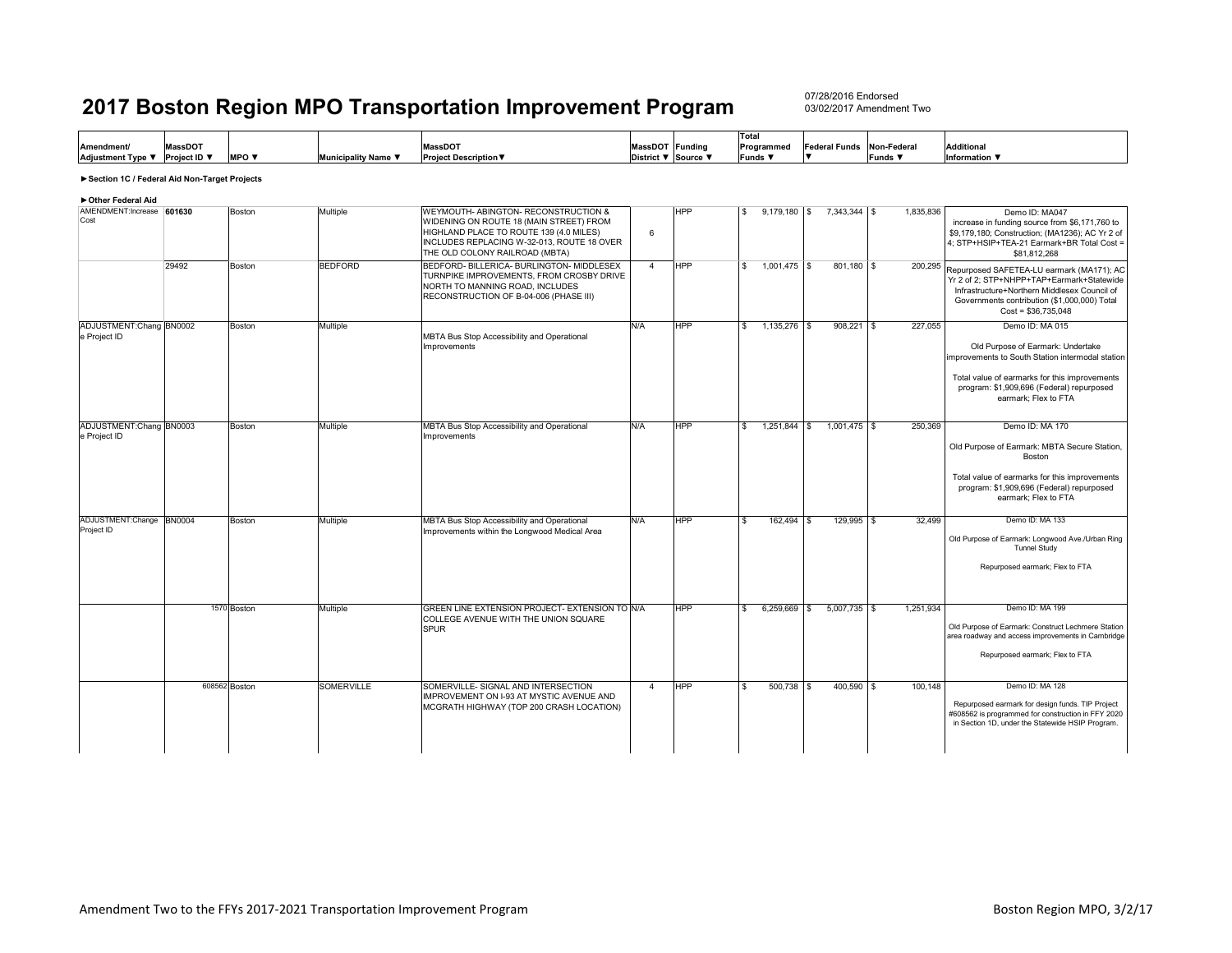#### 07/28/2016 Endorsed03/02/2017 Amendment Two

| Amendment/<br>Adjustment Type ▼ | <b>MassDOT</b><br>Project ID ▼ | <b>MPO</b> $\blacktriangledown$ | Municipality Name ▼ | <b>MassDOT</b><br><b>Project Description ▼</b>                                                    | MassDOT Funding<br>District ▼ Source ▼ |                 | <b>Total</b><br>Programmed<br>Funds ▼ | Federal Funds Non-Federal | <b>Funds</b> ▼ | Additional<br>Information $\blacktriangledown$                                                                                                                                |
|---------------------------------|--------------------------------|---------------------------------|---------------------|---------------------------------------------------------------------------------------------------|----------------------------------------|-----------------|---------------------------------------|---------------------------|----------------|-------------------------------------------------------------------------------------------------------------------------------------------------------------------------------|
| AMENDMENT:Add<br>Project        | <b>BN0005</b>                  | Boston                          | <b>SUDBURY</b>      | Assabet River National Wildlife Refuge - Rehab White<br>Pond Rd, aka North Entrance Rd (Rte. 101) |                                        | <b>Other FA</b> | 575,000                               | 460,000                   | 115,000        | Transfer to Eastern Federal Lands                                                                                                                                             |
| AMENDMENT:Add<br>Project        | <b>BN0006</b>                  | Boston                          | CONCORD             | Great Meadows National Wildlife Transportation Project                                            |                                        | <b>HPP</b>      | $53,328$ \$                           | $42.662$ \$               | 10.666         | Demo ID: MA 107<br>Repurposed earmark, formerly Oxbow National Wildlife<br>Refuge, Design and construction of a Visitor Contact<br>Station: Transfer to Eastern Federal Lands |
| AMENDMENT:Add<br>Project        | <b>BN0007</b>                  | Boston                          | CONCORD             | Great Meadows National Wildlife Transportation Project                                            |                                        | <b>HPP</b>      | 190.453                               | 152.362 \$                | 38.091         | Demo ID: MA 119<br>Repurposed earmark, formerly Assabet River National<br>Wildlife Refuge, MA, Design and construction of<br>parking areas; Transfer to Eastern Federal Lands |

Other Federal Aid Subtotal ▶ | \$20,309,455 | \$16,247,564 | \$4,061,891 | < Funding Split Varies by Funding Source

#### **►Section 1D / Federal Aid Major & State Category Projects**

#### **►Regional Major Infrastructure**

|  |  | No Projects Programmed<br>$\sim$ $\sim$ |                                            |  |  |                               |
|--|--|-----------------------------------------|--------------------------------------------|--|--|-------------------------------|
|  |  | No Projects Programmed                  |                                            |  |  |                               |
|  |  |                                         | Regional Major Infrastructure Subtotal ▶ S |  |  | 80% Federal + 20% Non-Federal |

#### **►Statewide Americans with Disability Act Implementation Plan**

|  | No Projects Programmed |                                                |  |  |                                 |
|--|------------------------|------------------------------------------------|--|--|---------------------------------|
|  | No Projects Programmed |                                                |  |  |                                 |
|  |                        | Statewide ADA Implementation Plan Subtotal ▶ S |  |  | ◀ 80% Federal + 20% Non-Federal |

#### **► Statewide Congestion Mitigation and Air Quality**

|  | 602165 | Boston | STONEHAM      | ISTONEHAM- SIGNAL & INTERSECTION                                                                           | CMAQ                        | 1.473.607 | $1.178.885$ \ \$ | 294.721 |                                           |
|--|--------|--------|---------------|------------------------------------------------------------------------------------------------------------|-----------------------------|-----------|------------------|---------|-------------------------------------------|
|  |        |        |               | <b>IMPROVEMENTS AT ROUTE 28/NORTH STREET</b>                                                               |                             |           |                  |         |                                           |
|  | 604761 | Boston | <b>BOSTON</b> | BOSTON- MULTI-USE TRAIL CONSTRUCTION<br>I(SOUTH BAY HARBOR). FROM RUGGLES STATION<br>TO FORT POINT CHANNEL | <b>CMAQ</b>                 |           | $1.783.214$ \\$  | 445,804 |                                           |
|  |        |        |               |                                                                                                            | Statewide CMAQ Subtotal ▶ S | 3.702.625 | 2.962.100 \$     |         | 740.525   ◀ 80% Federal + 20% Non-Federal |

#### **► Statewide HSIP Program**

| 607754                              | Boston | <b>MILTON</b> | MILTON- INTERSECTION & SIGNAL IMPROVEMENTS<br>AT GRANITE AVENUE & SQUANTUM STREET |  | <b>HSIF</b>                      | $-0.00$<br>JJU,UUL | 495,000 \$ | 55,000                          |  |
|-------------------------------------|--------|---------------|-----------------------------------------------------------------------------------|--|----------------------------------|--------------------|------------|---------------------------------|--|
| Statewide HSIP Program Subtotal ▶ S |        |               |                                                                                   |  | <b>EEO 000</b><br><b>JUU,UUU</b> | 495,000            | $-r$       | ◀ 90% Federal + 10% Non-Federal |  |

#### **► Statewide Infrastructure Program**

| AMENDMENT:Increase<br>Cost | 608763 | Bostor | MEDFORD | <b>IMEDFORD- STONEHAM- WOBURN- READING-</b><br>HIGHWAY LIGHTING REHABILITATION ON I-93<br>'HASE II' | STF                                                                                                                                                                                                                                                                      | 19.543.464 | 15.634.771 \$ | $3.908.693$ . | increase in total project cost from \$16,024,274 to<br>19.543.464 |
|----------------------------|--------|--------|---------|-----------------------------------------------------------------------------------------------------|--------------------------------------------------------------------------------------------------------------------------------------------------------------------------------------------------------------------------------------------------------------------------|------------|---------------|---------------|-------------------------------------------------------------------|
|                            |        |        |         |                                                                                                     | $O(t-t)$ and $t = t$ and $t = t$ and $t = t$ and $t = t$ and $t = t$ and $t = t$ and $t = t$ and $t = t$ and $t = t$ and $t = t$ and $t = t$ and $t = t$ and $t = t$ and $t = t$ and $t = t$ and $t = t$ and $t = t$ and $t = t$ and $t = t$ and $t = t$ and $t = t$ and |            |               |               | $0.000.000$ $4.000$ $E - 4 - 1$ $000$ $N = 5$                     |

Statewide Infrastructure Program Subtotal ►  $$ 19,543,464 $ $ 15,634,771 $ 3,908,693 $ 3,908,693 $ 480% Federal + 20% Non-Federal$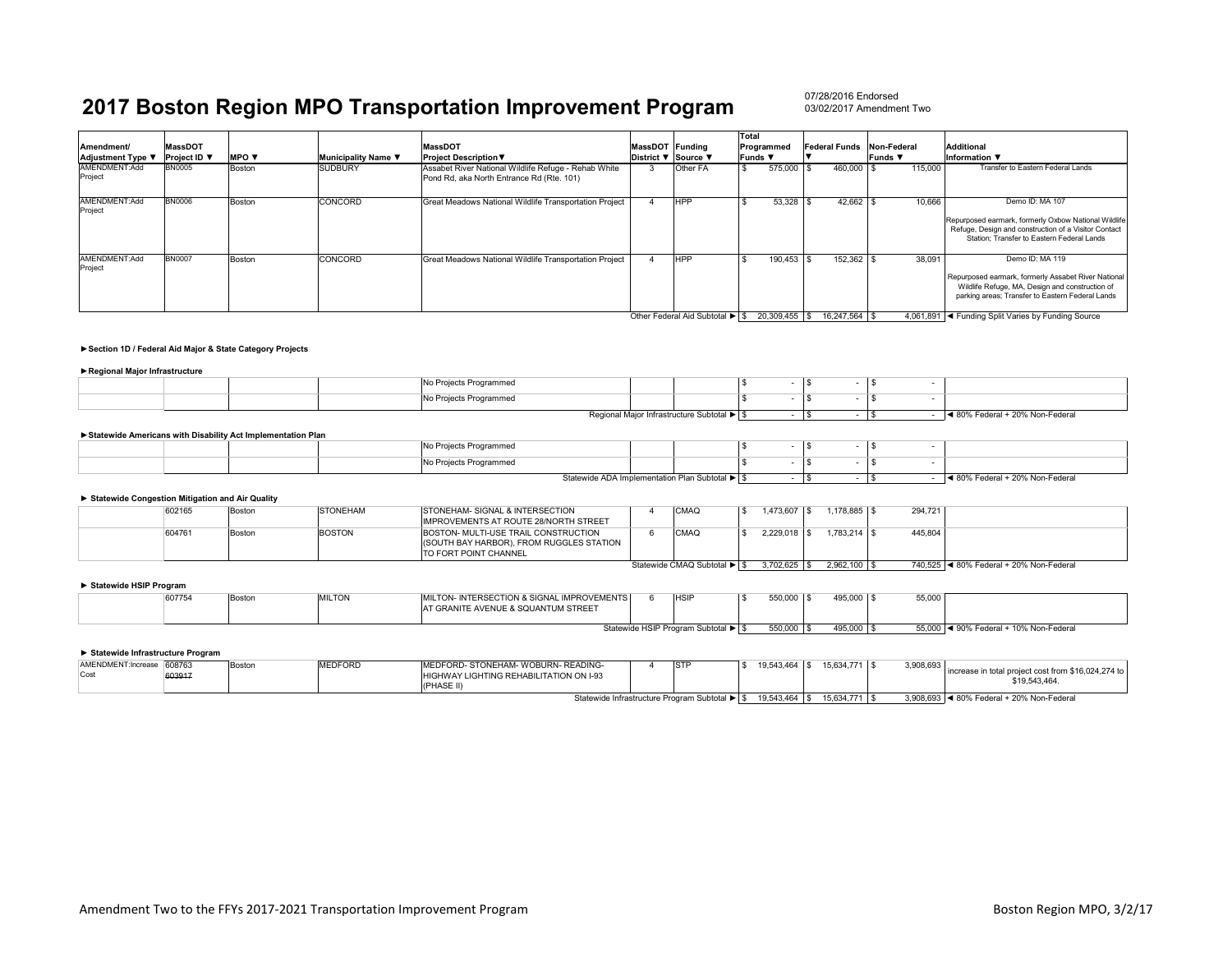07/28/2016 Endorsed03/02/2017 Amendment Two

| Amendment/<br>Adjustment Type ▼              | <b>MassDOT</b><br>Project ID ▼ | MPO $\blacktriangledown$                               | Municipality Name ▼ | <b>MassDOT</b><br><b>Project Description ▼</b>                                                          | MassDOT Funding         | District ▼ Source ▼                              | <b>Total</b><br>Programmed<br><b>Funds ▼</b> | <b>Federal Funds</b><br>$\overline{\mathbf{v}}$ | Non-Federal<br><b>Funds ▼</b>    | <b>Additional</b><br><b>Information</b> ▼        |
|----------------------------------------------|--------------------------------|--------------------------------------------------------|---------------------|---------------------------------------------------------------------------------------------------------|-------------------------|--------------------------------------------------|----------------------------------------------|-------------------------------------------------|----------------------------------|--------------------------------------------------|
| Statewide Interstate Maintenance Program     |                                |                                                        |                     |                                                                                                         |                         |                                                  |                                              |                                                 |                                  |                                                  |
|                                              | 607481                         | Boston                                                 | <b>MULTIPLE</b>     | RANDOLPH- QUINCY- BRAINTREE- INTERSTATE<br>MAINTENANCE & RELATED WORK ON I-93 (SB)                      | 6                       | <b>NHPP</b>                                      | $4,773,000$ \$<br>S.                         | 4,295,700 \$                                    | 477,300                          |                                                  |
|                                              |                                |                                                        |                     | Statewide Interstate Maintenance Program Subtotal ▶ S                                                   |                         |                                                  | 4,773,000 \$                                 | 4,295,700 \$                                    |                                  | 477,300 < 90% Federal + 10% Non-Federal          |
| Statewide Intelligent Transportation Systems |                                |                                                        |                     |                                                                                                         |                         |                                                  |                                              |                                                 |                                  |                                                  |
|                                              |                                |                                                        |                     | No Projects Programmed                                                                                  |                         |                                                  | $\sqrt{3}$                                   | $ \sqrt{s}$<br>$\sim$                           | $\sqrt{3}$<br>$\sim$             |                                                  |
|                                              |                                |                                                        |                     | No Projects Programmed                                                                                  |                         |                                                  | $\overline{s}$<br>$\sim$                     | l \$<br>$\sim$                                  | l \$<br>٠                        |                                                  |
|                                              |                                |                                                        |                     |                                                                                                         |                         | Statewide ITS Subtotal ▶ \$                      |                                              | $ \sqrt{s}$<br>$\sim$                           | $\sqrt{3}$<br>$\sim$             | ◀ 80% Federal + 20% Non-Federal                  |
| Statewide National Freight Program           |                                |                                                        |                     | No Projects Programmed                                                                                  |                         |                                                  | $\sqrt{3}$                                   | $-1$ s<br>$\sim$                                | $\sqrt{5}$<br>$\sim$             |                                                  |
|                                              |                                |                                                        |                     | No Projects Programmed                                                                                  |                         |                                                  | $\overline{\mathbf{s}}$<br>$\sim$            | l s<br>$\sim$                                   | l \$<br>٠                        |                                                  |
|                                              |                                |                                                        |                     |                                                                                                         |                         | Statewide National Freight Program Subtotal ▶ \$ |                                              | $ s$<br>$ \sqrt{s}$                             | $\sim$                           | ◀ 80% Federal + 20% Non-Federal                  |
|                                              |                                | Statewide National Highway System Preservation Program |                     |                                                                                                         |                         |                                                  |                                              |                                                 |                                  |                                                  |
| AMENDMENT:Increas 607477<br>e Cost           |                                | Boston                                                 | LYNNFIELD           | LYNNFIELD- PEABODY- RESURFACING & RELATED<br>WORK ON ROUTE 1                                            | $\overline{4}$          | <b>NHPP</b>                                      | <b>S</b><br>$8,892,334$ \$                   | 7,113,867 \$                                    | 1,778,467                        | increase in project cost from \$7,235,800        |
|                                              | 607488                         | Boston                                                 | <b>SOUTHBOROUGH</b> | SOUTHBOROUGH- RESURFACING & RELATED<br>WORK ON ROUTE 9, FROM THE FRAMINGHAM T.L<br>TO WHITE BAGLEY ROAD | $\overline{\mathbf{3}}$ | <b>NHPP</b>                                      | $\overline{\mathbb{S}}$<br>$4,760,219$ \$    | $3,808,175$ \$                                  | 952,044                          |                                                  |
| ▶ Statewide Planning Program                 |                                |                                                        |                     | Statewide NHS Preservation Program Subtotal ▶ \$                                                        |                         |                                                  |                                              | 13,652,553 \$ 10,922,042 \$                     |                                  | 2,730,511 < 80% Federal + 20% Non-Federal        |
|                                              |                                |                                                        |                     | No Projects Programmed                                                                                  |                         |                                                  | S<br>$\sim$                                  | l s<br>$\sim$                                   | l S<br>$\blacksquare$            |                                                  |
|                                              |                                |                                                        |                     | No Projects Programmed                                                                                  |                         |                                                  | s<br>$\sim$                                  | l \$<br>$\sim$                                  | l \$<br>$\overline{\phantom{a}}$ |                                                  |
|                                              |                                |                                                        |                     |                                                                                                         |                         | Statewide Planning Program Subtotal ▶ S          |                                              | $ \sqrt{s}$<br>$\sim$                           | l s<br>$\sim$                    | ◀ 80% Federal + 20% Non-Federal                  |
| Statewide Railroad Grade Crossings           |                                |                                                        |                     | No Projects Programmed                                                                                  |                         |                                                  | \$<br>$\sim$                                 | $\sqrt{ }$<br>$\sim$                            | l \$<br>$\overline{\phantom{a}}$ |                                                  |
|                                              |                                |                                                        |                     | No Projects Programmed                                                                                  |                         |                                                  | $\overline{\mathbf{s}}$<br>$\sim$            | l s<br>$\sim$                                   | l \$<br>$\overline{\phantom{a}}$ |                                                  |
|                                              |                                |                                                        |                     |                                                                                                         |                         | Statewide RR Grade Crossings Subtotal ▶ \$       |                                              | $ s$<br>$\sim$                                  | $\sqrt{s}$<br>$\sim$             | ◀ 80% Federal + 20% Non-Federal                  |
| Statewide Safe Routes to Schools Program     |                                |                                                        |                     |                                                                                                         |                         |                                                  |                                              |                                                 |                                  |                                                  |
|                                              | 607998                         | Boston                                                 | <b>EVERETT</b>      | EVERETT- IMPROVEMENTS AT MADELAINE<br><b>ENGLISH (SRTS)</b>                                             | $\overline{4}$          | <b>TAP</b>                                       | 688,810 \$<br>\$                             | 551,048 \$                                      | 137,762                          |                                                  |
|                                              | 607999                         | Boston                                                 | <b>REVERE</b>       | REVERE- IMPROVEMENTS AT GARFIELD<br>ELEMENTARY & MIDDLE SCHOOL (SRTS)                                   | $\overline{4}$          | TAP                                              | 825,000 \$<br><b>S</b>                       | 660,000 \$                                      | 165,000                          |                                                  |
|                                              | 608003                         | Boston                                                 | <b>WEYMOUTH</b>     | WEYMOUTH- IMPROVEMENTS AT PINGREE<br>ELEMENTARY SCHOOL (SRTS)                                           | 6                       | <b>TAP</b>                                       | 725,000 \$<br>s                              | 580,000 \$                                      | 145,000                          |                                                  |
|                                              | 608004                         | Boston                                                 | WATERTOWN           | WATERTOWN- IMPROVEMENTS AT HOSMER<br>ELEMENTARY SCHOOL (SRTS)                                           | 6                       | TAP                                              | s<br>868,750 \$                              | 695,000 \$                                      | 173,750                          |                                                  |
|                                              |                                |                                                        |                     | Statewide Safe Routes to Schools Program Subtotal ▶ \$                                                  |                         |                                                  | $3,107,560$ \$                               | 2,486,048 \$                                    |                                  | 621,512   Funding Split Varies by Funding Source |
| Statewide Stormwater Retrofits               |                                |                                                        |                     | No Projects Programmed                                                                                  |                         |                                                  | S<br>$\sim$                                  | $\sqrt{s}$<br>$\sim$                            | l s<br>$\sim$                    |                                                  |
|                                              |                                |                                                        |                     | No Drainate Dragonamend                                                                                 |                         |                                                  |                                              |                                                 |                                  |                                                  |

No Projects Programmed<br>
Statewide Stormwater Retrofits Subtotal ▶ S<br>
Statewide Stormwater Retrofits Subtotal ▶ S<br>
S  $\blacktriangleleft$  80% Federal + 20% Non-Federal Statewide Stormwater Retrofits Subtotal ►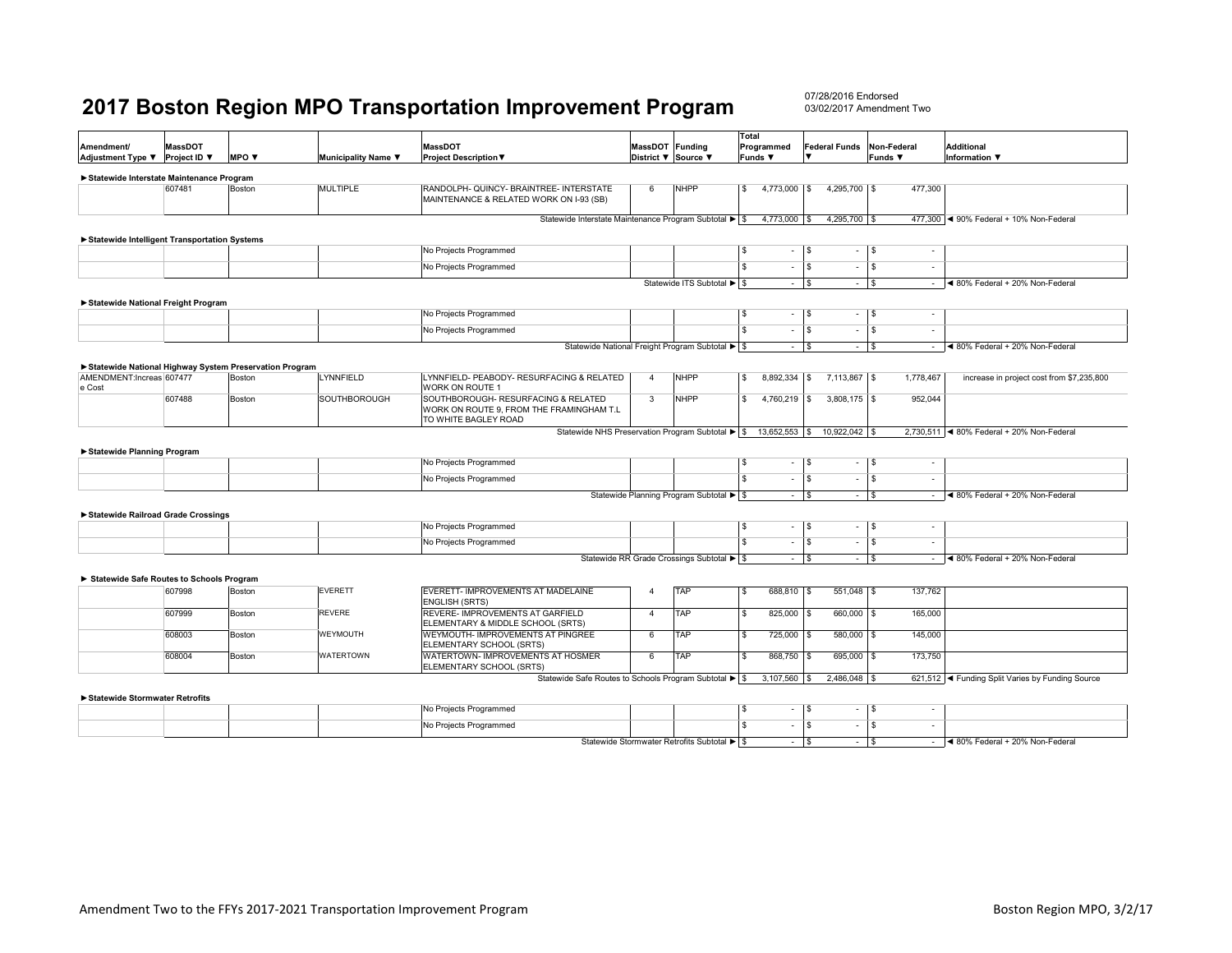| Statewide Transportation Enhancements<br>No Projects Programmed<br>$\sqrt{3}$<br>l S<br>l \$<br>$\sim$<br>$\sim$<br>No Projects Programmed<br>\$<br>$\mathbf{s}$<br>\$<br>$\sim$<br>$\sim$<br>$\sim$<br>Statewide Transportation Enhancements Subtotal ▶ S<br>l s<br>◀ 80% Federal + 20% Non-Federal<br>l \$<br>$\sim$<br>$\sim$<br>▶ Other Statewide Items<br><b>ABP GANS Repayment</b><br>-S<br>S.<br>$\sim$<br>Award Adjustments, Change Orders, Project Value<br><b>S</b><br>\$.<br>\$.<br>$\sim$<br>Changes, Etc.<br>DBEs, FAPO, Pavement Lab Retrofits, and Misc.<br><b>S</b><br>\$.<br>\$<br>÷<br>Programs<br>Planning<br>l S<br>$\overline{\phantom{a}}$<br>$\sim$<br>$\overline{\phantom{a}}$<br>Statewide Design and Right of Way<br>$ \sqrt{ }$<br>\$<br>$\sim$<br>\$<br>$\sim$<br>Statewide Recreational Trails<br>l s<br>\$.<br>$\sim$<br>$\sim$<br>l S<br>$\overline{a}$<br>Other Statewide Items Subtotal ▶ \$<br>$ \sqrt{s}$<br>$ \sqrt{3}$<br>- <a>I<br/> <a>I<br/>A Funding Split Varies by Funding Source<br/>Section 2A / Non-Federal Projects<br/>Non Federal Aid<br/><b>NFA</b><br/>No Projects Programmed<br><b>S</b><br>\$<br/>No Projects Programmed<br/><b>NFA</b><br/>\$<br/>\$<br/><math display="inline">\sim</math><br/><math display="inline">\sim</math><br/>Non-Federal Aid Subtotal &gt; \$<br/>\$<br/>- 4100% Non-Federal<br/><math display="inline">\sim</math><br/>Section 2B / Non-Federal Bridge Projects<br/>Section 2B / Non-Federal Bridge Projects<br/>No Projects Programmed<br/><b>NFA</b><br/><b>S</b><br/>S<br/><b>NFA</b><br/>No Projects Programmed<br/>\$<br/>\$<br/>Section 2B / Non-Federal Bridge Projects Subtotal<br/>◀100% Non-Federal<br/><math display="inline">\sim 100</math><br/>TIP Section 1: TIP Section 2: Total of All<br/>2017 Boston Region MPO TIP Summary<br/><math>\overline{\mathbf{v}}</math><br/>Projects ▼<br/><math>\overline{\mathbf{v}}</math><br/>Total ▶ \$ 203,993,576 \$<br/>203,993,576 &lt; Total Spending in Region<br/><math display="inline">\sim</math><br/>l \$<br/>164,846,516 &lt; Total Federal Spending in Region<br/>Federal Funds &gt; \$ 164,846,516<br/>- \$<br/>Non-Federal Funds &gt; \$ 39,147,060 \$<br/>39,147,060  ◀ Total Non-Federal Spending in Region<br/><math>-1</math> \$<br/>701 CMR 7.00 Use of Road Flaggers and Police Details on Public Works Projects / 701 CMR 7.00 (the Regulation) was promulgated and became law on October 3, 2008. Under this Regulation, the CMR is applicable to any Public wo<br/>Limitation referenced in this Requlation is applicable only to projects where the Municipality is the Awarding Authority. For all projects contained in the TIP, the Commonwealth is the Awarding Authority. Therefore, all pr<br/>Guidelines. By placing a project on the TIP, the Municipality acknowledges that 701 CMR 7.00 is applicable to its project and design and construction will be fully compliant with this Regulation. This information, and addi<br/>MassDOT Highway Division website: http://www.massdot.state.ma.us/Highway/flaggers/main.aspx</br></br></a></a> | Amendment/<br>Adjustment Type ▼ Project ID ▼ | <b>MassDOT</b> | MPO V | Municipality Name ▼ | <b>MassDOT</b><br>Project Description ▼ | MassDOT Funding<br>District ▼ Source ▼ | Total<br>Programmed<br>Funds ▼ | <b>Federal Funds</b><br>$\overline{\mathbf{v}}$ | Non-Federal<br><b>Funds ▼</b> | <b>Additional</b><br>Information $\blacktriangledown$ |
|--------------------------------------------------------------------------------------------------------------------------------------------------------------------------------------------------------------------------------------------------------------------------------------------------------------------------------------------------------------------------------------------------------------------------------------------------------------------------------------------------------------------------------------------------------------------------------------------------------------------------------------------------------------------------------------------------------------------------------------------------------------------------------------------------------------------------------------------------------------------------------------------------------------------------------------------------------------------------------------------------------------------------------------------------------------------------------------------------------------------------------------------------------------------------------------------------------------------------------------------------------------------------------------------------------------------------------------------------------------------------------------------------------------------------------------------------------------------------------------------------------------------------------------------------------------------------------------------------------------------------------------------------------------------------------------------------------------------------------------------------------------------------------------------------------------------------------------------------------------------------------------------------------------------------------------------------------------------------------------------------------------------------------------------------------------------------------------------------------------------------------------------------------------------------------------------------------------------------------------------------------------------------------------------------------------------------------------------------------------------------------------------------------------------------------------------------------------------------------------------------------------------------------------------------------------------------------------------------------------------------------------------------------------------------------------------------------------------------------------------------------------------------------------------------------------------------------------------------------------------------------------------------------------------------------------------------------------------------------------------------------------------------------------------------------------------------------------------------------------------|----------------------------------------------|----------------|-------|---------------------|-----------------------------------------|----------------------------------------|--------------------------------|-------------------------------------------------|-------------------------------|-------------------------------------------------------|
|                                                                                                                                                                                                                                                                                                                                                                                                                                                                                                                                                                                                                                                                                                                                                                                                                                                                                                                                                                                                                                                                                                                                                                                                                                                                                                                                                                                                                                                                                                                                                                                                                                                                                                                                                                                                                                                                                                                                                                                                                                                                                                                                                                                                                                                                                                                                                                                                                                                                                                                                                                                                                                                                                                                                                                                                                                                                                                                                                                                                                                                                                                                    |                                              |                |       |                     |                                         |                                        |                                |                                                 |                               |                                                       |
|                                                                                                                                                                                                                                                                                                                                                                                                                                                                                                                                                                                                                                                                                                                                                                                                                                                                                                                                                                                                                                                                                                                                                                                                                                                                                                                                                                                                                                                                                                                                                                                                                                                                                                                                                                                                                                                                                                                                                                                                                                                                                                                                                                                                                                                                                                                                                                                                                                                                                                                                                                                                                                                                                                                                                                                                                                                                                                                                                                                                                                                                                                                    |                                              |                |       |                     |                                         |                                        |                                |                                                 |                               |                                                       |
|                                                                                                                                                                                                                                                                                                                                                                                                                                                                                                                                                                                                                                                                                                                                                                                                                                                                                                                                                                                                                                                                                                                                                                                                                                                                                                                                                                                                                                                                                                                                                                                                                                                                                                                                                                                                                                                                                                                                                                                                                                                                                                                                                                                                                                                                                                                                                                                                                                                                                                                                                                                                                                                                                                                                                                                                                                                                                                                                                                                                                                                                                                                    |                                              |                |       |                     |                                         |                                        |                                |                                                 |                               |                                                       |
|                                                                                                                                                                                                                                                                                                                                                                                                                                                                                                                                                                                                                                                                                                                                                                                                                                                                                                                                                                                                                                                                                                                                                                                                                                                                                                                                                                                                                                                                                                                                                                                                                                                                                                                                                                                                                                                                                                                                                                                                                                                                                                                                                                                                                                                                                                                                                                                                                                                                                                                                                                                                                                                                                                                                                                                                                                                                                                                                                                                                                                                                                                                    |                                              |                |       |                     |                                         |                                        |                                |                                                 |                               |                                                       |
|                                                                                                                                                                                                                                                                                                                                                                                                                                                                                                                                                                                                                                                                                                                                                                                                                                                                                                                                                                                                                                                                                                                                                                                                                                                                                                                                                                                                                                                                                                                                                                                                                                                                                                                                                                                                                                                                                                                                                                                                                                                                                                                                                                                                                                                                                                                                                                                                                                                                                                                                                                                                                                                                                                                                                                                                                                                                                                                                                                                                                                                                                                                    |                                              |                |       |                     |                                         |                                        |                                |                                                 |                               |                                                       |
|                                                                                                                                                                                                                                                                                                                                                                                                                                                                                                                                                                                                                                                                                                                                                                                                                                                                                                                                                                                                                                                                                                                                                                                                                                                                                                                                                                                                                                                                                                                                                                                                                                                                                                                                                                                                                                                                                                                                                                                                                                                                                                                                                                                                                                                                                                                                                                                                                                                                                                                                                                                                                                                                                                                                                                                                                                                                                                                                                                                                                                                                                                                    |                                              |                |       |                     |                                         |                                        |                                |                                                 |                               |                                                       |
|                                                                                                                                                                                                                                                                                                                                                                                                                                                                                                                                                                                                                                                                                                                                                                                                                                                                                                                                                                                                                                                                                                                                                                                                                                                                                                                                                                                                                                                                                                                                                                                                                                                                                                                                                                                                                                                                                                                                                                                                                                                                                                                                                                                                                                                                                                                                                                                                                                                                                                                                                                                                                                                                                                                                                                                                                                                                                                                                                                                                                                                                                                                    |                                              |                |       |                     |                                         |                                        |                                |                                                 |                               |                                                       |
|                                                                                                                                                                                                                                                                                                                                                                                                                                                                                                                                                                                                                                                                                                                                                                                                                                                                                                                                                                                                                                                                                                                                                                                                                                                                                                                                                                                                                                                                                                                                                                                                                                                                                                                                                                                                                                                                                                                                                                                                                                                                                                                                                                                                                                                                                                                                                                                                                                                                                                                                                                                                                                                                                                                                                                                                                                                                                                                                                                                                                                                                                                                    |                                              |                |       |                     |                                         |                                        |                                |                                                 |                               |                                                       |
|                                                                                                                                                                                                                                                                                                                                                                                                                                                                                                                                                                                                                                                                                                                                                                                                                                                                                                                                                                                                                                                                                                                                                                                                                                                                                                                                                                                                                                                                                                                                                                                                                                                                                                                                                                                                                                                                                                                                                                                                                                                                                                                                                                                                                                                                                                                                                                                                                                                                                                                                                                                                                                                                                                                                                                                                                                                                                                                                                                                                                                                                                                                    |                                              |                |       |                     |                                         |                                        |                                |                                                 |                               |                                                       |
|                                                                                                                                                                                                                                                                                                                                                                                                                                                                                                                                                                                                                                                                                                                                                                                                                                                                                                                                                                                                                                                                                                                                                                                                                                                                                                                                                                                                                                                                                                                                                                                                                                                                                                                                                                                                                                                                                                                                                                                                                                                                                                                                                                                                                                                                                                                                                                                                                                                                                                                                                                                                                                                                                                                                                                                                                                                                                                                                                                                                                                                                                                                    |                                              |                |       |                     |                                         |                                        |                                |                                                 |                               |                                                       |
|                                                                                                                                                                                                                                                                                                                                                                                                                                                                                                                                                                                                                                                                                                                                                                                                                                                                                                                                                                                                                                                                                                                                                                                                                                                                                                                                                                                                                                                                                                                                                                                                                                                                                                                                                                                                                                                                                                                                                                                                                                                                                                                                                                                                                                                                                                                                                                                                                                                                                                                                                                                                                                                                                                                                                                                                                                                                                                                                                                                                                                                                                                                    |                                              |                |       |                     |                                         |                                        |                                |                                                 |                               |                                                       |
|                                                                                                                                                                                                                                                                                                                                                                                                                                                                                                                                                                                                                                                                                                                                                                                                                                                                                                                                                                                                                                                                                                                                                                                                                                                                                                                                                                                                                                                                                                                                                                                                                                                                                                                                                                                                                                                                                                                                                                                                                                                                                                                                                                                                                                                                                                                                                                                                                                                                                                                                                                                                                                                                                                                                                                                                                                                                                                                                                                                                                                                                                                                    |                                              |                |       |                     |                                         |                                        |                                |                                                 |                               |                                                       |
|                                                                                                                                                                                                                                                                                                                                                                                                                                                                                                                                                                                                                                                                                                                                                                                                                                                                                                                                                                                                                                                                                                                                                                                                                                                                                                                                                                                                                                                                                                                                                                                                                                                                                                                                                                                                                                                                                                                                                                                                                                                                                                                                                                                                                                                                                                                                                                                                                                                                                                                                                                                                                                                                                                                                                                                                                                                                                                                                                                                                                                                                                                                    |                                              |                |       |                     |                                         |                                        |                                |                                                 |                               |                                                       |
|                                                                                                                                                                                                                                                                                                                                                                                                                                                                                                                                                                                                                                                                                                                                                                                                                                                                                                                                                                                                                                                                                                                                                                                                                                                                                                                                                                                                                                                                                                                                                                                                                                                                                                                                                                                                                                                                                                                                                                                                                                                                                                                                                                                                                                                                                                                                                                                                                                                                                                                                                                                                                                                                                                                                                                                                                                                                                                                                                                                                                                                                                                                    |                                              |                |       |                     |                                         |                                        |                                |                                                 |                               |                                                       |
|                                                                                                                                                                                                                                                                                                                                                                                                                                                                                                                                                                                                                                                                                                                                                                                                                                                                                                                                                                                                                                                                                                                                                                                                                                                                                                                                                                                                                                                                                                                                                                                                                                                                                                                                                                                                                                                                                                                                                                                                                                                                                                                                                                                                                                                                                                                                                                                                                                                                                                                                                                                                                                                                                                                                                                                                                                                                                                                                                                                                                                                                                                                    |                                              |                |       |                     |                                         |                                        |                                |                                                 |                               |                                                       |
|                                                                                                                                                                                                                                                                                                                                                                                                                                                                                                                                                                                                                                                                                                                                                                                                                                                                                                                                                                                                                                                                                                                                                                                                                                                                                                                                                                                                                                                                                                                                                                                                                                                                                                                                                                                                                                                                                                                                                                                                                                                                                                                                                                                                                                                                                                                                                                                                                                                                                                                                                                                                                                                                                                                                                                                                                                                                                                                                                                                                                                                                                                                    |                                              |                |       |                     |                                         |                                        |                                |                                                 |                               |                                                       |
|                                                                                                                                                                                                                                                                                                                                                                                                                                                                                                                                                                                                                                                                                                                                                                                                                                                                                                                                                                                                                                                                                                                                                                                                                                                                                                                                                                                                                                                                                                                                                                                                                                                                                                                                                                                                                                                                                                                                                                                                                                                                                                                                                                                                                                                                                                                                                                                                                                                                                                                                                                                                                                                                                                                                                                                                                                                                                                                                                                                                                                                                                                                    |                                              |                |       |                     |                                         |                                        |                                |                                                 |                               |                                                       |
|                                                                                                                                                                                                                                                                                                                                                                                                                                                                                                                                                                                                                                                                                                                                                                                                                                                                                                                                                                                                                                                                                                                                                                                                                                                                                                                                                                                                                                                                                                                                                                                                                                                                                                                                                                                                                                                                                                                                                                                                                                                                                                                                                                                                                                                                                                                                                                                                                                                                                                                                                                                                                                                                                                                                                                                                                                                                                                                                                                                                                                                                                                                    |                                              |                |       |                     |                                         |                                        |                                |                                                 |                               |                                                       |
|                                                                                                                                                                                                                                                                                                                                                                                                                                                                                                                                                                                                                                                                                                                                                                                                                                                                                                                                                                                                                                                                                                                                                                                                                                                                                                                                                                                                                                                                                                                                                                                                                                                                                                                                                                                                                                                                                                                                                                                                                                                                                                                                                                                                                                                                                                                                                                                                                                                                                                                                                                                                                                                                                                                                                                                                                                                                                                                                                                                                                                                                                                                    |                                              |                |       |                     |                                         |                                        |                                |                                                 |                               |                                                       |
|                                                                                                                                                                                                                                                                                                                                                                                                                                                                                                                                                                                                                                                                                                                                                                                                                                                                                                                                                                                                                                                                                                                                                                                                                                                                                                                                                                                                                                                                                                                                                                                                                                                                                                                                                                                                                                                                                                                                                                                                                                                                                                                                                                                                                                                                                                                                                                                                                                                                                                                                                                                                                                                                                                                                                                                                                                                                                                                                                                                                                                                                                                                    |                                              |                |       |                     |                                         |                                        |                                |                                                 |                               |                                                       |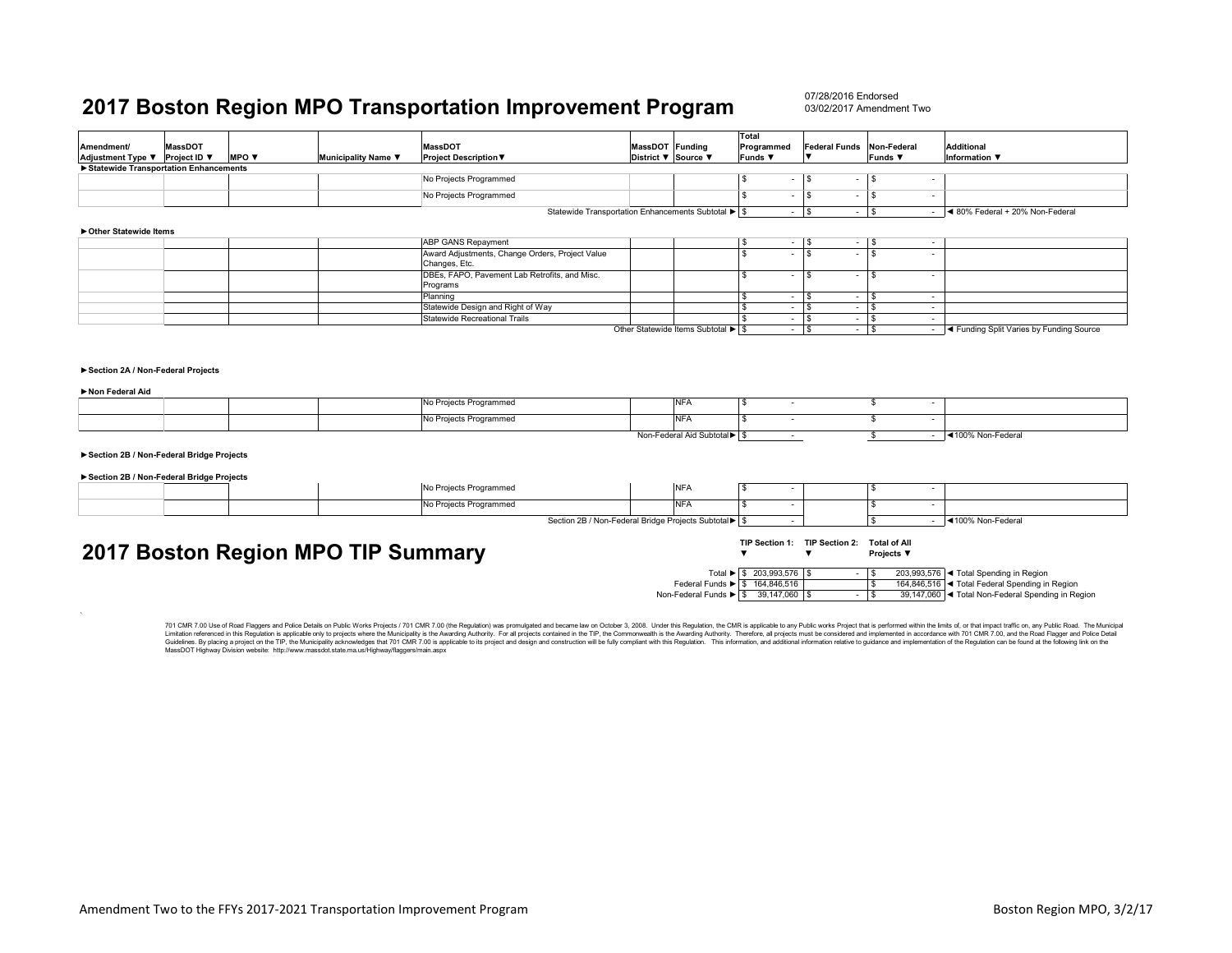### **Transportation Improvement Program (TIP) Transit Project List (FY2017)**

| FTA Program | <b>Project Number</b> | <b>Transit Agency</b>                                | FTA Activity Line Item | <b>Project Description</b>               | Carryover (unobligated) Federal Funds State Funds |           | TDC | Local Funds   | <b>Total Cost</b> |
|-------------|-----------------------|------------------------------------------------------|------------------------|------------------------------------------|---------------------------------------------------|-----------|-----|---------------|-------------------|
| 5307        |                       |                                                      |                        |                                          |                                                   |           |     |               |                   |
|             | 5307 RTD0004368       | Cape Ann Transportation Authority                    | 117A00                 | PREVENTIVE MAINTENANCE                   | \$350,000                                         | \$0       | \$0 | \$87,500      | \$437,500         |
|             |                       |                                                      |                        |                                          | \$1,622,146                                       | \$405,536 |     |               | \$2,027,682       |
|             | 5307 RTD0004875       | MetroWest Regional Transit Authority                 | 117C00                 | NON FIXED ROUTE ADA PARA SERV            |                                                   |           | \$0 | \$0           |                   |
|             |                       |                                                      |                        | ACQUISITION OF BUS SUPPORT               | \$587,884                                         |           |     | \$72,207      | \$734,855         |
|             | 5307 RTD0004878       | MetroWest Regional Transit Authority                 |                        | 114200 EQUIP/FACILITIES                  |                                                   | \$74,764  | \$0 |               |                   |
|             |                       | Massachusetts Bay Transportation                     |                        |                                          |                                                   |           |     |               |                   |
|             | 5307 RTD0006029       | Authority (MBTA)                                     |                        | 111401 155 ECD Buses - SSRP              | \$15,236,678                                      | \$0       | \$0 | \$3,809,170   | \$19,045,848      |
|             |                       | Massachusetts Bay Transportation                     |                        |                                          |                                                   |           |     |               |                   |
|             | 5307 RTD0006030       | Authority (MBTA)                                     |                        | 121520 Green Line #7 Overhaul            | \$22,938,620                                      | \$0       | \$0 | \$5,734,655   | \$28,673,275      |
|             |                       | Massachusetts Bay Transportation                     |                        |                                          |                                                   |           |     |               |                   |
|             | 5307 RTD0006031       | Authority (MBTA)                                     |                        | 121420 Green Line #8 Reliability Improv. | \$37,256,000                                      | \$0       | \$0 | \$9,314,000   | \$46,570,000      |
|             |                       | Massachusetts Bay Transportation                     |                        |                                          |                                                   |           |     |               |                   |
|             | 5307 RTD0006032       | Authority (MBTA)                                     |                        | 111401 New Flyer Bus Overhaul            | \$33,771,345                                      | \$0       | \$0 | \$8,442,836   | \$42,214,181      |
|             | 5307 RTD0006033       | Massachusetts Bay Transportation<br>Authority (MBTA) |                        | 111200 Bus Procurement                   | \$32,000,000                                      | \$0       | \$0 | \$8,000,000   | \$40,000,000      |
|             |                       | Massachusetts Bay Transportation                     |                        |                                          |                                                   |           |     |               |                   |
|             | 5307 RTD0006034       | Authority (MBTA)                                     |                        | 121200 Revenue Vehicle Program           | \$9,871,994                                       | \$0       | \$0 | \$2,467,999   | \$12,339,993      |
|             |                       | Massachusetts Bay Transportation                     |                        |                                          |                                                   |           |     |               |                   |
|             | 5307 RTD0006035       | Authority (MBTA)                                     |                        | 123400 Stations & Facilities Program     | \$48,000,000                                      | \$0       | \$0 | \$12,000,000  | \$60,000,000      |
|             |                       |                                                      |                        |                                          | Subtotal<br>\$201,634,667                         | \$480,300 | \$0 | \$49,928,367  | \$252,043,334     |
| 5309        |                       |                                                      |                        |                                          |                                                   |           |     |               |                   |
|             |                       |                                                      |                        | <b>GREEN LINE EXTENSION PROJECT-</b>     |                                                   |           |     |               |                   |
|             |                       | Massachusetts Bay Transportation                     |                        | EXTENSION TO COLLEGE AVENUE WITH THE     |                                                   |           |     |               |                   |
|             | 5309 RTD0004873       | Authority (MBTA)                                     |                        | 132303 UNION SQUARE SPUR                 | \$150,000,000                                     | \$0       | \$0 | \$230,670,000 | \$380,670,000     |
|             |                       |                                                      |                        |                                          | Subtotal<br>\$150,000,000                         | \$0       | \$0 | \$230,670,000 | \$380,670,000     |
| 5310        |                       |                                                      |                        |                                          |                                                   |           |     |               |                   |
|             |                       |                                                      |                        |                                          | \$0<br>Subtotal                                   | \$0       | \$0 | \$0           | \$0               |
| 5311        |                       |                                                      |                        |                                          |                                                   |           |     |               |                   |
|             |                       |                                                      |                        |                                          | \$0\$<br>Subtotal                                 | \$0       | \$0 | \$0           | \$0               |
| 5337        |                       |                                                      |                        |                                          |                                                   |           |     |               |                   |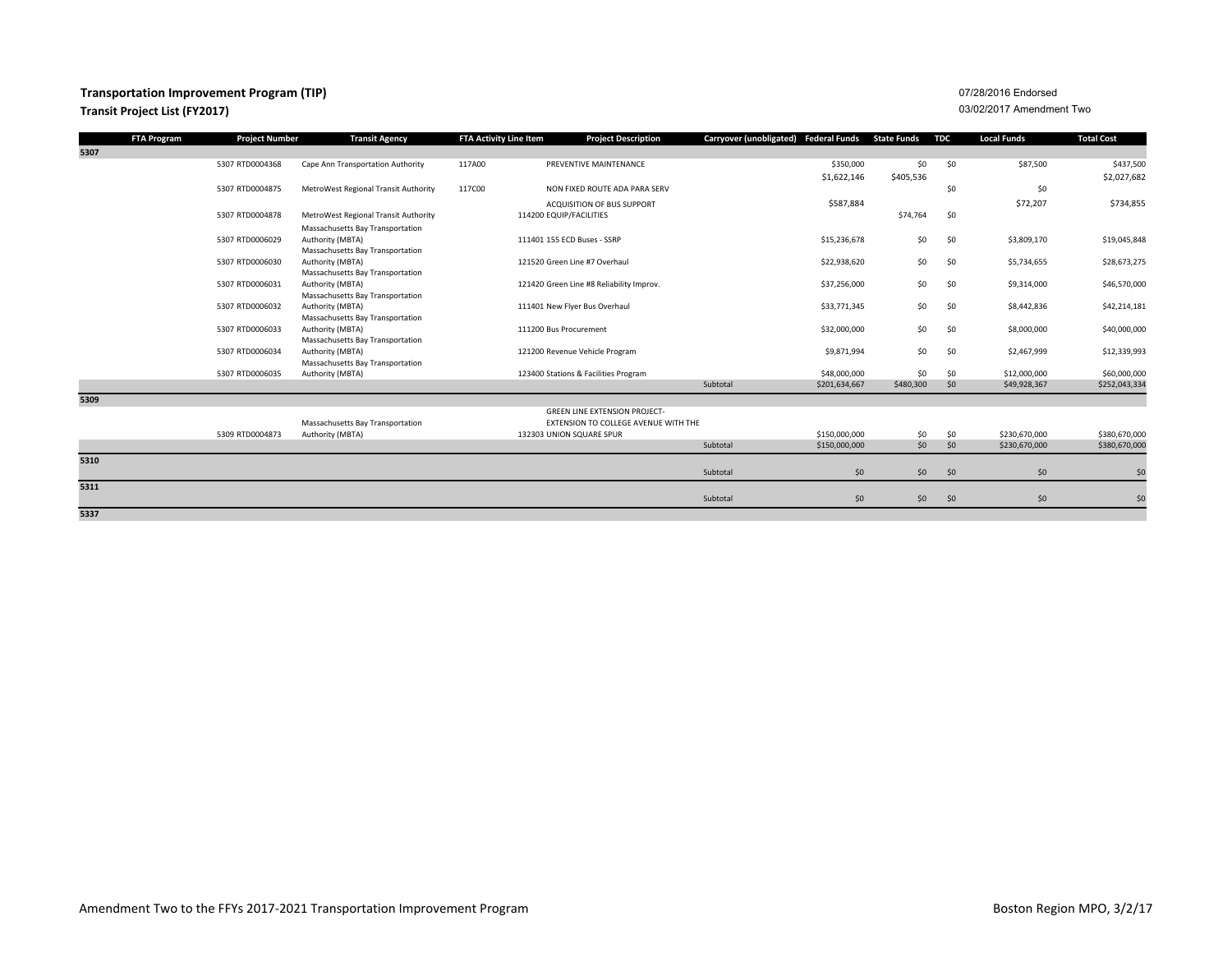### **Transportation Improvement Program (TIP)**

#### **Transit Project List (FY2017)**

07/28/2016 Endorsed03/02/2017 Amendment Two

| <b>FTA Program</b>       | <b>Project Number</b> | <b>Transit Agency</b>                                | <b>FTA Activity Line Item</b> | <b>Project Description</b>                                                  | Carryover (unobligated) Federal Funds |               | <b>State Funds</b> | <b>TDC</b> | <b>Local Funds</b> | <b>Total Cost</b> |
|--------------------------|-----------------------|------------------------------------------------------|-------------------------------|-----------------------------------------------------------------------------|---------------------------------------|---------------|--------------------|------------|--------------------|-------------------|
|                          |                       | Massachusetts Bay Transportation                     |                               |                                                                             |                                       |               |                    |            |                    |                   |
|                          | 5337 RTD0006036       | Authority (MBTA)                                     |                               | 122405 Bridge & Tunnel Program                                              |                                       | \$80,000,000  | \$0                | \$0        | \$20,000,000       | \$100,000,000     |
|                          |                       | Massachusetts Bay Transportation                     |                               |                                                                             |                                       |               |                    |            |                    |                   |
|                          | 5337 RTD0006037       | Authority (MBTA)                                     |                               | 123402 Elevator Program                                                     |                                       | \$64,000,000  | \$0                | \$0        | \$16,000,000       | \$80,000,000      |
|                          |                       | Massachusetts Bay Transportation                     |                               |                                                                             |                                       |               |                    |            |                    |                   |
|                          | 5337 RTD0006038       | Authority (MBTA)                                     |                               | 122220 Positive Train Control                                               |                                       | \$48,000,000  | \$0                | \$0        | \$12,000,000       | \$60,000,000      |
|                          | 5337 RTD0006039       | Massachusetts Bay Transportation<br>Authority (MBTA) |                               | 123402 S Shore Parking Garage                                               |                                       | \$40,000,000  | \$0                | \$0        | \$10,000,000       | \$50,000,000      |
|                          |                       | Massachusetts Bay Transportation                     |                               |                                                                             |                                       |               |                    |            |                    |                   |
|                          | 5337 RTD0006040       | Authority (MBTA)                                     |                               | 123400 Stations & Facilities Program                                        |                                       | \$64,000,000  | \$0                | \$0        | \$16,000,000       | \$80,000,000      |
|                          |                       | Massachusetts Bay Transportation                     |                               |                                                                             |                                       |               |                    |            |                    |                   |
|                          | 5337 RTD0006041       | Authority (MBTA)                                     |                               | 124400 Systems Upgrade Program                                              |                                       | \$8,159,975   | \$0                | \$0        | \$2,039,997        | \$10,199,972      |
|                          |                       |                                                      |                               |                                                                             | Subtotal                              | \$304,159,975 | \$0                | \$0        | \$76,039,997       | \$380,199,972     |
| 5339                     |                       |                                                      |                               |                                                                             |                                       |               |                    |            |                    |                   |
|                          |                       | Massachusetts Bay Transportation                     |                               |                                                                             |                                       |               |                    |            |                    |                   |
|                          | 5339 RTD0006042       | Authority (MBTA)                                     |                               | 111400 Bus Program                                                          |                                       | \$10,308,052  | \$0                | \$0        | \$2,577,013        | \$12,885,065      |
|                          |                       |                                                      |                               |                                                                             | Subtotal                              | \$10,308,052  | \$0                | \$0        | \$2,577,013        | \$12,885,065      |
| 5320                     |                       |                                                      |                               |                                                                             |                                       |               |                    |            |                    |                   |
|                          |                       |                                                      |                               |                                                                             | Subtotal                              | \$0           | \$0                | \$0        | \$0                | \$0               |
| <b>Other Federal</b>     |                       |                                                      |                               |                                                                             |                                       |               |                    |            |                    |                   |
|                          |                       |                                                      |                               |                                                                             | Subtotal                              | \$0           | \$0                | \$0        | \$0                | \$0               |
| <b>Other Non-Federal</b> |                       |                                                      |                               |                                                                             |                                       |               |                    |            |                    |                   |
| Other Non-Federal        | RTD0004371            | Cape Ann Transportation Authority                    |                               | 111203 BUY REPLACEMENT 30-FT BUS (3)                                        |                                       | \$0           | \$1,275,000        | \$0        | \$0                | \$1,275,000       |
|                          |                       |                                                      |                               | ACQUIRE - MISC SUPPORT EQUIPMENT                                            |                                       |               |                    |            |                    |                   |
| Other Non-Federal        | RTD0004374            | Cape Ann Transportation Authority                    |                               | 114220 (MATCH IN FY16)                                                      |                                       | \$0           | \$5,832            | \$0        | \$0                | \$5,832           |
|                          |                       |                                                      |                               | ACQUIRE - SUPPORT VEHICLES (MATCH IN                                        |                                       |               |                    |            |                    |                   |
| Other Non-Federal        | RTD0004378            | Cape Ann Transportation Authority                    | 114211 FY16)                  |                                                                             |                                       | \$0           | \$13,000           | \$0        | \$0                | \$13,000          |
| Other Non-Federal        | RTD0004379            | Cape Ann Transportation Authority                    |                               | 114206 ACQUIRE - IT EQUIPMENT (Match in FY16)<br><b>CONSTRUCTION OF BUS</b> |                                       | \$0           | \$10,000           | \$0        | \$0                | \$10,000          |
| Other Non-Federal        | RTD0005166            | MetroWest Regional Transit Authority                 |                               | 113300 STATIONS/TERMINALS                                                   |                                       | \$0           | \$2,650,000        | \$0        | \$0                | \$2,650,000       |
|                          |                       |                                                      |                               | <b>CONSTRUCTION OF BUS SUPPORT</b>                                          |                                       |               |                    |            |                    |                   |
|                          |                       |                                                      |                               |                                                                             |                                       |               |                    |            |                    |                   |
| Other Non-Federal        | RTD0006149            | MetroWest Regional Transit Authority                 |                               | 114300 EQUIP/FACIL                                                          |                                       | \$0           | \$400,000          | \$0        | \$0                | \$400,000         |
|                          |                       |                                                      |                               |                                                                             | Subtotal                              | \$0           | \$4,353,832        | \$0        | \$0                | \$4,353,832       |
|                          |                       |                                                      |                               |                                                                             | Total                                 | \$666,102,694 | \$4,834,132        | \$0        | \$359,215,377      | \$1,030,152,203   |

Funds listed under the Carry Over column are included in the Federal Amount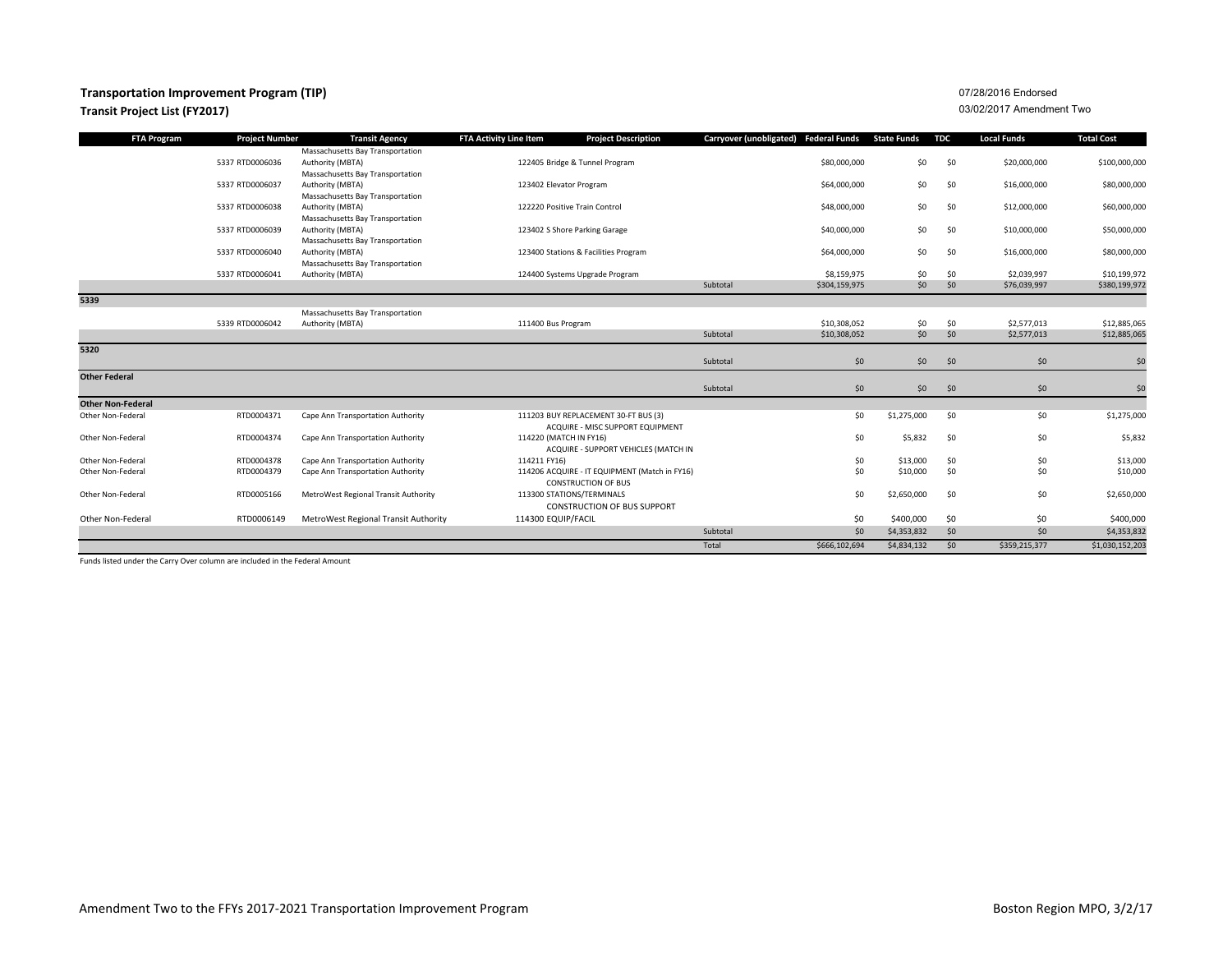07/28/2016 Endorsed03/02/2017 Amendment Two

|                   |              |         |                           |                              |                 |                 | Total      |                           |         |                   |
|-------------------|--------------|---------|---------------------------|------------------------------|-----------------|-----------------|------------|---------------------------|---------|-------------------|
| Amendment/        | MassDOT      |         |                           | <b>MassDOT</b>               | MassDOT Funding |                 | Programmed | Federal Funds Non-Federal |         | <b>Additional</b> |
| Adjustment Type ▼ | Proiect ID ▼ | $MPO =$ | unicipalitv Name <b>\</b> | <b>Project Description ▼</b> | <b>District</b> | "ict ▼ Source > | Funds      |                           | Funds ¶ | Information \     |
|                   |              |         |                           |                              |                 |                 |            |                           |         |                   |

**►Section 1A / Federal Aid Target Projects**

|  |  | HSIP - Highway Safety Improvement Program |  |
|--|--|-------------------------------------------|--|
|  |  |                                           |  |

|  | 606635 | Boston | Multiple | <b>INEEDHAM- NEWTON- RECONSTRUCTION OF</b>          | <b>HSIF</b>       | 2.319.644     | $2.087.679$ \ \$ | 231.964 |                                           |
|--|--------|--------|----------|-----------------------------------------------------|-------------------|---------------|------------------|---------|-------------------------------------------|
|  |        |        |          | HIGHLAND AVENUE. NEEDHAM STREET &                   |                   |               |                  |         |                                           |
|  |        |        |          | CHARLES RIVER BRIDGE, N-04-002, FROM                |                   |               |                  |         | CMAQ+HSIP+TAP+STP Total Cost = 15,464,292 |
|  |        |        |          | WEBSTER STREET (NEEDHAM) TO ROUTE 9                 |                   |               |                  |         |                                           |
|  |        |        |          | (NEWTON)                                            |                   |               |                  |         |                                           |
|  | 600518 | Boston | Hingham  | HINGHAM- INTERSECTION IMPROVEMENTS AT               | <b>HSIF</b>       | 611.547       | $550.392$ \\$    | 61.155  |                                           |
|  |        |        |          | <b>IDERBY STREET, WHITING STREET (ROUTE 53) AND</b> |                   |               |                  |         | STP+HSIP Total Cost = \$3,057,735         |
|  |        |        |          | <b>GARDNER STREET</b>                               |                   |               |                  |         |                                           |
|  |        |        |          |                                                     | HSIP Subtotal ▶ S | $2.931.191$ S | 2.638.072 \$     |         | 293.119  ◀ 90% Federal + 10% Non-Federal  |

|                                             |        | ► CMAQ - Congestion Mitigation and Air Quality Improvement Program |                  |                                                                                                                                                                    |     |                   |                        |                  |           |                                                                                                                                                                 |
|---------------------------------------------|--------|--------------------------------------------------------------------|------------------|--------------------------------------------------------------------------------------------------------------------------------------------------------------------|-----|-------------------|------------------------|------------------|-----------|-----------------------------------------------------------------------------------------------------------------------------------------------------------------|
| ADJUSTMENT:Change<br>Additional Information | 1570   | Boston                                                             | Multiple         | GREEN LINE EXTENSION PROJECT- EXTENSION TO<br><b>COLLEGE AVENUE WITH THE UNION SQUARE</b><br><b>SPUR</b>                                                           | N/A | CMAQ              | 13,427,220 \$          | 10.741.776 \$    | 2,685,444 | AC Yr 3 of 6: Total MPO Contribution =<br>\$190,000,000; funding flexed to FTA; match<br>provided by local<br>contributions: STP+CMAQ+Section 5309<br>(Transit) |
|                                             | 606635 | Boston                                                             | Multiple         | NEEDHAM- NEWTON- RECONSTRUCTION OF<br>HIGHLAND AVENUE, NEEDHAM STREET &<br>CHARLES RIVER BRIDGE, N-04-002, FROM<br>WEBSTER STREET (NEEDHAM) TO ROUTE 9<br>(NEWTON) | b   | CMAQ              | 2.000.000              | $1.600.000$ \ \$ | 400.000   | CMAQ+HSIP+TAP+STP Total Cost = 15,464,292                                                                                                                       |
|                                             | 604989 | Boston                                                             | Southborough     | <b>ISOUTHBOROUGH- RECONSTRUCTION OF MAIN</b><br>STREET (ROUTE 30), FROM SEARS ROAD TO PARK<br><b>STREET</b>                                                        |     | CMAQ              | $1.000.000$   \$       | 800,000 \$       | 200,000   | CMAQ+TAP+STP Total Cost = \$7.281.248                                                                                                                           |
|                                             | 605110 | Boston                                                             | <b>Brookline</b> | BROOKLINE- INTERSECTION & SIGNAL<br>IMPROVEMENTS @ ROUTE 9 & VILLAGE SQUARE<br>(GATEWAY EAST)                                                                      |     | CMAQ              | $1.000.000$ $\vert$ \$ | 800,000 \$       | 200,000   | TAP+STP+CMAQ+Private Sector Contribution<br>(\$1,000,000) Total Cost = \$6,273,202                                                                              |
|                                             |        |                                                                    |                  |                                                                                                                                                                    |     | CMAQ Subtotal ▶ S | 17.427.220 \$          | 13.941.776 \$    |           | 3.485.444 4 80% Federal + 20% Non-Federal                                                                                                                       |

#### **►TAP - Transportation Alternatives Program**

| 604989 | Boston | Southborough     | SOUTHBOROUGH- RECONSTRUCTION OF MAIN<br>STREET (ROUTE 30), FROM SEARS ROAD TO PARK<br><b>STREET</b>                                                                | TAP                                  | 1.456.250 | $.165.000$ \$      | 291.250 | CMAQ+TAP+STP Total Cost = \$7.281.248                                              |
|--------|--------|------------------|--------------------------------------------------------------------------------------------------------------------------------------------------------------------|--------------------------------------|-----------|--------------------|---------|------------------------------------------------------------------------------------|
| 606635 | Boston | Multiple         | NEEDHAM- NEWTON- RECONSTRUCTION OF<br>HIGHLAND AVENUE. NEEDHAM STREET &<br>CHARLES RIVER BRIDGE, N-04-002, FROM<br>WEBSTER STREET (NEEDHAM) TO ROUTE 9<br>(NEWTON) | TAF                                  | .546.492  | $1.237.194$ \$     | 309.298 | CMAQ+HSIP+TAP+STP Total Cost = 15,464,292                                          |
| 605110 | Boston | <b>Brookline</b> | BROOKLINE- INTERSECTION & SIGNAL<br>IMPROVEMENTS @ ROUTE 9 & VILLAGE SQUARE<br>(GATEWAY EAST)                                                                      | <b>TAP</b>                           | 1.255.000 | $1.004.000$ S      | 251,000 | TAP+STP+CMAQ+Private Sector Contribution<br>(\$1,000,000) Total Cost = \$6,273,202 |
|        |        |                  |                                                                                                                                                                    | TAP Subtotal $\blacktriangleright$ S | 4.257.742 | $3.406.194$ \ \ \$ |         | 851.548   ◀ 80% Federal + 20% Non-Federal                                          |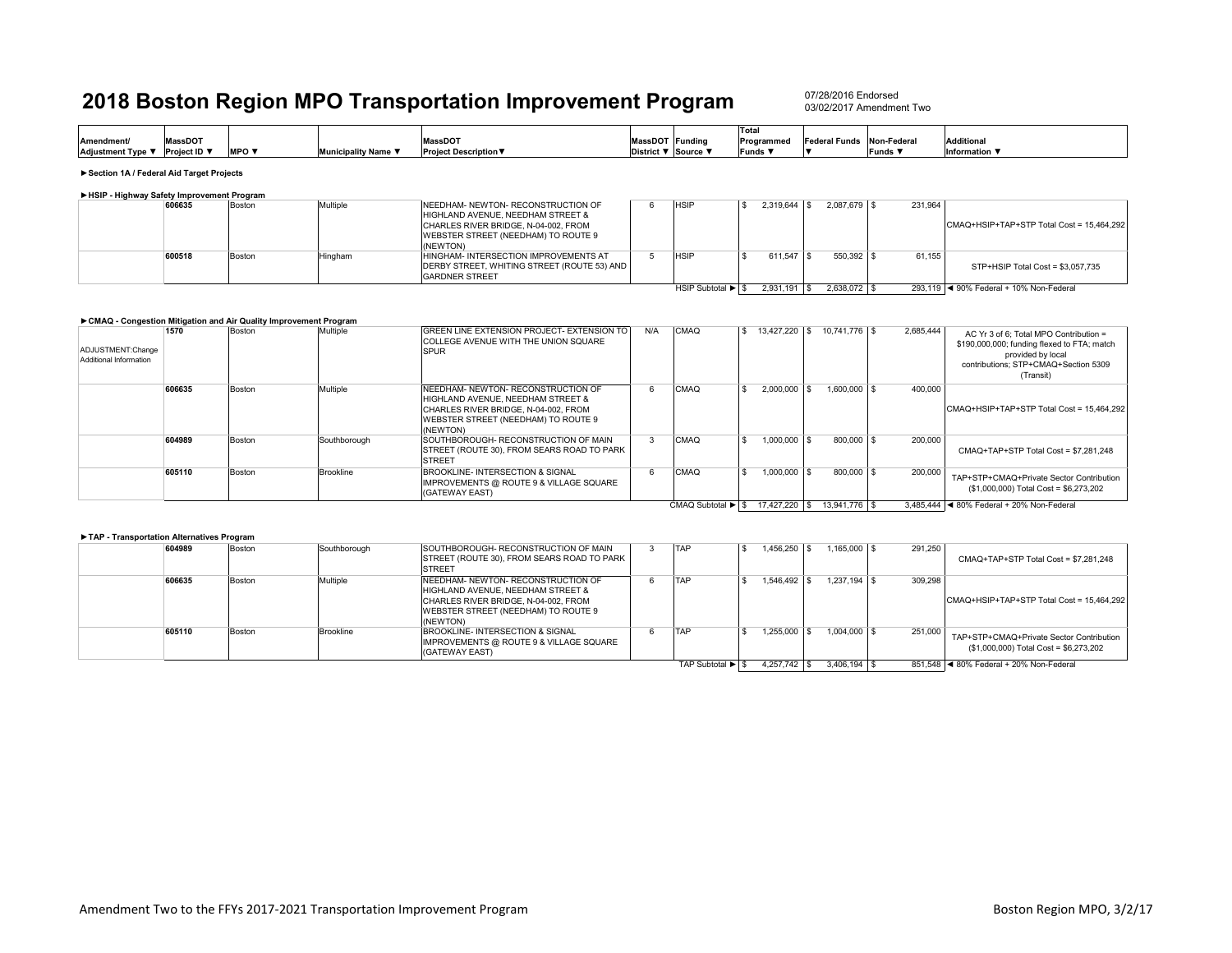07/28/2016 Endorsed03/02/2017 Amendment Two

|                                             |                     |        |                     |                                                                                                                                                                                                            |                     |             | Total              |                             |             |                                                                                                                                                                 |
|---------------------------------------------|---------------------|--------|---------------------|------------------------------------------------------------------------------------------------------------------------------------------------------------------------------------------------------------|---------------------|-------------|--------------------|-----------------------------|-------------|-----------------------------------------------------------------------------------------------------------------------------------------------------------------|
| <b>Amendment/</b>                           | <b>MassDOT</b>      |        |                     | <b>MassDOT</b>                                                                                                                                                                                             | MassDOT Funding     |             | Programmed         | <b>Federal Funds</b>        | Non-Federal | Additional                                                                                                                                                      |
| Adjustment Type ▼                           | <b>Project ID</b> ▼ | MPO V  | Municipality Name ▼ | <b>Project Description ▼</b>                                                                                                                                                                               | District ▼ Source ▼ |             | Funds <b>V</b>     |                             | Funds ▼     | Information $\Psi$                                                                                                                                              |
| Non-CMAQ/HSIP/TAP (Other)                   |                     |        |                     |                                                                                                                                                                                                            |                     |             |                    |                             |             |                                                                                                                                                                 |
|                                             | 601630              | Boston | Multiple            | WEYMOUTH- ABINGTON- RECONSTRUCTION &<br>WIDENING ON ROUTE 18 (MAIN STREET) FROM<br>HIGHLAND PLACE TO ROUTE 139 (4.0 MILES)<br>INCLUDES REPLACING W-32-013, ROUTE 18 OVER<br>THE OLD COLONY RAILROAD (MBTA) | 6                   | <b>STP</b>  | 19,591,490 \$      | 15.673.192 \$               | 3,918,298   | AC Yr 3 of 4: STP+NHPP+HSIP+TEA-21<br>Earmark+BR Total Cost = \$81.812.268                                                                                      |
| ADJUSTMENT:Change<br>Additional Information | 1570                | Boston | Multiple            | GREEN LINE EXTENSION PROJECT- EXTENSION TO<br>COLLEGE AVENUE WITH THE UNION SQUARE<br><b>SPUR</b>                                                                                                          | N/A                 | <b>STP</b>  | £.                 | 26,572,780 \$ 21,258,224 \$ | 5,314,556   | AC Yr 3 of 6: Total MPO Contribution =<br>\$190,000,000; funding flexed to FTA; match<br>provided by local<br>contributions: STP+CMAQ+Section 5309<br>(Transit) |
|                                             | 603711              | Boston | Multiple            | NEEDHAM- WELLESLEY- REHAB/REPLACEMENT OF<br>6 BRIDGES ON I-95/ROUTE 128: N-04-020, N-04-021.<br>N-04-022, N-04-026, N-04-027, N-04-037 & W-13-023<br>(ADD-A-LANE - CONTRACT V)                             | 6                   | <b>NHPP</b> | 1.988.367 \$<br>£. | $1.590.694$ \ \$            | 397.673     | AC Yr 5 of 5: NHPP+BR+Statewide Infrastructure<br>Total Cost = \$164,919,140 (\$26,258,183<br>programmed within FFYs 2017-21 TIP)                               |
|                                             | 604989              | Boston | Southborough        | SOUTHBOROUGH- RECONSTRUCTION OF MAIN<br>STREET (ROUTE 30), FROM SEARS ROAD TO PARK<br><b>STREET</b>                                                                                                        | 3                   | <b>STP</b>  | 4.824.998 \$       | $3.859.998$ \$              | 965,000     | CMAQ+TAP+STP Total Cost = \$7.281.248                                                                                                                           |
|                                             | 606635              | Boston | Multiple            | NEEDHAM- NEWTON- RECONSTRUCTION OF<br>HIGHLAND AVENUE. NEEDHAM STREET &<br>CHARLES RIVER BRIDGE, N-04-002, FROM<br>WEBSTER STREET (NEEDHAM) TO ROUTE 9<br>(NEWTON)                                         | 6                   | <b>STP</b>  | $9.598.156$ \$     | 7.678.525 \$                | 1.919.631   | CMAQ+HSIP+TAP+STP Total Cost = 15.464.292                                                                                                                       |
|                                             | 600518              | Boston | Hingham             | HINGHAM- INTERSECTION IMPROVEMENTS AT<br>DERBY STREET. WHITING STREET (ROUTE 53) AND<br><b>GARDNER STREET</b>                                                                                              | -5                  | <b>STP</b>  | $2.446.188$ \ \$   | 1.956.950 \$                | 489,238     | STP+HSIP Total Cost = \$3,057,735                                                                                                                               |
|                                             | 605110              | Boston | <b>Brookline</b>    | BROOKLINE- INTERSECTION & SIGNAL<br>IMPROVEMENTS @ ROUTE 9 & VILLAGE SQUARE<br>(GATEWAY EAST)                                                                                                              | 6.                  | <b>STP</b>  | 3.018.202          | $2.414.562$ \$              | 603.640     | TAP+STP+CMAQ+Private Sector Contribution<br>(\$1,000,000) Total Cost = \$6,273,202                                                                              |
|                                             |                     |        |                     |                                                                                                                                                                                                            |                     |             |                    |                             |             | $\sim$ 222 222 $\sim$ 2227 $\sim$ $\sim$ $\sim$ 2227 $\sim$                                                                                                     |

Non-CMAQ/HSIP/TAP (Other) Subtotal ▶ | \$68,040,181 | \$54,432,145 | \$13,608,036 | ◀ 80% Federal + 20% Non-Federal

**►Section 1A / Fiscal Constraint Analysis**

| Total Federal Aid Target Funds Programmed ▶ S  | 92.656.334 \$  |  | 92.656.334 <total target<="" th=""><th></th><th>0 Target Funds Available</th></total> |  | 0 Target Funds Available               |
|------------------------------------------------|----------------|--|---------------------------------------------------------------------------------------|--|----------------------------------------|
| Total Non-CMAQ/HSIP/TAP (Other) Programmed ▶ S | 68.040.181 \$  |  | Max. Non-                                                                             |  | (74.690.294) Non-CMAQ/HSIP/TAP (Other) |
|                                                |                |  | <b>CMAQ/HSIP/TAP</b>                                                                  |  | Exceeds Maximum                        |
| Total HSIP Programmed ▶ S                      | $2.931.191$ S  |  | 4.296.710   ◀ Min. HSIP                                                               |  | 1.365.519 HSIP Recommended Not Met     |
| Total CMAQ Programmed ▶ S                      | 17,427,220 \$  |  | 10.741.776   ◀ Min. CMAO                                                              |  | (6.685.444) CMAQ Recommended Met       |
| Total TAP Programmed ▶ S                       | $4,257,742$ \$ |  | 2.927.554 $\blacktriangleleft$ Min. TAP                                               |  | (1,330,188) TAP Requirement Exceeded!  |

**HSIP, CMAQ, TAP Overprogrammed** \$ (6,650,113)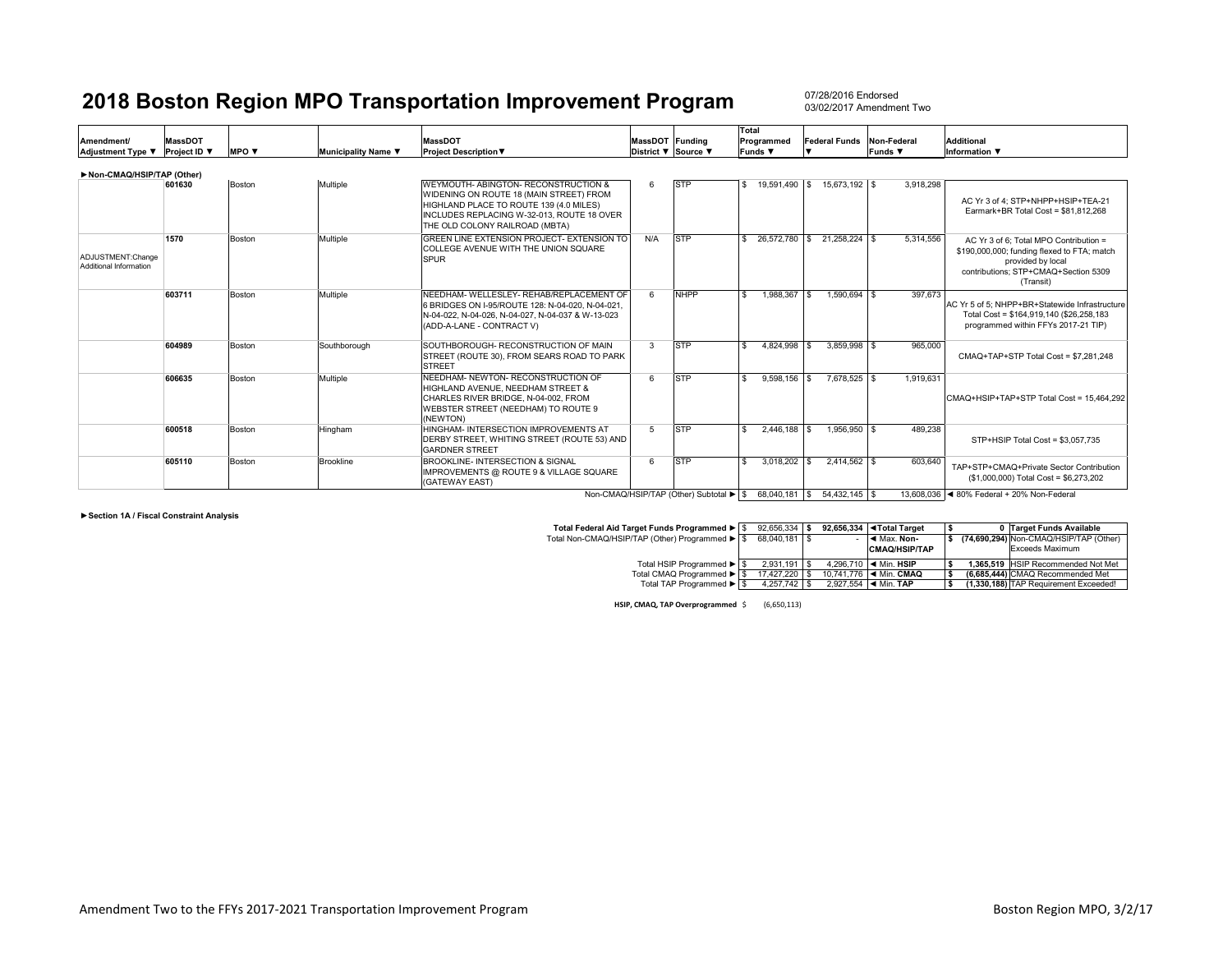07/28/2016 Endorsed 03/02/2017 Amendment Two

|                                            |                |                                 |                     |                                                                                                                        |                     |                          | Total              |                |                             |              |                                           |
|--------------------------------------------|----------------|---------------------------------|---------------------|------------------------------------------------------------------------------------------------------------------------|---------------------|--------------------------|--------------------|----------------|-----------------------------|--------------|-------------------------------------------|
| <b>Amendment/</b>                          | <b>MassDOT</b> |                                 |                     | <b>MassDOT</b>                                                                                                         | MassDOT Funding     |                          | Programmed         |                | <b>Federal Funds</b>        | Non-Federal  | Additional                                |
| Adjustment Type ▼                          | Project ID ▼   | <b>MPO</b> $\blacktriangledown$ | Municipality Name ▼ | <b>Project Description ▼</b>                                                                                           | District ▼ Source ▼ |                          | <b>Funds ▼</b>     |                |                             | Funds $\Psi$ | Information $\blacktriangledown$          |
| Section 1B / Federal Aid Bridge Projects   |                |                                 |                     |                                                                                                                        |                     |                          |                    |                |                             |              |                                           |
| ▶ Statewide Systematic Maintenance Program |                |                                 |                     |                                                                                                                        |                     |                          |                    |                |                             |              |                                           |
|                                            | 607915         | Boston                          | <b>MULTIPLE</b>     | NEWTON- WELLESLEY- WESTON- BRIDGE<br>MAINTENANCE OF N-12-063, N-12-054, N-12-055 & N-<br>12-056 ON I-95/ROUTE 128      | 6                   | <b>NHPP</b>              | l S                | $1,660,534$ \$ | $1,328,427$ \$              | 332,107      |                                           |
|                                            | 608521         | Boston                          | <b>SALEM</b>        | SALEM - BRIDGE MAINTENANCE, S-01-018 (32T), (ST<br>114) NORTH STREET OVER (ST 107) BRIDGE<br><b>STREET &amp; MBTA</b>  | $\overline{4}$      | <b>NHPP</b>              | l S                | 2,400,000 \$   | 1,920,000 \$                | 480,000      |                                           |
|                                            |                |                                 |                     | Statewide Bridge Maintenance Program Subtotal ▶ S                                                                      |                     |                          |                    | $4.060.534$ \$ |                             |              | 812.107 <4 80% Federal + 20% Non-Federal  |
|                                            |                |                                 |                     |                                                                                                                        |                     |                          |                    |                |                             |              |                                           |
| ► On System                                |                |                                 |                     |                                                                                                                        |                     |                          |                    |                |                             |              |                                           |
|                                            | 604173         | Boston                          | <b>BOSTON</b>       | BOSTON- BRIDGE REHABILITATION, B-16-016.<br>NORTH WASHINGTON STREET OVER THE BOSTON<br><b>INNER HARBOR</b>             | 6                   | <b>NHPP</b>              | l S                |                | 24,900,000 \$ 19,920,000 \$ | 4,980,000    | AC YR 2 of 5, YOE \$112,400,000           |
|                                            | 604952         | Boston                          | <b>MULTIPLE</b>     | LYNN-SAUGUS-BRIDGE REPLACEMENT, L-18-<br>016=S-05-008, ROUTE 107 OVER THE SAUGUS<br>RIVER (AKA - BELDEN G. BLY BRIDGE) | $\overline{a}$      | <b>NHPP</b>              | $\mathbf{s}$       |                | 25.764.000 \$ 20.611.200 \$ | 5,152,800    | AC YR 1 of 2, YOE \$51,527,391            |
|                                            | 608149         | Boston                          | <b>BURLINGTON</b>   | BURLINGTON- BRIDGE REPLACEMENT, B-29-010, I-<br>95/ST 128 (NB) & I-95/ST128 (SB) OVER ROUTE 3A<br>(CAMBRIDGE STREET)   | $\overline{4}$      | <b>NHPP</b>              | l \$               |                | 23,920,000 \$ 19,136,000 \$ | 4,784,000    |                                           |
|                                            | 608522         | Boston                          | MIDDLETON           | MIDDLETON- BRIDGE REPLACEMENT- M-20-003. RT<br>62/MAPLE STREET OVER Ipswich RIVER                                      | $\overline{4}$      | <b>NHPP</b>              | $\mathbf{\hat{S}}$ | $4,160,000$ \$ | $3,328,000$ \$              | 832,000      |                                           |
|                                            |                |                                 |                     |                                                                                                                        |                     | On System Subtotal ▶ S   |                    |                | 78,744,000 \$ 62,995,200 \$ | 15,748,800   | ◀ 80% Federal + 20% Non-Federal           |
|                                            |                |                                 |                     |                                                                                                                        |                     |                          |                    |                |                             |              |                                           |
|                                            |                |                                 |                     |                                                                                                                        |                     |                          |                    |                |                             |              |                                           |
| ► Off-System                               | 604655         | Boston                          | MARSHFIELD          | MARSHFIELD- BRIDGE REPLACEMENT, M-07-007.<br>BEACH STREET OVER THE CUT RIVER                                           | 5                   | <b>ISTP-BR-OFF</b>       | ١s                 | $3,023,938$ \$ | $2,419,150$ \$              | 604,788      |                                           |
|                                            | 606632         | Boston                          | <b>HOPKINTON</b>    | HOPKINTON- WESTBOROUGH- BRIDGE<br>REPLACEMENT, H-23-006=W-24-016, FRUIT STREET<br>OVER CSX & SUDBURY RIVER             | $\overline{3}$      | <b>ISTP-BR-OFF</b>       | -S                 | 7,964,164 \$   | $6.371.331$ \ \ \$          | 1,592,833    |                                           |
|                                            | 607133         | Boston                          | QUINCY              | QUINCY- SUPERSTRUCTURE REPLACEMENT, Q-01-<br>039, ROBERTSON STREET OVER I-93/US 1/SR 3                                 | 6                   | <b>STP-BR-OFF</b>        | $\mathbf{\hat{S}}$ |                | $2.608.361$ \ \$            | 652.090      |                                           |
|                                            | 607533         | Boston                          | <b>WALTHAM</b>      | WALTHAM- BRIDGE REPLACEMENT, W-04-006,<br>WOERD AVENUE OVER CHARLES RIVER                                              | $\overline{4}$      | STP-BR-OFF               | $\mathbf{\hat{S}}$ | 2,344,742 \$   | 1,875,794 \$                | 468,948      |                                           |
|                                            |                |                                 |                     |                                                                                                                        |                     | Off-System Subtotal ▶ \$ |                    |                | 16.593.296 \$ 13.274.637 \$ |              | 3.318.659 < 80% Federal + 20% Non-Federal |

#### **►Statewide Bridge Inspection Program**

|  |  | Projects Programmed                                                                                     |  |  |  |                                 |
|--|--|---------------------------------------------------------------------------------------------------------|--|--|--|---------------------------------|
|  |  | manda Programmed                                                                                        |  |  |  |                                 |
|  |  | Statewide Bridge Inspection Program Subtotal ▶ Statewide Bridge Inspection Program Subtotal ▶ Statewide |  |  |  | ◀ 80% Federal + 20% Non-Federal |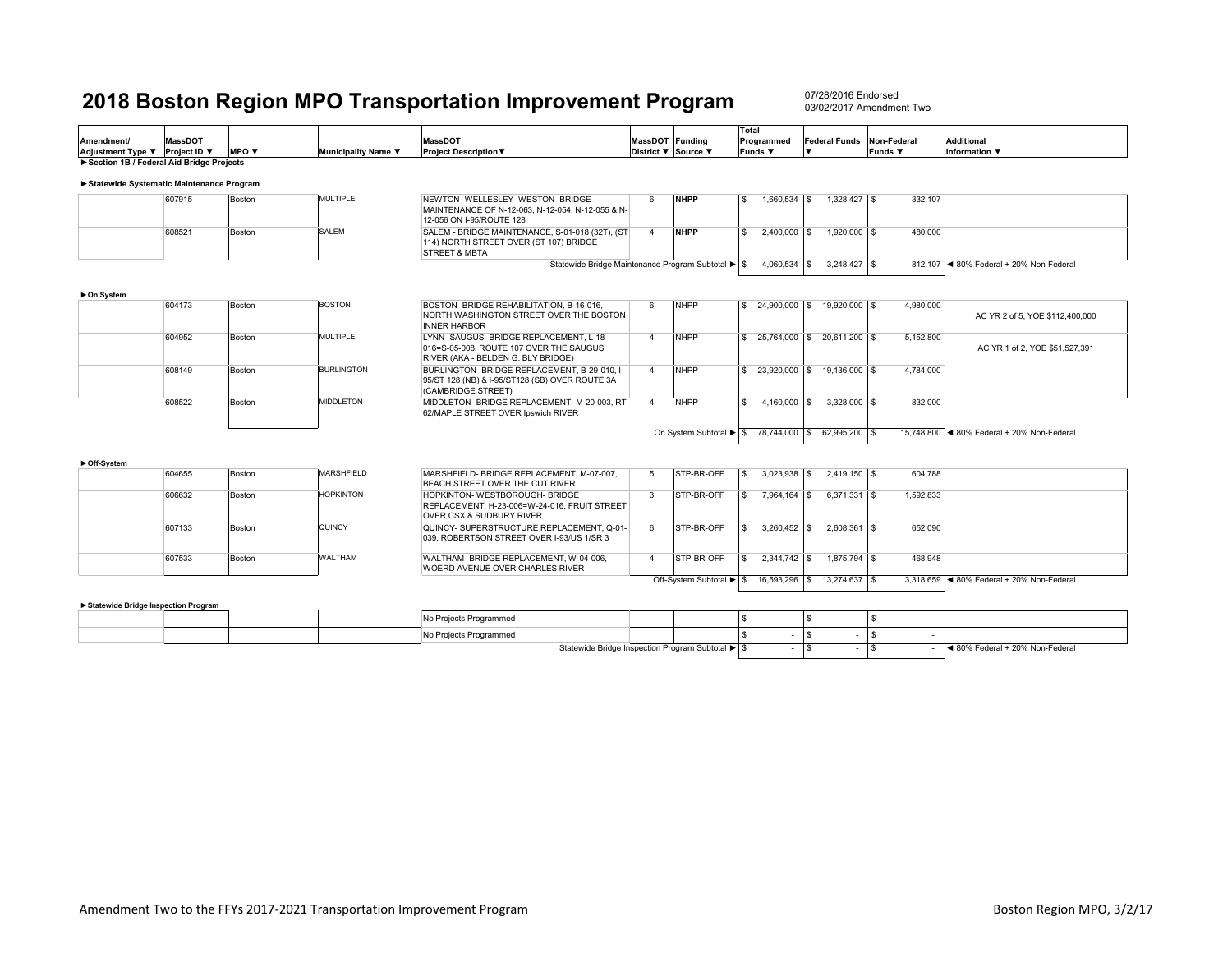07/28/2016 Endorsed03/02/2017 Amendment Two

| Amendment/<br>Adjustment Type ▼ Project ID ▼ | <b>MassDOT</b> | <b>MPO</b> $\blacktriangledown$ | Municipality Name ▼ | <b>MassDOT</b><br><b>Project Description ▼</b>                                                   | MassDOT Funding<br>District ▼ Source ▼ |                                | <b>Total</b><br>Programmed<br>Funds ▼ |                  | <b>Federal Funds</b> | Non-Federal<br>Funds ▼ | <b>Additional</b><br>Information $\blacktriangledown$                                                                                                                                     |
|----------------------------------------------|----------------|---------------------------------|---------------------|--------------------------------------------------------------------------------------------------|----------------------------------------|--------------------------------|---------------------------------------|------------------|----------------------|------------------------|-------------------------------------------------------------------------------------------------------------------------------------------------------------------------------------------|
| Section 1C / Federal Aid Non-Target Projects |                |                                 |                     |                                                                                                  |                                        |                                |                                       |                  |                      |                        |                                                                                                                                                                                           |
| ▶ Other Federal Aid                          |                |                                 |                     |                                                                                                  |                                        |                                |                                       |                  |                      |                        |                                                                                                                                                                                           |
|                                              | 606134         | Boston                          | Boston              | BOSTON- TRAFFIC SIGNAL IMPROVEMENTS ON<br>BLUE HILL AVENUE AND WARREN STREET                     |                                        | HPP                            |                                       | $2.501.046$ \ \$ | $2.000.837$ \$       | 500,209                | Construction: HPP 2129 (MA155)                                                                                                                                                            |
| AMENDMENT:Add<br>Funding Source              | 606316         | Boston                          | Brookline           | BROOKLINE- PEDESTRIAN BRIDGE<br>REHABILITATION, B-27-016, OVER MBTA OFF<br><b>CARLTON STREET</b> | Ð                                      | HPP                            |                                       | 751,106 \$       | 600.885 \$           | 150.221                | Demo ID: MA 149<br>Repurposed earmark, formerly design and<br>construct signal crossing and other safety<br>improvements to Emerald Necklace Greenway<br>Bicycle Trail, Town of Brookline |
|                                              |                |                                 |                     |                                                                                                  |                                        | Other Federal Aid Subtotal ▶ S |                                       | $3.252.152$ \$   | $2.601.722$ \$       |                        | 650,430 < Funding Split Varies by Funding Source                                                                                                                                          |

#### **►Section 1D / Federal Aid Major & State Category Projects**

#### **►Regional Major Infrastructure**

|  | Proiects Programmed |                                            |  |  |                                 |
|--|---------------------|--------------------------------------------|--|--|---------------------------------|
|  | Projects Programmed |                                            |  |  |                                 |
|  |                     | Regional Maior Infrastructure Subtotal ▶ S |  |  | ◀ 80% Federal + 20% Non-Federal |

#### **►Statewide Americans with Disability Act Implementation Plan**

|  | No Projects Programmed |                                                |  |  |  |                                 |
|--|------------------------|------------------------------------------------|--|--|--|---------------------------------|
|  | No Projects Programmed |                                                |  |  |  |                                 |
|  |                        | Statewide ADA Implementation Plan Subtotal ▶ S |  |  |  | ◀ 80% Federal + 20% Non-Federal |

#### **► Statewide Congestion Mitigation and Air Quality**

|                                   | 606223 | Boston | MULTIPLE         | ACTON- CONCORD- BRUCE FREEMAN RAIL TRAIL<br>CONSTRUCTION (PHASE II-B)                                                                                  | CMAQ                        | 5,990,400  | 4.792.320 \$         | 1.198.080 |                                                                                                                          |
|-----------------------------------|--------|--------|------------------|--------------------------------------------------------------------------------------------------------------------------------------------------------|-----------------------------|------------|----------------------|-----------|--------------------------------------------------------------------------------------------------------------------------|
|                                   | 607732 | Boston | MULTIPLE         | FRAMINGHAM- NATICK- COCHITUATE RAIL TRAIL<br>CONSTRUCTION INCLUDING PEDESTRIAN BRIDGE.<br>IN-03-014, OVER ROUTE 9 & F-07-033=N-03-029<br>OVER ROUTE 30 | CMAQ                        | 7.797.960  | $6.238.368$ \ \ \ \$ | 1.559.592 |                                                                                                                          |
| AMENDMENT:Decrease 606316<br>Cost |        | Boston | <b>BROOKLINE</b> | BROOKLINE- PEDESTRIAN BRIDGE<br><b>IREHABILITATION, B-27-016, OVER MBTA OFF</b><br><b>CARLTON STREET</b>                                               | CMAQ                        | 3.087.024  | $2.469.619$ \ \$     | 617.405   | decrease in funding source from \$3,838,130 to<br>\$3,087,024. Additional of repurposed earmark<br>MA 149 in Section 1C. |
|                                   |        |        |                  |                                                                                                                                                        | Statewide CMAQ Subtotal ▶ S | 16.875.384 | 13,500,307   \$      |           | 3.375.077 4 80% Federal + 20% Non-Federal                                                                                |

**► Statewide HSIP Program**

|                                     |  | .      |        |                   |                                                                                         |  |             |  |           |                  |        |                                           |
|-------------------------------------|--|--------|--------|-------------------|-----------------------------------------------------------------------------------------|--|-------------|--|-----------|------------------|--------|-------------------------------------------|
|                                     |  | 607748 | Boston | <b>ACTON</b>      | ACTON- INTERSECTION & SIGNAL IMPROVEMENTS<br>ON SR 2 & SR 111 (MASSACHUSETTS AVENUE) AT |  | <b>HSIP</b> |  | 561,600   | 505.440 \$       | 56.160 |                                           |
|                                     |  |        |        |                   | <b>IPIPER ROAD &amp; TAYLOR ROAD</b>                                                    |  |             |  |           |                  |        |                                           |
|                                     |  | 607761 | Boston | <b>SWAMPSCOTT</b> | Swampscott- INTERSECTION & SIGNAL<br>IMPROVEMENTS AT SR 1A (PARADISE ROAD) AT           |  | <b>HSIP</b> |  | 572,000   | 514,800 \$       | 57.200 |                                           |
|                                     |  |        |        |                   | Swampscott MALL                                                                         |  |             |  |           |                  |        |                                           |
| Statewide HSIP Program Subtotal ▶ S |  |        |        |                   |                                                                                         |  |             |  | 1,133,600 | $1.020.240$ \ \$ |        | 113,360   4 90% Federal + 10% Non-Federal |

#### **► Statewide Infrastructure Program**

| 606381 | Boston | MULTIPLE | ARLINGTON- BELMONT- HIGHWAY LIGHTING          | <b>STP</b> | .100.506 | 7.280.405 | 1.820.101 |                                                  |  |
|--------|--------|----------|-----------------------------------------------|------------|----------|-----------|-----------|--------------------------------------------------|--|
|        |        |          | REPAIR & MAINTENANCE ON ROUTE 2               |            |          |           |           |                                                  |  |
|        |        |          | Statewide Infrastructure Program Subtotal ▶ S |            | ,100,506 | 7.280.405 | 1,820,101 | + 20% Non-Federal<br>$\sim 000$<br>→ 80% Federal |  |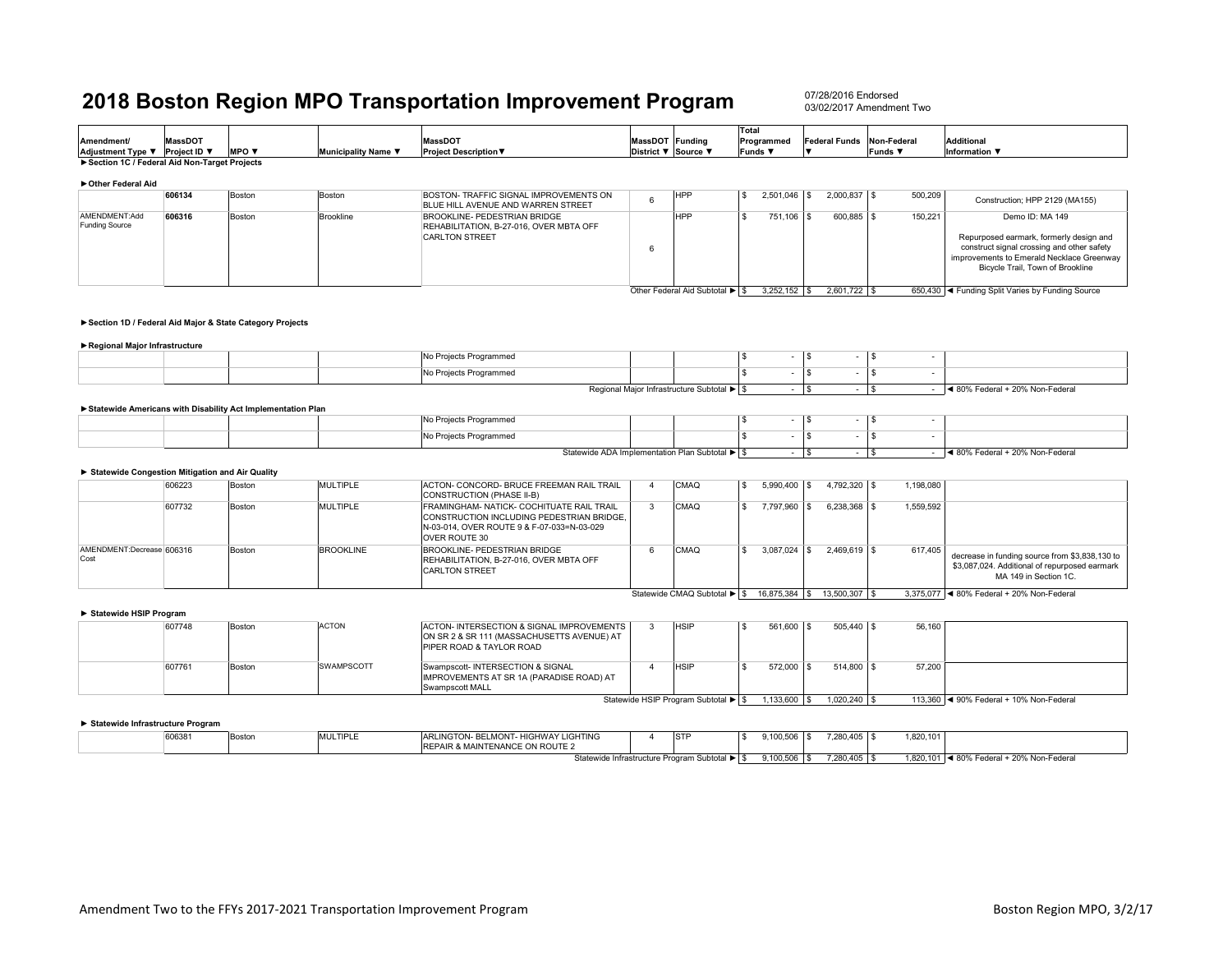|                                                |                |                                                        |                     |                                                                                 |                     |                                                  | <b>Total</b>                      |                                   |                                                     |                                                                                                                                                                                                             |
|------------------------------------------------|----------------|--------------------------------------------------------|---------------------|---------------------------------------------------------------------------------|---------------------|--------------------------------------------------|-----------------------------------|-----------------------------------|-----------------------------------------------------|-------------------------------------------------------------------------------------------------------------------------------------------------------------------------------------------------------------|
| <b>Amendment/</b>                              | <b>MassDOT</b> |                                                        |                     | <b>MassDOT</b>                                                                  | MassDOT Funding     |                                                  | Programmed                        | <b>Federal Funds</b>              | Non-Federal                                         | <b>Additional</b>                                                                                                                                                                                           |
| Adjustment Type ▼ Project ID ▼                 |                | <b>MPO</b> $\blacktriangledown$                        | Municipality Name ▼ | <b>Project Description ▼</b>                                                    | District ▼ Source ▼ |                                                  | Funds ▼                           |                                   | <b>Funds</b> ▼                                      | <b>Information</b> ▼                                                                                                                                                                                        |
| Statewide Interstate Maintenance Program       |                |                                                        |                     |                                                                                 |                     |                                                  |                                   |                                   |                                                     |                                                                                                                                                                                                             |
|                                                |                |                                                        |                     | No Projects Programmed                                                          |                     |                                                  | S.<br>$\sim$                      | $\mathbf{s}$<br>$\sim$            | $\sqrt{3}$<br>$\overline{\phantom{a}}$              |                                                                                                                                                                                                             |
|                                                |                |                                                        |                     | No Projects Programmed                                                          |                     |                                                  | $\overline{\mathbf{s}}$<br>$\sim$ | S<br>$\sim$                       | $\overline{\mathsf{I}}$<br>$\overline{\phantom{a}}$ |                                                                                                                                                                                                             |
|                                                |                |                                                        |                     | Statewide Interstate Maintenance Program Subtotal ▶ S                           |                     |                                                  | $\sim$                            | $\mathbf{s}$<br>$-$ \$            | $\sim$                                              | 1◀ 90% Federal + 10% Non-Federal                                                                                                                                                                            |
|                                                |                |                                                        |                     |                                                                                 |                     |                                                  |                                   |                                   |                                                     |                                                                                                                                                                                                             |
| ▶ Statewide Intelligent Transportation Systems |                |                                                        |                     | No Projects Programmed                                                          |                     |                                                  | \$<br>$\sim$                      | $\mathbf{s}$<br>$\sim$            | $\sqrt{ }$<br>$\sim$                                |                                                                                                                                                                                                             |
|                                                |                |                                                        |                     |                                                                                 |                     |                                                  | \$.                               |                                   |                                                     |                                                                                                                                                                                                             |
|                                                |                |                                                        |                     | No Projects Programmed                                                          |                     |                                                  | $\sim$                            | <b>S</b><br>$\sim$                | $\sqrt{S}$<br>$\sim$                                |                                                                                                                                                                                                             |
|                                                |                |                                                        |                     |                                                                                 |                     | Statewide ITS Subtotal ▶ \$                      | $ \sqrt{s}$                       | $-$ \$                            | $\sim$                                              | ◀ 80% Federal + 20% Non-Federal                                                                                                                                                                             |
| Statewide National Freight Program             |                |                                                        |                     |                                                                                 |                     |                                                  |                                   |                                   |                                                     |                                                                                                                                                                                                             |
|                                                |                |                                                        |                     | No Projects Programmed                                                          |                     |                                                  | S<br>$\sim$                       | l s<br>$\sim$                     | $\sqrt{s}$<br>$\overline{\phantom{a}}$              |                                                                                                                                                                                                             |
|                                                |                |                                                        |                     | No Projects Programmed                                                          |                     |                                                  | \$<br>$\sim$                      | $\mathbf{s}$<br>$\sim$            | $\sqrt{3}$<br>÷                                     |                                                                                                                                                                                                             |
|                                                |                |                                                        |                     |                                                                                 |                     | Statewide National Freight Program Subtotal ▶ \$ | $\sim 10^{-1}$                    | l s<br>$ \sqrt{3}$                | $\sim$                                              | ◀ 80% Federal + 20% Non-Federal                                                                                                                                                                             |
|                                                |                |                                                        |                     |                                                                                 |                     |                                                  |                                   |                                   |                                                     |                                                                                                                                                                                                             |
|                                                |                | Statewide National Highway System Preservation Program |                     |                                                                                 |                     |                                                  |                                   |                                   |                                                     |                                                                                                                                                                                                             |
| AMENDMENT:Add<br>Project                       | 608587         | Boston                                                 | <b>DEDHAM</b>       | RECONSTRUCTION AND RELATED WORK ON<br>BRIDGE STREET (ROUTE 109) AND AMES STREET | 6                   | <b>NHPP</b>                                      | s.<br>$5,459,341$ \\$             | $4,367,473$ \$                    | 1,091,868                                           |                                                                                                                                                                                                             |
|                                                | 608008         | Boston                                                 | SAUGUS              | SAUGUS - RESURFACING AND RELATED WORK ON<br>ROUTE <sub>1</sub>                  | $\overline{4}$      | <b>NHPP</b>                                      | \$<br>$9,945,936$ \$              | 7,956,749 \$                      | 1,989,187                                           |                                                                                                                                                                                                             |
|                                                | 608069         | Boston                                                 | <b>MULTIPLE</b>     | MARSHFIELD- PEMBROKE- NORWELL- HANOVER-                                         | 5                   | <b>NHPP</b>                                      | s.                                | 16,504,800   \$ 13,203,840   \$   | 3,300,960                                           |                                                                                                                                                                                                             |
|                                                |                |                                                        |                     | ROCKLAND- HINGHAM- RESURFACING & RELATED<br>WORK ON ROUTE 3                     |                     |                                                  |                                   |                                   |                                                     |                                                                                                                                                                                                             |
|                                                | 608220         | Boston                                                 | CONCORD             | CONCORD- RESURFACING & RELATED WORK ON<br>ROUTE <sub>2</sub>                    | $\overline{4}$      | <b>NHPP</b>                                      | s.<br>1,747,200 \$                | $1,397,760$ \$                    | 349,440                                             |                                                                                                                                                                                                             |
|                                                | 608379         | Boston                                                 | <b>MULTIPLE</b>     | LEXINGTON- BELMONT- ARLINGTON- CAMBRIDGE-<br>PAVEMENT PRESERVATION ON ROUTE 2   | $\overline{4}$      | <b>NHPP</b>                                      | \$<br>7,706,400 \$                | $6,165,120$ \$                    | 1,541,280                                           | NHS + Stormwater = $$8,906,400$                                                                                                                                                                             |
|                                                |                |                                                        |                     | Statewide NHS Preservation Program Subtotal ▶ \$ 41,363,677 \$ 33,090,941 \$    |                     |                                                  |                                   |                                   |                                                     | 8,272,735 < 80% Federal + 20% Non-Federal                                                                                                                                                                   |
| Statewide Planning Program                     |                |                                                        |                     |                                                                                 |                     |                                                  |                                   |                                   |                                                     |                                                                                                                                                                                                             |
|                                                |                |                                                        |                     | No Projects Programmed                                                          |                     |                                                  | S<br>$\sim$                       | l S<br>$\sim$                     | $\sqrt{3}$<br>$\sim$                                |                                                                                                                                                                                                             |
|                                                |                |                                                        |                     | No Projects Programmed                                                          |                     |                                                  | $\overline{\mathbf{s}}$<br>$\sim$ | $\overline{\mathbf{s}}$<br>$\sim$ | $\sqrt{3}$<br>÷                                     |                                                                                                                                                                                                             |
|                                                |                |                                                        |                     |                                                                                 |                     | Statewide Planning Program Subtotal ▶ S          | $ s$                              | $ \sqrt{3}$                       | $\sim$                                              | ◀ 80% Federal + 20% Non-Federal                                                                                                                                                                             |
| Statewide Railroad Grade Crossings             |                |                                                        |                     |                                                                                 |                     |                                                  |                                   |                                   |                                                     |                                                                                                                                                                                                             |
|                                                |                |                                                        |                     | No Projects Programmed                                                          |                     |                                                  | S<br>$\sim$                       | $\mathbf{s}$<br>$\sim$            | $\sqrt{s}$<br>÷                                     |                                                                                                                                                                                                             |
|                                                |                |                                                        |                     | No Projects Programmed                                                          |                     |                                                  | \$<br>$\sim$                      | S<br>$\sim$                       | l s                                                 |                                                                                                                                                                                                             |
|                                                |                |                                                        |                     |                                                                                 |                     | Statewide RR Grade Crossings Subtotal ▶ \$       | $ \sqrt{s}$                       | $-1$ \$                           | $\sim$                                              | ◀ 80% Federal + 20% Non-Federal                                                                                                                                                                             |
| Statewide Safe Routes to Schools Program       |                |                                                        |                     |                                                                                 |                     |                                                  |                                   |                                   |                                                     |                                                                                                                                                                                                             |
|                                                |                |                                                        |                     | No Projects Programmed                                                          |                     | <b>SRTS</b>                                      | \$<br>$\sim$                      | $\sqrt{3}$<br>$\sim$              | $\sqrt{3}$<br>$\sim$                                |                                                                                                                                                                                                             |
|                                                |                |                                                        |                     | No Projects Programmed                                                          |                     | <b>SRTS</b>                                      | S<br>$\sim$                       | $\mathbf{s}$<br>$\sim$            | $\sqrt{3}$<br>$\sim$                                |                                                                                                                                                                                                             |
|                                                |                |                                                        |                     | Statewide Safe Routes to Schools Program Subtotal ▶ \$                          |                     |                                                  | $ \sqrt{s}$                       | $ \sqrt{3}$                       |                                                     | - <a>I<br/> <a>I<br/> <a>I<br/> <a>I<br/> <a>I<br/> <a>I</a> <a>I</a> <a>I</a> <a>I</a> <a>I</a> <a>I</a> <a>I</a> <a>I</a> <a>I</a> <a>I</a> <a>I</a> &lt;</a> &lt;</a> &lt;</a> &lt;</a> &lt;</a> < < < < |
|                                                |                |                                                        |                     |                                                                                 |                     |                                                  |                                   |                                   |                                                     |                                                                                                                                                                                                             |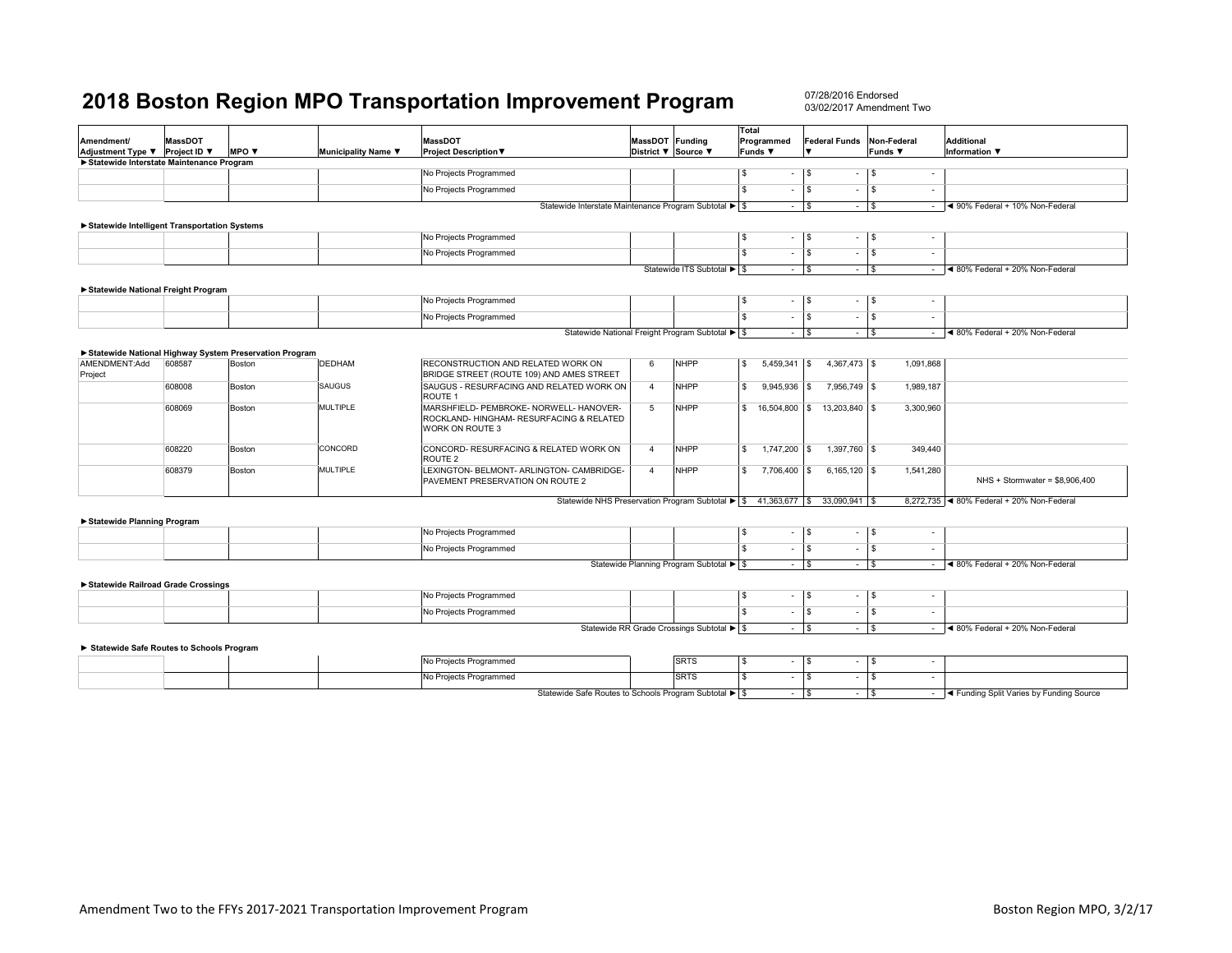07/28/2016 Endorsed03/02/2017 Amendment Two

| Amendment/<br>Adjustment Type ▼                                                      | <b>MassDOT</b><br>Project ID ▼ | MPO V  | Municipality Name ▼                | <b>MassDOT</b><br><b>Project Description ▼</b>                                                                                                                                                                                                                                                                                                                                                                                                                   |                | MassDOT Funding<br>District ▼ Source ▼      | Total<br>Programmed<br>Funds ▼                                         | Federal Funds Non-Federal<br>$\blacksquare$ | <b>Funds ▼</b>                          | <b>Additional</b><br>Information ▼                                    |
|--------------------------------------------------------------------------------------|--------------------------------|--------|------------------------------------|------------------------------------------------------------------------------------------------------------------------------------------------------------------------------------------------------------------------------------------------------------------------------------------------------------------------------------------------------------------------------------------------------------------------------------------------------------------|----------------|---------------------------------------------|------------------------------------------------------------------------|---------------------------------------------|-----------------------------------------|-----------------------------------------------------------------------|
| Statewide Stormwater Retrofits                                                       |                                |        |                                    |                                                                                                                                                                                                                                                                                                                                                                                                                                                                  |                |                                             |                                                                        |                                             |                                         |                                                                       |
|                                                                                      | 608217                         | Boston | <b>MULTIPLE</b>                    | MARLBOROUGH- SUDBURY- STORMWATER<br>IMPROVEMENTS ALONG ROUTE 20                                                                                                                                                                                                                                                                                                                                                                                                  | 3              | STP-TE                                      | 683,488 \$<br>l \$                                                     | 546,790 \$                                  | 136,698                                 |                                                                       |
|                                                                                      | 608379                         | Boston | <b>MULTIPLE</b>                    | LEXINGTON- BELMONT- ARLINGTON- CAMBRIDGE-<br>PAVEMENT PRESERVATION ON ROUTE 2                                                                                                                                                                                                                                                                                                                                                                                    | $\overline{4}$ | STP-TE                                      | <b>S</b><br>$1,200,000$ \$                                             | 960,000 \$                                  | 240,000                                 | NHS + Stormwater = \$8,906,400                                        |
|                                                                                      |                                |        |                                    |                                                                                                                                                                                                                                                                                                                                                                                                                                                                  |                | Statewide Stormwater Retrofits Subtotal ▶ S | 1,883,488 \$                                                           | 1,506,790 \$                                |                                         | 376,698 <4 80% Federal + 20% Non-Federal                              |
| Statewide Transportation Enhancements                                                |                                |        |                                    |                                                                                                                                                                                                                                                                                                                                                                                                                                                                  |                |                                             |                                                                        |                                             |                                         |                                                                       |
|                                                                                      |                                |        |                                    | No Projects Programmed                                                                                                                                                                                                                                                                                                                                                                                                                                           |                |                                             | <b>S</b>                                                               | $-1$ \$                                     | $-1$ \$<br>$\sim$                       |                                                                       |
|                                                                                      |                                |        |                                    | No Projects Programmed                                                                                                                                                                                                                                                                                                                                                                                                                                           |                |                                             | l s<br>$\sim$                                                          | l S                                         | $-1$ \$<br>$\sim$                       |                                                                       |
|                                                                                      |                                |        |                                    | Statewide Transportation Enhancements Subtotal ▶ S                                                                                                                                                                                                                                                                                                                                                                                                               |                |                                             | $-1$ s                                                                 |                                             | $ \sqrt{ }$                             | $-$ 4 80% Federal + 20% Non-Federal                                   |
| ▶ Other Statewide Items                                                              |                                |        |                                    |                                                                                                                                                                                                                                                                                                                                                                                                                                                                  |                |                                             |                                                                        |                                             |                                         |                                                                       |
|                                                                                      |                                |        |                                    | <b>ABP GANS Repayment</b>                                                                                                                                                                                                                                                                                                                                                                                                                                        |                |                                             | <b>S</b><br>$\sim$                                                     | \$                                          | $ \sqrt{s}$<br>$\overline{\phantom{a}}$ |                                                                       |
|                                                                                      |                                |        |                                    | Award Adjustments, Change Orders, Project Value<br>Changes, Etc.                                                                                                                                                                                                                                                                                                                                                                                                 |                |                                             | <b>S</b><br>$\sim$                                                     | -S                                          | $-1$ s<br>$\sim$                        |                                                                       |
|                                                                                      |                                |        |                                    | DBEs, FAPO, Pavement Lab Retrofits, and Misc.<br>Programs                                                                                                                                                                                                                                                                                                                                                                                                        |                |                                             | $\mathbf{s}$<br>$\sim$                                                 | $\mathbf{s}$                                | $ \sqrt{s}$<br>$\sim$                   |                                                                       |
|                                                                                      |                                |        |                                    | Planning                                                                                                                                                                                                                                                                                                                                                                                                                                                         |                |                                             | $\mathfrak s$<br>$-1$ s                                                |                                             | $-1$ s<br>$\sim$                        |                                                                       |
|                                                                                      |                                |        |                                    | Statewide Design and Right of Way                                                                                                                                                                                                                                                                                                                                                                                                                                |                |                                             | $\mathbf{s}$<br>$ s$                                                   |                                             | $-$ \$<br>$\sim$                        |                                                                       |
|                                                                                      |                                |        |                                    | Statewide Recreational Trails                                                                                                                                                                                                                                                                                                                                                                                                                                    |                | Other Statewide Items Subtotal ▶ S          | l s<br>$-1$ s<br>$-1$ s                                                |                                             | $ \sqrt{ }$<br>$\sim$<br>$-$ \$         | - <a>I<br/> <a>I<br/>A Funding Split Varies by Funding Source</a></a> |
| Section 2A / Non-Federal Projects<br>Non Federal Aid                                 |                                |        |                                    |                                                                                                                                                                                                                                                                                                                                                                                                                                                                  |                |                                             |                                                                        |                                             |                                         |                                                                       |
|                                                                                      |                                |        |                                    | No Projects Programmed                                                                                                                                                                                                                                                                                                                                                                                                                                           |                | <b>NFA</b>                                  | <b>S</b>                                                               |                                             | S.<br>$\overline{\phantom{a}}$          |                                                                       |
|                                                                                      |                                |        |                                    | No Projects Programmed                                                                                                                                                                                                                                                                                                                                                                                                                                           |                | <b>NFA</b>                                  | $\mathbf{s}$                                                           |                                             | \$<br>$\sim$                            |                                                                       |
|                                                                                      |                                |        |                                    |                                                                                                                                                                                                                                                                                                                                                                                                                                                                  |                | Non-Federal Aid Subtotal▶ \$                | $\sim$                                                                 |                                             | \$                                      | $-$ 4100% Non-Federal                                                 |
| Section 2B / Non-Federal Bridge Projects<br>Section 2B / Non-Federal Bridge Projects |                                |        |                                    |                                                                                                                                                                                                                                                                                                                                                                                                                                                                  |                |                                             |                                                                        |                                             |                                         |                                                                       |
|                                                                                      |                                |        |                                    | No Projects Programmed                                                                                                                                                                                                                                                                                                                                                                                                                                           |                | <b>NFA</b>                                  | l S                                                                    |                                             | \$.<br>$\overline{\phantom{a}}$         |                                                                       |
|                                                                                      |                                |        |                                    | No Projects Programmed                                                                                                                                                                                                                                                                                                                                                                                                                                           |                | <b>NFA</b>                                  | <b>S</b><br>$\sim$                                                     |                                             | \$.                                     |                                                                       |
|                                                                                      |                                |        |                                    | Section 2B / Non-Federal Bridge Projects Subtotal > \$                                                                                                                                                                                                                                                                                                                                                                                                           |                |                                             | $\sim$                                                                 |                                             |                                         | $-$ 4100% Non-Federal                                                 |
|                                                                                      |                                |        | 2018 Boston Region MPO TIP Summary |                                                                                                                                                                                                                                                                                                                                                                                                                                                                  |                |                                             | TIP Section 1: TIP Section 2: Total of All<br>$\overline{\phantom{a}}$ | $\overline{\mathbf{v}}$                     | Projects ▼                              |                                                                       |
|                                                                                      |                                |        |                                    |                                                                                                                                                                                                                                                                                                                                                                                                                                                                  |                |                                             | Total ▶ \$ 265,662,970 \$                                              |                                             | $-1$ s                                  | 265,662,970 < Total Spending in Region                                |
|                                                                                      |                                |        |                                    |                                                                                                                                                                                                                                                                                                                                                                                                                                                                  |                | Federal Funds > \$ 212,936,855              |                                                                        |                                             | $\mathfrak{s}$                          | 212,936,855 < Total Federal Spending in Region                        |
|                                                                                      |                                |        |                                    |                                                                                                                                                                                                                                                                                                                                                                                                                                                                  |                | Non-Federal Funds ▶ \$ 52,726,115 \$        |                                                                        |                                             | $ \sqrt{ }$                             | 52,726,115 < Total Non-Federal Spending in Region                     |
|                                                                                      |                                |        |                                    | 701 CMR 7.00 Use of Road Flaggers and Police Details on Public Works Projects / 701 CMR 7.00 (the Regulation) was promulgated and became law on October 3, 2008. Under this Regulation, the CMR is applicable to any Public wo<br>Limitation referenced in this Requisition is applicable only to projects where the Municipality is the Awarding Authority. For all projects contained in the TIP the Commonwealth is the Awarding Authority. Therefore, all pr |                |                                             |                                                                        |                                             |                                         |                                                                       |

Limitation referenced in this Regulation is applicable only to projects where the Municpality is the Awarding Authority. For all projects contained in the TIP, the Commonwealth is the Awarding Authority. Therefore, all pro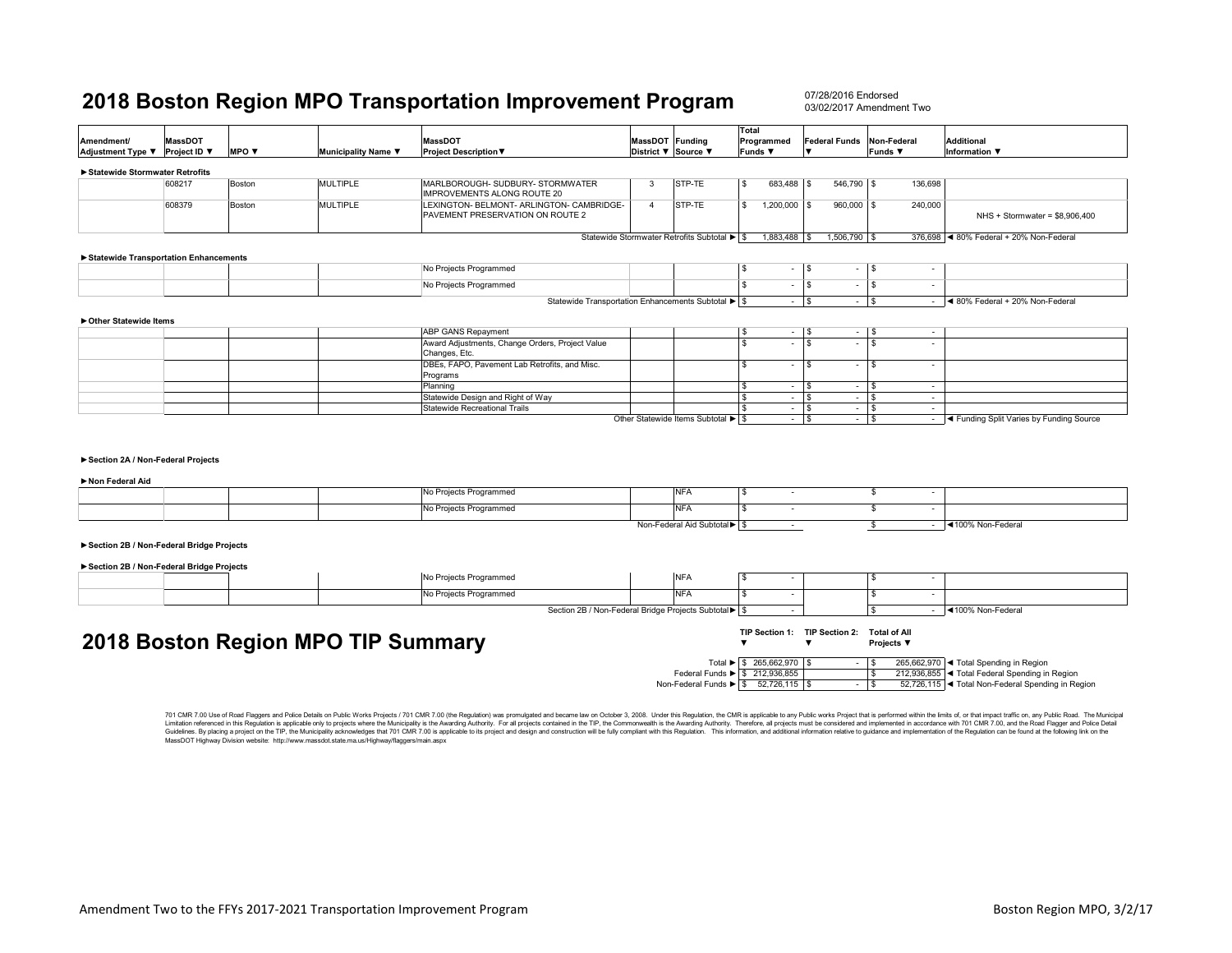### **Transportation Improvement Program (TIP) Project List (FY2018)**

### 07/28/2016 Endorsed

#### 03/02/2017 Amendment Two

| <b>FTA Program</b>       | <b>Number</b>            | <b>Transit Agency</b>                                                        | Item   | <b>Project Description</b>                                                                    | (unobligated)      | <b>Federal Funds</b> State Funds |                          | TDC | <b>Local Funds</b> | <b>Total Cost</b> |
|--------------------------|--------------------------|------------------------------------------------------------------------------|--------|-----------------------------------------------------------------------------------------------|--------------------|----------------------------------|--------------------------|-----|--------------------|-------------------|
| 5307                     |                          |                                                                              |        |                                                                                               |                    |                                  |                          |     |                    |                   |
|                          | 5307 RTD0004369          | Cape Ann Transportation Authority                                            | 117A00 | PREVENTIVE MAINTENANCE                                                                        | 2017 - \$350,000   | \$350,000                        | \$0                      | \$0 | \$87,500           | \$437,500         |
|                          | 5307 RTD0004372          | Cape Ann Transportation Authority                                            |        | 114206 ACQUIRE - SHOP EQ/SOFTWARE MAINT                                                       | 2017 - \$40,000    | \$40,000                         | \$10,000                 | \$0 | \$0                | \$50,000          |
|                          | 5307 RTD0004375          | Cape Ann Transportation Authority                                            |        | 114220 ACQUIRE - MISC SUPPORT EQUIPMENT                                                       | 2017 - \$27,267    | \$27,267                         | \$6,817                  | \$0 | \$0                | \$34,084          |
|                          | 5307 RTD0004381          | Cape Ann Transportation Authority                                            |        | 114206 ACQUIRE - SHOP EQUIPMENT<br>REHAB- SHELTERS Railroad, P&R, Emerson                     | 2017 - \$52,000    | \$52,000                         | \$13,000                 | \$0 | \$0                | \$65,000          |
|                          | 5307 RTD0004977          | Cape Ann Transportation Authority                                            |        | 113410 Ave                                                                                    | 2016 - \$33,600    | \$33,600                         | \$8,400                  | \$0 | \$0                | \$42,000          |
|                          | 5307 RTD0004978          | Cape Ann Transportation Authority                                            |        | 113310 CONSTRUCT - BUS SHELTER-CATA HUB/COA 2016 - \$14,400<br>REHAB/RENOVATE - BUS PASSENGER |                    | \$14,400                         | \$3,600                  | \$0 | \$0                | \$18,000          |
|                          | 5307 RTD0004979          | Cape Ann Transportation Authority                                            |        | 113410 SHELTERS                                                                               | 2017 - \$9,600     | \$9,600                          | \$2,400                  | \$0 | \$0                | \$12,000          |
|                          | 5307 RTD0004879          | MetroWest Regional Transit Authority                                         |        | 113403 TERMINAL, INTERMODAL (TRANSIT)                                                         | 2017 - \$150,000   | \$150,000                        | \$37,500                 | \$0 | \$0                | \$187,500         |
|                          | 5307 RTD0004880          | MetroWest Regional Transit Authority                                         | 117C00 | NON FIXED ROUTE ADA PARA SERV<br><b>ACQUISITION OF BUS SUPPORT</b>                            | 2017 - \$1,300,000 | \$1,300,000                      | \$325,000                | \$0 | \$0                | \$1,625,000       |
|                          | 5307 RTD0004881          | MetroWest Regional Transit Authority                                         |        | 114200 EQUIP/FACILITIES                                                                       | 2017 - \$248,415   | \$248,415                        | \$62,104                 | \$0 | \$0                | \$310,519         |
|                          | 5307 RTD0004882          | MetroWest Regional Transit Authority<br>Massachusetts Bay Transportation     |        | 440000 Mobility Management                                                                    | 2017 - \$25,000    | \$25,000                         | \$6,250                  | \$0 | \$0                | \$31,250          |
|                          | 5307 RTD0006043          | Authority (MBTA)<br>Massachusetts Bay Transportation                         |        | 121200 Revenue Vehicle Program                                                                |                    | \$92,354,478                     | \$0                      | \$0 | \$23,088,620       | \$115,443,098     |
|                          | 5307 RTD0006044          | Authority (MBTA)                                                             |        | 123400 Stations & Facilities Program                                                          |                    | \$49,092,508                     | \$0                      | \$0 | \$12,273,127       | \$61,365,635      |
|                          |                          |                                                                              |        |                                                                                               | Subtotal           | \$143,697,268                    | \$475,071                | \$0 | \$35,449,247       | \$179,621,586     |
| 5309                     |                          |                                                                              |        |                                                                                               |                    |                                  |                          |     |                    |                   |
|                          |                          |                                                                              |        | GREEN LINE EXTENSION PROJECT-                                                                 |                    |                                  |                          |     |                    |                   |
|                          |                          | Massachusetts Bay Transportation                                             |        | EXTENSION TO COLLEGE AVENUE WITH THE                                                          |                    | \$150,000,000                    | \$0                      | \$0 | \$195,558,000      | \$345,558,000     |
|                          | 5309 RTD0004874          | Authority (MBTA)                                                             |        | 132303 UNION SQUARE SPUR                                                                      | Subtotal           | \$150,000,000                    | \$0                      | \$0 | \$195,558,000      | \$345,558,000     |
|                          |                          |                                                                              |        |                                                                                               |                    |                                  |                          |     |                    |                   |
| 5310                     |                          |                                                                              |        |                                                                                               | Subtotal           | \$0                              | \$0                      | \$0 | \$0                | \$0               |
| 5311                     |                          |                                                                              |        |                                                                                               | Subtotal           | \$0                              | \$0                      | \$0 | \$0                | \$0               |
| 5337                     |                          |                                                                              |        |                                                                                               |                    |                                  |                          |     |                    |                   |
|                          |                          | Massachusetts Bay Transportation                                             |        |                                                                                               |                    |                                  |                          |     |                    |                   |
|                          | 5337 RTD0006045          | Authority (MBTA)<br>Massachusetts Bay Transportation                         |        | 122405 Bridge & Tunnel Program                                                                |                    | \$56,000,000                     | \$0                      | \$0 | \$14,000,000       | \$70,000,000      |
|                          | 5337 RTD0006046          | Authority (MBTA)<br>Massachusetts Bay Transportation                         |        | 123402 Elevator Program                                                                       |                    | \$8,000,000                      | \$0                      | \$0 | \$2,000,000        | \$10,000,000      |
|                          | 5337 RTD0006047          | Authority (MBTA)<br>Massachusetts Bay Transportation                         |        | 123400 Stations & Facilities Program                                                          |                    | \$48,000,000                     | \$0                      | \$0 | \$12,000,000       | \$60,000,000      |
|                          | 5337 RTD0006069          | Authority (MBTA)                                                             |        | 124400 Systems Upgrade Program                                                                |                    | \$30,401,533                     | \$0                      | \$0 | \$7,600,383        | \$38,001,916      |
|                          |                          |                                                                              |        |                                                                                               | Subtotal           | \$142,401,533                    | \$0                      | \$0 | \$35,600,383       | \$178,001,916     |
| 5339                     |                          |                                                                              |        |                                                                                               |                    |                                  |                          |     |                    |                   |
|                          |                          | Massachusetts Bay Transportation                                             |        |                                                                                               |                    |                                  |                          |     |                    |                   |
|                          | 5339 RTD0006049          | Authority (MBTA)                                                             |        | 111400 Bus Program                                                                            |                    | \$5,318,786                      | \$0                      | \$0 | \$1,329,696        | \$6,648,482       |
|                          |                          |                                                                              |        |                                                                                               | Subtotal           | \$5,318,786                      | \$0                      | \$0 | \$1,329,696        | \$6,648,482       |
| 5320                     |                          |                                                                              |        |                                                                                               | Subtotal           | \$0                              | \$0                      | \$0 | \$0                | \$0               |
| <b>Other Federal</b>     |                          |                                                                              |        |                                                                                               |                    |                                  |                          |     |                    |                   |
|                          |                          |                                                                              |        |                                                                                               | Subtotal           | \$0                              | \$0                      | \$0 | \$0                | \$0               |
| <b>Other Non-Federal</b> |                          |                                                                              |        |                                                                                               |                    |                                  |                          |     |                    |                   |
| Other Non-Federal        |                          |                                                                              |        | <b>CONSTRUCTION OF BUS</b>                                                                    |                    | \$0                              |                          | \$0 | \$0                | \$1,000,000       |
| Other Non-Federal        | RTD0005158<br>RTD0005159 | MetroWest Regional Transit Authority<br>MetroWest Regional Transit Authority |        | 113300 STATIONS/TERMINALS<br>115320 CONSTRUCT MISC ELEC/POWER EQUIP                           |                    | \$0                              | \$1,000,000<br>\$750,000 | \$0 | \$0                | \$750,000         |
|                          |                          |                                                                              |        |                                                                                               | Subtotal           | \$0                              | \$1,750,000              | \$0 | \$0                | \$1,750,000       |
|                          |                          |                                                                              |        |                                                                                               | Total              | \$441,417,587                    | \$2,225,071              | \$0 | \$267,937,326      | \$711,579,984     |
|                          |                          |                                                                              |        |                                                                                               |                    |                                  |                          |     |                    |                   |

Funds listed under the Carry Over column are included in the Federal Amount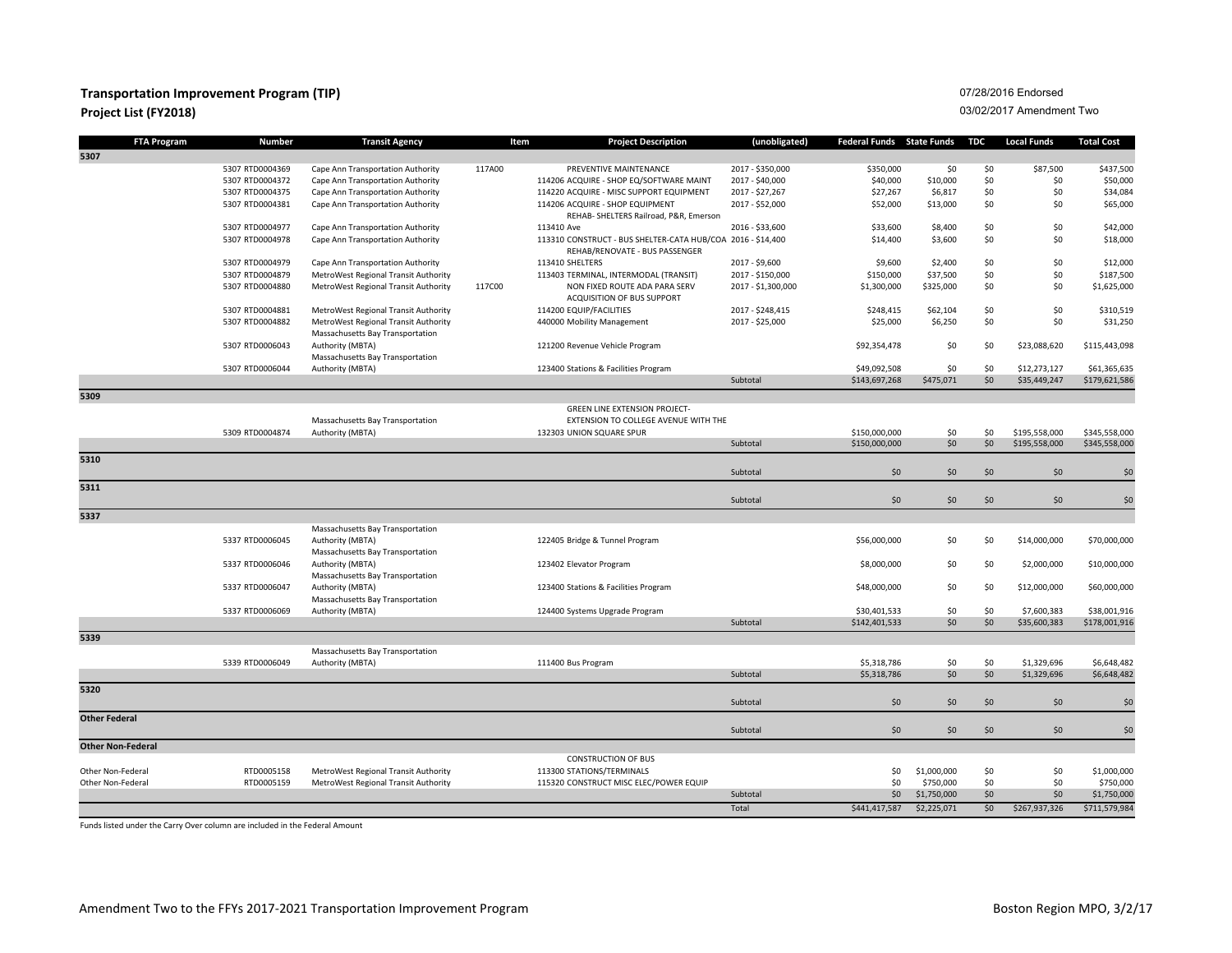07/28/2016 Endorsed03/02/2017 Amendment Two

|                   |                |         |                            |                              |                 |          | Total        |                           |         |                   |
|-------------------|----------------|---------|----------------------------|------------------------------|-----------------|----------|--------------|---------------------------|---------|-------------------|
| <b>Amendment/</b> | <b>MassDOT</b> |         |                            | <b>MassDOT</b>               | MassDOT Funding |          | Programmed   | Federal Funds Non-Federal |         | <b>Additional</b> |
| Adjustment Type ▼ | Proiect ID ▼   | $MPO =$ | <b>Municipality Name ▼</b> | <b>Project Description ▼</b> | District ▼      | Source V | <b>Funds</b> |                           | Funds ¶ | Information       |
|                   |                |         |                            |                              |                 |          |              |                           |         |                   |

**►Section 1A / Federal Aid Target Projects**

| ► HSIP - Highway Safety Improvement Program |        |        |           |                                                                                                                                                                                                                                  |                   |                  |                |         |                                            |
|---------------------------------------------|--------|--------|-----------|----------------------------------------------------------------------------------------------------------------------------------------------------------------------------------------------------------------------------------|-------------------|------------------|----------------|---------|--------------------------------------------|
|                                             | 607428 | Boston | Multiple  | HOPEDALE- MILFORD- RESURFACING &<br><b>INTERSECTION IMPROVEMENTS ON ROUTE 16</b><br>(MAIN STREET), FROM WATER STREET WEST TO<br>APPROXIMATELY 120 FEET WEST OF THE<br>MILFORD/HOPEDALE T.L AND THE INTERSECTION<br>OF ROUTE 140. | <b>HSIP</b>       | $2.362.214$ \ \$ | $2.125.993$ \$ | 236.221 | CMAQ+HSIP Total Cost = \$3,149,619         |
|                                             | 607652 | Boston | Everett   | EVERETT- RECONSTRUCTION OF FERRY STREET.<br>SOUTH FERRY STREET AND A PORTION OF ELM<br><b>STREET</b>                                                                                                                             | <b>HSIP</b>       | .448.825         | $1,303,943$ \$ | 144.883 | CMAQ+STP+HSIP+TAP Total Cost = \$7.244.124 |
|                                             | 606043 | Boston | Hopkinton | HOPKINTON- SIGNAL & INTERSECTION<br><b>IMPROVEMENTS ON ROUTE 135</b>                                                                                                                                                             | <b>HSIP</b>       |                  | $.147.686$ \$  | 127,521 | CMAQ+HSIP+STP Total Cost = \$8,501,376     |
|                                             |        |        |           |                                                                                                                                                                                                                                  | HSIP Subtotal ▶ S | 5.086.246 \$     | $4.577.621$ \$ |         | 508.625   ◀ 90% Federal + 10% Non-Federal  |

#### **►CMAQ - Congestion Mitigation and Air Quality Improvement Program**

| ADJUSTMENT:Change<br>Additional Information | 1570   | Boston | Multiple  | <b>GREEN LINE EXTENSION PROJECT- EXTENSION TO</b><br><b>COLLEGE AVENUE WITH THE UNION SQUARE</b><br><b>SPUR</b>                                                                                                                       | N/A | CMAQ              | 13.427.220 \$    | 10.741.776 \$                   | 2.685.444 | AC Yr 4 of 6: Total MPO Contribution =<br>\$190,000,000; funding flexed to FTA; match<br>provided by local<br>contributions: STP+CMAQ+Section 5309<br>(Transit) |
|---------------------------------------------|--------|--------|-----------|---------------------------------------------------------------------------------------------------------------------------------------------------------------------------------------------------------------------------------------|-----|-------------------|------------------|---------------------------------|-----------|-----------------------------------------------------------------------------------------------------------------------------------------------------------------|
|                                             | 605034 | Boston | Natick    | NATICK- RECONSTRUCTION OF ROUTE 27 (NORTH<br>MAIN STREET), FROM NORTH AVENUE TO THE<br>WAYLAND T.L.                                                                                                                                   |     | <b>CMAQ</b>       |                  | 1.932.267 \$                    | 483.067   | CMAQ+TAP+STP Total Cost = \$15,459,553                                                                                                                          |
|                                             | 607428 | Boston | Multiple  | <b>HOPEDALE- MILFORD- RESURFACING &amp;</b><br>INTERSECTION IMPROVEMENTS ON ROUTE 16<br>(MAIN STREET). FROM WATER STREET WEST TO<br>APPROXIMATELY 120 FEET WEST OF THE<br>IMILFORD/HOPEDALE T.L AND THE INTERSECTION<br>OF ROUTE 140. |     | CMAQ              | 787.405 \$       | 629.924 \$                      | 157,481   | CMAQ+HSIP Total Cost = \$3,149,619                                                                                                                              |
|                                             | 607652 | Boston | Everett   | EVERETT- RECONSTRUCTION OF FERRY STREET.<br><b>ISOUTH FERRY STREET AND A PORTION OF ELM</b><br><b>STREET</b>                                                                                                                          |     | <b>CMAQ</b>       | $1.275.588$ \ \$ | $1.020.470$ \\$                 | 255.118   | CMAQ+STP+HSIP+TAP Total Cost = \$7,244,124                                                                                                                      |
|                                             | 606043 | Boston | Hopkinton | <b>HOPKINTON- SIGNAL &amp; INTERSECTION</b><br><b>IMPROVEMENTS ON ROUTE 135</b>                                                                                                                                                       |     | CMAQ              | 1,000,000 \$     | 800,000 \$                      | 200,000   | CMAQ+HSIP+STP Total Cost = \$8.501.376                                                                                                                          |
|                                             |        |        |           |                                                                                                                                                                                                                                       |     | CMAQ Subtotal ▶ S |                  | 18.905.547   \$ 15.124.438   \$ |           | 3.781.109   4 80% Federal + 20% Non-Federal                                                                                                                     |

| TAP - Transportation Alternatives Program |        |               |                                                                                                             |                  |                |                |         |                                            |
|-------------------------------------------|--------|---------------|-------------------------------------------------------------------------------------------------------------|------------------|----------------|----------------|---------|--------------------------------------------|
| 605034                                    | Boston | <b>Natick</b> | NATICK- RECONSTRUCTION OF ROUTE 27 (NORTH<br>MAIN STREET), FROM NORTH AVENUE TO THE<br>WAYLAND T.L.         | TAP              | 1.318.933      | $1.055.146$ \$ | 263.787 | CMAQ+TAP+STP Total Cost = \$15.459.553     |
| 607652                                    | Boston | Everett       | EVERETT- RECONSTRUCTION OF FERRY STREET.<br><b>SOUTH FERRY STREET AND A PORTION OF ELM</b><br><b>STREET</b> | TAP              | 724.412 \$     | 579.530 \$     | 144.882 | CMAQ+STP+HSIP+TAP Total Cost = \$7,244,124 |
| 608352                                    | Boston | Salem         | <b>SALEM- CANAL STREET RAIL TRAIL</b><br>CONSTRUCTION (PHASE 2)                                             | TAP              | 2.595.840      | $2.076.672$ \$ | 519.168 |                                            |
|                                           |        |               |                                                                                                             | TAP Subtotal ▶ S | $4,639,185$ \$ | $3.711.348$ S  |         | 927.837 4 80% Federal + 20% Non-Federal    |

#### **►Non-CMAQ/HSIP/TAP (Other)**

| 601630 | Bostor | Multiple | <b>IWEYMOUTH- ABINGTON- RECONSTRUCTION &amp;</b> | <b>STP</b> | 8.040.268 | $6.432.214$ \$ | 1,608,054 |                                      |
|--------|--------|----------|--------------------------------------------------|------------|-----------|----------------|-----------|--------------------------------------|
|        |        |          | <b>WIDENING ON ROUTE 18 (MAIN STREET) FROM</b>   |            |           |                |           |                                      |
|        |        |          | HIGHLAND PLACE TO ROUTE 139 (4.0 MILES)          |            |           |                |           | AC Yr 4 of 4: STP+NHPP+HSIP+TEA-21   |
|        |        |          | INCLUDES REPLACING W-32-013, ROUTE 18 OVER       |            |           |                |           | Earmark+BR Total Cost = \$81.812.268 |
|        |        |          | THE OLD COLONY RAILROAD (MBTA)                   |            |           |                |           |                                      |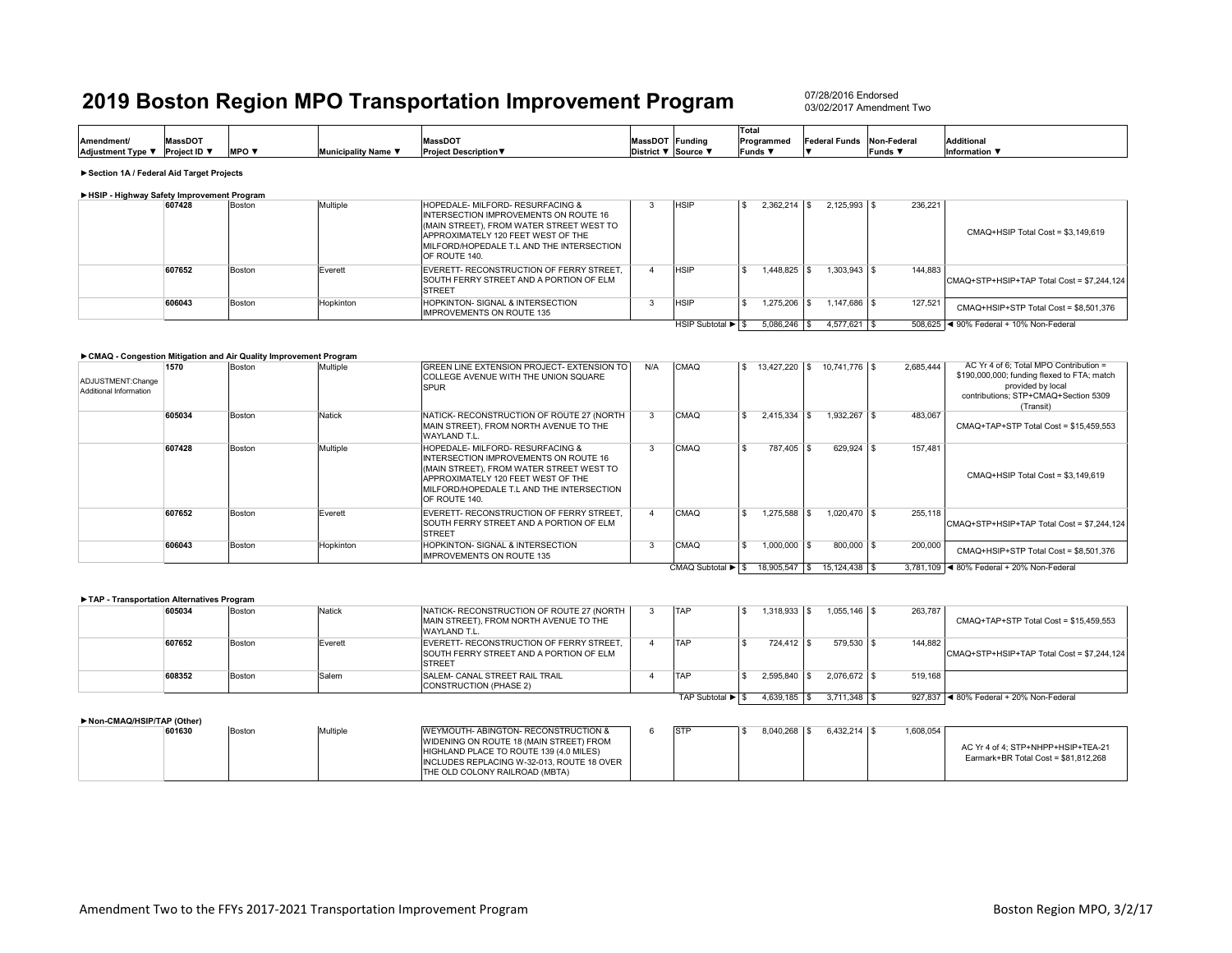07/28/2016 Endorsed03/02/2017 Amendment Two

| Amendment/<br><b>Adjustment Type ▼</b>      | <b>MassDOT</b><br>Project ID ▼ | <b>MPO</b> $\blacktriangledown$ | Municipality Name ▼ | <b>MassDOT</b><br><b>Project Description ▼</b>                                                       | MassDOT Funding | District ▼ Source ▼                    | Total | Programmed<br>Funds ▼ | <b>Federal Funds</b> | Funds ▼ | Non-Federal | <b>Additional</b><br>Information $\Psi$                                                                                                                         |
|---------------------------------------------|--------------------------------|---------------------------------|---------------------|------------------------------------------------------------------------------------------------------|-----------------|----------------------------------------|-------|-----------------------|----------------------|---------|-------------|-----------------------------------------------------------------------------------------------------------------------------------------------------------------|
| ADJUSTMENT:Change<br>Additional Information | 1570                           | Boston                          | Multiple            | GREEN LINE EXTENSION PROJECT- EXTENSION TO<br>COLLEGE AVENUE WITH THE UNION SQUARE<br><b>SPUR</b>    | N/A             | <b>STP</b>                             |       | 26,572,780            | 21.258.224 \$        |         | 5.314.556   | AC Yr 4 of 6: Total MPO Contribution =<br>\$190,000,000; funding flexed to FTA; match<br>provided by local<br>contributions: STP+CMAQ+Section 5309<br>(Transit) |
|                                             | 605034                         | Boston                          | Natick              | NATICK- RECONSTRUCTION OF ROUTE 27 (NORTH<br>MAIN STREET). FROM NORTH AVENUE TO THE<br>WAYLAND T.L.  |                 | <b>STP</b>                             |       | 11.725.286            | $9.380.229$ \$       |         | 2,345,057   | CMAQ+TAP+STP Total Cost = \$15.459.553                                                                                                                          |
|                                             | 607652                         | Boston                          | Everett             | EVERETT- RECONSTRUCTION OF FERRY STREET.<br>SOUTH FERRY STREET AND A PORTION OF ELM<br><b>STREET</b> |                 | <b>STP</b>                             |       | 3.795.299             | $3.036.239$ \ \$     |         | 759.060     | CMAQ+STP+HSIP+TAP Total Cost = \$7.244.124                                                                                                                      |
|                                             | 606043                         | Boston                          | Hopkinton           | HOPKINTON- SIGNAL & INTERSECTION<br><b>IMPROVEMENTS ON ROUTE 135</b>                                 |                 | STP                                    |       | 6.226.170             | $4.980.936$ \$       |         | 1,245,234   | CMAQ+HSIP+STP Total Cost = \$8,501,376                                                                                                                          |
|                                             | 605789                         | Boston                          | Boston              | BOSTON- RECONSTRUCTION OF MELNEA CASS<br><b>BOULEVARD</b>                                            | 6               | <b>STP</b>                             |       | 7.853.499             | $6.282.799$ \$       |         | 1,570,700   | STP+Earmarks Total Cost = \$25.297.839                                                                                                                          |
|                                             |                                |                                 |                     |                                                                                                      |                 | Non-CMAQ/HSIP/TAP (Other) Subtotal ▶ S |       | 64.213.303 \$         | 51.370.642 \$        |         |             | 12.842.661 <4 80% Federal + 20% Non-Federal                                                                                                                     |

#### **►Section 1A / Fiscal Constraint Analysis**

| Total Federal Aid Target Funds Programmed ▶ S   | 92.844.280 \$ |  | 92.626.333 <total target<="" th=""><th></th><th>(217.947) Funds Over Programmed</th></total> |  | (217.947) Funds Over Programmed        |
|-------------------------------------------------|---------------|--|----------------------------------------------------------------------------------------------|--|----------------------------------------|
| Total Non-CMAQ/HSIP/TAP (Other) Programmed ▶ \$ | 64.213.303 \$ |  | ◀ Max. Non-                                                                                  |  | (74,923,454) Non-CMAQ/HSIP/TAP (Other) |
|                                                 |               |  | <b>CMAQ/HSIP/TAP</b>                                                                         |  | Exceeds Maximum                        |
|                                                 |               |  |                                                                                              |  |                                        |
| Total HSIP Programmed ▶ S                       | 5.086.246     |  | 4.296.710   ◀ Min. HSIP                                                                      |  | (789.536) HSIP Recommended Met         |
| Total CMAQ Programmed ▶ \$                      | 18.905.547    |  | 10.741.776   ◀ Min. CMAQ                                                                     |  | (8,163,771) CMAQ Recommended Met       |
| Total TAP Programmed ▶ S                        | 4.639.185     |  | 2.882.340 $\blacksquare$ < Min. TAP                                                          |  | (1.756.845) TAP Requirement Exceeded!  |
|                                                 |               |  |                                                                                              |  |                                        |

**HSIP, CMAQ, TAP Overprogrammed** \$ (10,710,152)

**►Section 1B / Federal Aid Bridge Projects**

#### **►Statewide Systematic Maintenance Program**

| 608234                                            | <b>BOSTON</b> | <b>MULTIPLE</b> | BOSTON- RANDOLPH- BRIDGE PRESERVATION OF<br>3 BRIDGES: B-16-165, R-01-005 & R-01-007 |  | <b>NHPF</b> | 2,487,857 | 000.295   | 497,57                                   |
|---------------------------------------------------|---------------|-----------------|--------------------------------------------------------------------------------------|--|-------------|-----------|-----------|------------------------------------------|
| Statewide Bridge Maintenance Program Subtotal ▶ S |               |                 |                                                                                      |  |             | 2,487,857 | 385.000.1 | ■ 80% Federal + 20% Non-Federal<br>497.5 |

| $\triangleright$ On System |        |        |               |                                                                |                        |                 |               |           |                                            |
|----------------------------|--------|--------|---------------|----------------------------------------------------------------|------------------------|-----------------|---------------|-----------|--------------------------------------------|
|                            | 604173 | Boston | <b>BOSTON</b> | BOSTON- BRIDGE REHABILITATION, B-16-016.                       | <b>NHPP</b>            | 24.900.000      | 19.920.000 S  | 4.980.000 |                                            |
|                            |        |        |               | NORTH WASHINGTON STREET OVER THE BOSTON<br><b>INNER HARBOR</b> |                        |                 |               |           | AC YR 3 of 5, YOE \$112,400,000            |
|                            | 604952 | Boston | MULTIPLE      | LYNN-SAUGUS-BRIDGE REPLACEMENT, L-18-                          | <b>NHPP</b>            | 25.763.391      | 20.610.713 \$ | 5.152.678 |                                            |
|                            |        |        |               | 016=S-05-008, ROUTE 107 OVER THE SAUGUS                        |                        |                 |               |           | AC YR 2 of 2. YOE \$51,527,391             |
|                            |        |        |               | RIVER (AKA - BELDEN G. BLY BRIDGE)                             |                        |                 |               |           |                                            |
|                            |        |        |               |                                                                | On System Subtotal ▶ S | 50.663.391   \$ | 40.530.713 \$ |           | 10.132.678 4 80% Federal + 20% Non-Federal |

|  | ► Off-Svstem |
|--|--------------|

| . | 608079 | Boston | <b>SHARON</b> |
|---|--------|--------|---------------|
|   | 608255 | Boston | <b>STOW</b>   |

| <b>SHARON</b> | SHARON- BRIDGE REPLACEMENT, S-09-003 (40N),<br>MASKWONICUT STREET OVER AMTRAK/MBTA | STP-BR-OFF              |              | $4.509.994$ \ \ \$ | 1.127.498 |                                           |
|---------------|------------------------------------------------------------------------------------|-------------------------|--------------|--------------------|-----------|-------------------------------------------|
| <b>STOW</b>   | STOW-BRIDGE REPLACEMENT, S-29-011, BOX MILL<br>ROAD OVER ELIZABETH BROOK           | STP-BR-OFF              | 1.600.560 \$ |                    | 320.112   |                                           |
|               |                                                                                    | Off-System Subtotal ▶ S | 7.238.052 \$ | $5.790.442$ \ \$   |           | 1.447.610 4 80% Federal + 20% Non-Federal |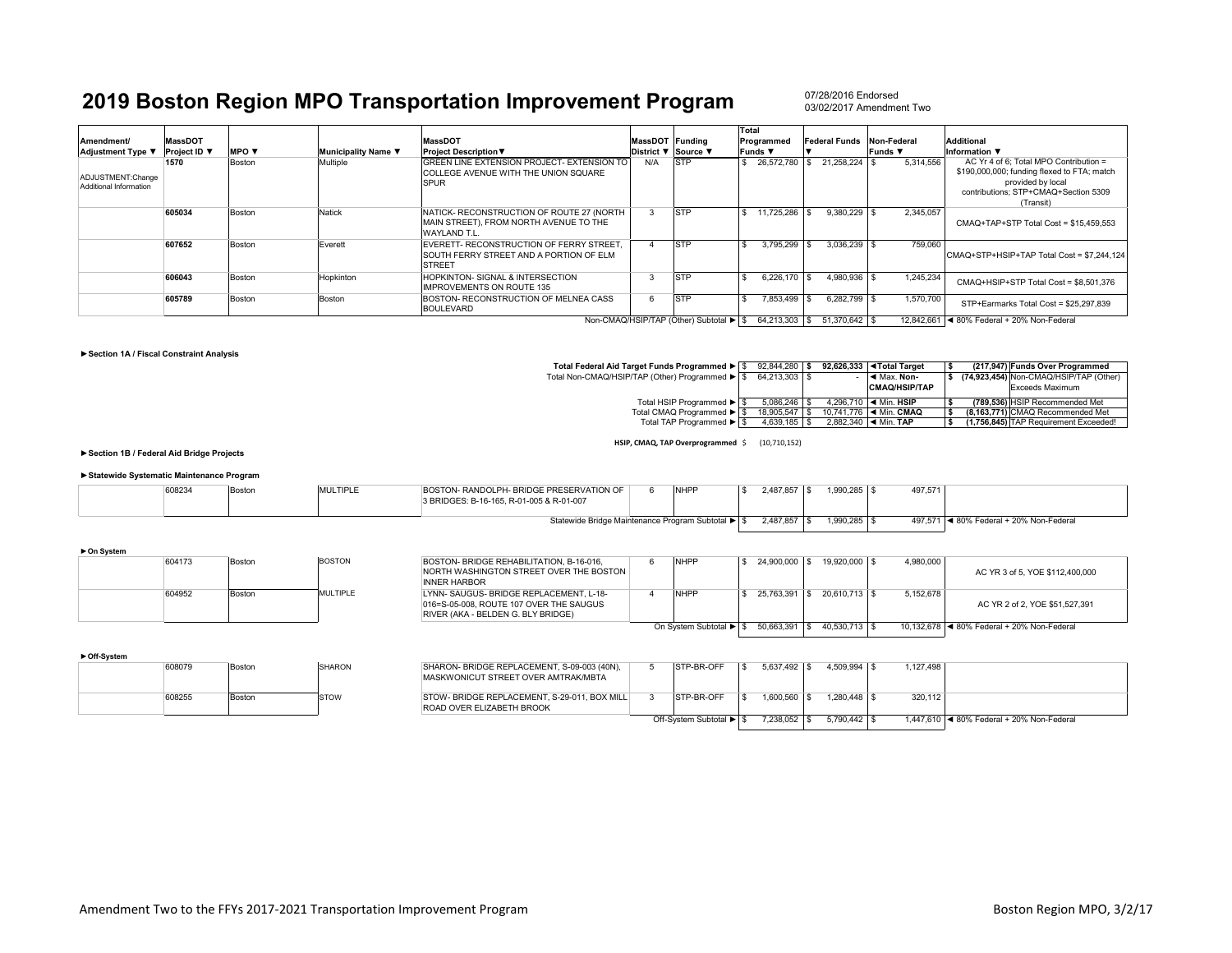07/28/2016 Endorsed03/02/2017 Amendment Two

|                                       |                |              |                     |                                                  |                     | Total        |                           |         |                                 |
|---------------------------------------|----------------|--------------|---------------------|--------------------------------------------------|---------------------|--------------|---------------------------|---------|---------------------------------|
| Amendment/                            | <b>MassDOT</b> |              |                     | <b>MassDOT</b>                                   | MassDOT Funding     | Programmed   | Federal Funds Non-Federal |         | <b>Additional</b>               |
| Adjustment Type ▼                     | Project ID ▼   | <b>MPO v</b> | Municipality Name ▼ | <b>Project Description ▼</b>                     | District ▼ Source ▼ | <b>Funds</b> |                           | Funds ▼ | Information ▼                   |
| ▶ Statewide Bridge Inspection Program |                |              |                     |                                                  |                     |              |                           |         |                                 |
|                                       |                |              |                     | No Projects Programmed                           |                     |              |                           |         |                                 |
|                                       |                |              |                     | No Projects Programmed                           |                     |              |                           |         |                                 |
|                                       |                |              |                     | Statewide Bridge Inspection Program Subtotal ▶ S |                     |              |                           |         | ■ 80% Federal + 20% Non-Federal |

#### **►Section 1C / Federal Aid Non-Target Projects**

#### **►Other Federal Aid**

|                          | 605789        | Boston | Boston      | BOSTON- RECONSTRUCTION OF MELNEA CASS<br><b>BOULEVARD</b>                         | <b>HPP</b>                     | 5.007.375  | 4.005.900 \$   | 1.001.475 | Construction; HPP 4284 (MA203);<br>STP+Earmarks Total Cost = \$25,297,839        |
|--------------------------|---------------|--------|-------------|-----------------------------------------------------------------------------------|--------------------------------|------------|----------------|-----------|----------------------------------------------------------------------------------|
|                          | 605789        | Boston | Boston      | BOSTON- RECONSTRUCTION OF MELNEA CASS<br><b>BOULEVARD</b>                         | HPP                            | 2.703.983  | $2.163.186$ \$ |           | 540,797 Construction; HPP 756 (MA126); STP+Earmarks<br>Total Cost = \$25,297,839 |
|                          | 605789        | Boston | Boston      | BOSTON- RECONSTRUCTION OF MELNEA CASS<br><b>BOULEVARD</b>                         | <b>HPP</b>                     | 6.259.219  | $5.007.375$ \$ | 1.251.844 | Construction; (MA154); STP+Earmarks Total<br>$Cost = $25.297.839$                |
|                          | 605789        | Boston | Boston      | BOSTON- RECONSTRUCTION OF MELNEA CASS<br><b>BOULEVARD</b>                         | HPP                            | 3.473.764  | 2.779.011 \$   | 694.753   | Construction; (MA194); STP+Earmarks Total<br>$Cost = $25.297.839$                |
| AMENDMENT:Add<br>Project | <b>BN0008</b> | Boston | Newburyport | Parker River National Wildlife Refuge - Replace Hellcat<br><b>Trail Boardwalk</b> | Other FA                       | 1.200.000  | 960,000 \$     | 240,000   | Transfer to Eastern Federal Lands                                                |
|                          |               |        |             |                                                                                   | Other Federal Aid Subtotal ▶ I | 18.644.340 |                |           | 3,488,868 < Funding Split Varies by Funding Source                               |

#### **►Section 1D / Federal Aid Major & State Category Projects**

#### **►Regional Major Infrastructure**

|  |  | iects Programmed       |                                          |  |  |                                      |
|--|--|------------------------|------------------------------------------|--|--|--------------------------------------|
|  |  | No Projects Programmed |                                          |  |  |                                      |
|  |  |                        | Regional Major Infrastructure Subtotal ▶ |  |  | Federal + 20% Non-Federal<br>ישה ואו |

#### **►Statewide Americans with Disability Act Implementation Plan**

|  | No Projects Programmed |                                                |  |  |                                 |
|--|------------------------|------------------------------------------------|--|--|---------------------------------|
|  | No Projects Programmed |                                                |  |  |                                 |
|  |                        | Statewide ADA Implementation Plan Subtotal ▶ S |  |  | ● 80% Federal + 20% Non-Federal |

#### **► Statewide Congestion Mitigation and Air Quality**

| 607888 | 30ston | <b>MULTIPLE</b> | BOSTON- BROOKLINE- MULTI-USE PATH<br><b>CONSTRUCTION ON NEW FENWAY</b> |                      | <b>CMAQ</b>   | $1.838.8^{\circ}$ | 471,062 \$ | 007705<br>367,765 |                                         |
|--------|--------|-----------------|------------------------------------------------------------------------|----------------------|---------------|-------------------|------------|-------------------|-----------------------------------------|
|        |        |                 |                                                                        | $\sim$ $\sim$ $\sim$ | $$ $0.111000$ | 100002            | 171000     | 0.27725           | $\sim$ 4.000/ Extent (000/ Nice Extent) |

Statewide CMAQ Subtotal ▶ | \$1,838,827 | \$1,471,062 | \$367,765 | ◀ 80% Federal + 20% Non-Federal

#### **► Statewide HSIP Program**

| 607759 | Boston | <b>BOSTON</b> |
|--------|--------|---------------|
| 607763 | Boston | <b>MILTON</b> |

| <b>BOSTON</b> | BOSTON- INTERSECTION & SIGNAL                       | <b>HSIP</b> | 594,000 \$    | 534,600 \$      | 59,400  |  |
|---------------|-----------------------------------------------------|-------------|---------------|-----------------|---------|--|
|               | <b>IMPROVEMENTS AT THE VFW PARKWAY &amp; SPRING</b> |             |               |                 |         |  |
|               | <b>STREET</b>                                       |             |               |                 |         |  |
| <b>MILTON</b> | MILTON- INTERSECTION & SIGNAL IMPROVEMENTS          | <b>HSIP</b> | $.188,000$ \$ | $1.069.200$ \\$ | 118,800 |  |
|               | AT 2 LOCATIONS: SR 138 (BLUE HILL AVENUE) AT        |             |               |                 |         |  |
|               | ATHERTON STREET & BRADLEE ROAD AND SR 138           |             |               |                 |         |  |
|               | (BLUE HILL AVENUE) AT MILTON STREET & DOLLAR        |             |               |                 |         |  |
|               | LANE                                                |             |               |                 |         |  |
|               |                                                     |             |               |                 |         |  |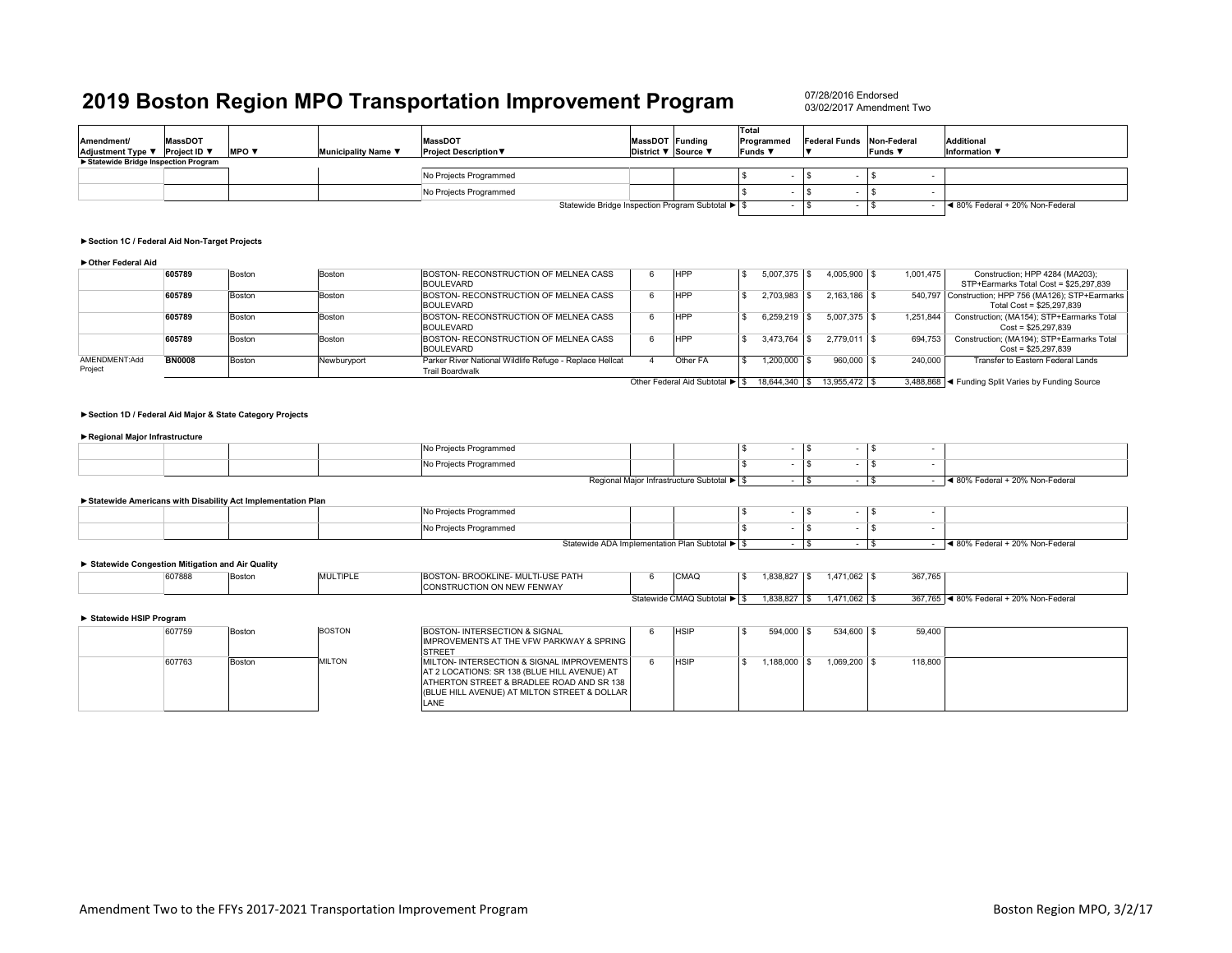|                                                        |                                |        |                     |                                                                                               |                                        |                                                                      | Total                        |                                   |                           |                                 |                                                   |
|--------------------------------------------------------|--------------------------------|--------|---------------------|-----------------------------------------------------------------------------------------------|----------------------------------------|----------------------------------------------------------------------|------------------------------|-----------------------------------|---------------------------|---------------------------------|---------------------------------------------------|
| Amendment/<br>Adjustment Type ▼                        | <b>MassDOT</b><br>Project ID ▼ | MPO V  | Municipality Name V | <b>MassDOT</b><br><b>Project Description ▼</b>                                                | MassDOT Funding<br>District ▼ Source ▼ |                                                                      | Programmed<br><b>Funds</b> ▼ |                                   | Federal Funds Non-Federal | Funds ▼                         | <b>Additional</b><br><b>Information</b> ▼         |
|                                                        | 608052                         | Boston | <b>NORWOOD</b>      | NORWOOD- INTERSECTION & SIGNAL<br>IMPROVEMENTS AT US 1 (PROVIDENCE HIGHWAY)<br>& MORSE STREET | 5                                      | HSIP                                                                 | s<br>594,000                 | <b>S</b>                          | 534,600                   | l \$<br>59,400                  |                                                   |
|                                                        | 608205                         | Boston | <b>MULTIPLE</b>     | READING TO LYNNFIELD- GUIDE AND TRAFFIC<br>SIGN REPLACEMENT ON A SECTION OF I-95 (SR<br>128)  | $\overline{4}$                         | <b>HSIP</b>                                                          | $\mathbf{s}$<br>4,686,876 \$ |                                   | 4,218,188 \$              | 468,688                         |                                                   |
|                                                        | 608206                         | Boston | <b>MULTIPLE</b>     | CHELSEA TO DANVERS- GUIDE AND TRAFFIC SIGN<br>REPLACEMENT ON A SECTION OF US ROUTE 1          | $\overline{4}$                         | <b>HSIP</b>                                                          | $\mathbf{s}$<br>7,471,818 \$ |                                   | 6,724,636 \$              | 747,182                         |                                                   |
|                                                        |                                |        |                     |                                                                                               |                                        | Statewide HSIP Program Subtotal > \$ 14,534,694   \$ 13,081,225   \$ |                              |                                   |                           |                                 | 1,453,469 < 90% Federal + 10% Non-Federal         |
|                                                        |                                |        |                     |                                                                                               |                                        |                                                                      |                              |                                   |                           |                                 |                                                   |
| Statewide Infrastructure Program                       | 608608                         | Boston | <b>BRAINTREE</b>    |                                                                                               | 6                                      | <b>STP</b>                                                           | 7,500,000 \$<br>l S          |                                   | $6,000,000$ \$            |                                 |                                                   |
|                                                        |                                |        |                     | Braintree - Highway Lighting Improvements at I-93/<br>Route 3 Interchange                     |                                        |                                                                      |                              |                                   |                           | 1,500,000                       | AC Year 1 of 2. Total Cost = \$9,697,229.16.      |
|                                                        |                                |        |                     |                                                                                               |                                        | Statewide Infrastructure Program Subtotal ▶ \$                       | 7,500,000 \$                 |                                   | $6,000,000$ \$            |                                 | 1,500,000 < 80% Federal + 20% Non-Federal         |
| Statewide Interstate Maintenance Program               |                                |        |                     |                                                                                               |                                        |                                                                      |                              |                                   |                           |                                 |                                                   |
|                                                        | 608219                         | Boston | <b>MULTIPLE</b>     | READING- WAKEFIELD- INTERSTATE<br>MAINTENANCE AND RELATED WORK ON I-95                        | $\overline{4}$                         | <b>NHPP</b>                                                          | l S<br>4,717,440 \$          |                                   | 4,245,696 \$              | 471,744                         |                                                   |
|                                                        |                                |        |                     | Statewide Interstate Maintenance Program Subtotal ▶ S                                         |                                        |                                                                      | 4,717,440   \$               |                                   | $4,245,696$ \$            |                                 | 471,744 <4 90% Federal + 10% Non-Federal          |
|                                                        |                                |        |                     |                                                                                               |                                        |                                                                      |                              |                                   |                           |                                 |                                                   |
| Statewide Intelligent Transportation Systems           |                                |        |                     | No Projects Programmed                                                                        |                                        |                                                                      | <b>S</b>                     | S                                 |                           |                                 |                                                   |
|                                                        |                                |        |                     |                                                                                               |                                        |                                                                      |                              |                                   | $\overline{\phantom{a}}$  | - \$                            |                                                   |
|                                                        |                                |        |                     | No Projects Programmed                                                                        |                                        |                                                                      | $\overline{s}$               | $\overline{\mathbf{s}}$<br>÷.     | $\overline{\phantom{a}}$  | $\overline{\mathbf{s}}$         |                                                   |
|                                                        |                                |        |                     |                                                                                               |                                        | Statewide ITS Subtotal > \$                                          |                              | - 5                               | $\sim$                    | l \$                            | $-$ 4 80% Federal + 20% Non-Federal               |
| ▶ Statewide National Freight Program                   |                                |        |                     |                                                                                               |                                        |                                                                      |                              |                                   |                           |                                 |                                                   |
|                                                        |                                |        |                     | No Projects Programmed                                                                        |                                        |                                                                      | $\sqrt{3}$                   | $\mathbf{s}$<br>$\sim$            | $\sim$                    | l \$<br>$\sim$                  |                                                   |
|                                                        |                                |        |                     | No Projects Programmed                                                                        |                                        |                                                                      | $\overline{\mathbf{s}}$      | \$<br>$\sim$                      | $\sim$                    | l \$<br>$\sim$                  |                                                   |
|                                                        |                                |        |                     | Statewide National Freight Program Subtotal ▶ \$                                              |                                        |                                                                      |                              | $ \sqrt{s}$                       | $\sim$                    | l \$                            | $-$ 4 80% Federal + 20% Non-Federal               |
|                                                        |                                |        |                     |                                                                                               |                                        |                                                                      |                              |                                   |                           |                                 |                                                   |
| Statewide National Highway System Preservation Program | 608467                         | Boston | <b>MULTIPLE</b>     | MARLBOROUGH- SUDBURY- RESURFACING AND                                                         | 3                                      | <b>NHPP</b>                                                          | $\sim$<br>10,681,200 \$      |                                   | 8,544,960 \$              | 2,136,240                       |                                                   |
|                                                        |                                |        |                     | RELATED WORK ON ROUTE 20                                                                      |                                        |                                                                      |                              |                                   |                           |                                 |                                                   |
|                                                        | 608468                         | Boston | <b>MULTIPLE</b>     | PEABODY- DANVERS- RESURFACING AND<br>RELATED WORK ON ROUTE 1                                  | $\overline{4}$                         | <b>NHPP</b>                                                          | l S<br>13,016,160 \$         |                                   | 10,412,928 \$             | 2,603,232                       |                                                   |
|                                                        |                                |        |                     | Statewide NHS Preservation Program Subtotal ▶ \$23,697,360 \$                                 |                                        |                                                                      |                              |                                   | 18,957,888 \$             |                                 | 4,739,472 < 80% Federal + 20% Non-Federal         |
| Statewide Planning Program                             |                                |        |                     |                                                                                               |                                        |                                                                      |                              |                                   |                           |                                 |                                                   |
|                                                        |                                |        |                     | No Projects Programmed                                                                        |                                        |                                                                      | <b>S</b>                     | $ \sqrt{s}$                       | $\blacksquare$            | l S<br>$\overline{\phantom{a}}$ |                                                   |
|                                                        |                                |        |                     | No Projects Programmed                                                                        |                                        |                                                                      | $\overline{\mathbf{s}}$      | \$<br>$\blacksquare$              | $\overline{\phantom{a}}$  | l \$                            |                                                   |
|                                                        |                                |        |                     |                                                                                               |                                        | Statewide Planning Program Subtotal ▶ S                              |                              | $ \sqrt{s}$                       | $\sim$                    | l \$                            | $-$ 4 80% Federal + 20% Non-Federal               |
|                                                        |                                |        |                     |                                                                                               |                                        |                                                                      |                              |                                   |                           |                                 |                                                   |
| Statewide Railroad Grade Crossings                     |                                |        |                     |                                                                                               |                                        |                                                                      |                              |                                   |                           |                                 |                                                   |
|                                                        |                                |        |                     | No Projects Programmed                                                                        |                                        |                                                                      | $\mathbb{S}$                 | \$<br>$\sim$                      | $\sim$                    | l \$<br>$\sim$                  |                                                   |
|                                                        |                                |        |                     | No Projects Programmed                                                                        |                                        |                                                                      | $\overline{\mathbf{s}}$      | $\overline{\mathbf{s}}$<br>$\sim$ | $\sim$                    | $\overline{\mathbf{s}}$<br>٠    |                                                   |
|                                                        |                                |        |                     |                                                                                               |                                        | Statewide RR Grade Crossings Subtotal ▶ S                            |                              | $ \sqrt{s}$                       | $\sim$                    | l \$                            | $-$ 4 80% Federal + 20% Non-Federal               |
| Statewide Safe Routes to Schools Program               |                                |        |                     |                                                                                               |                                        |                                                                      |                              |                                   |                           |                                 |                                                   |
|                                                        |                                |        |                     | No Projects Programmed                                                                        |                                        | <b>SRTS</b>                                                          | <b>S</b>                     | $  s $                            | $\sim$                    | l \$<br>$\sim$                  |                                                   |
|                                                        |                                |        |                     | No Projects Programmed                                                                        |                                        | <b>SRTS</b>                                                          | $\mathbb{S}$                 | $\mathbf{s}$<br>$\sim$            | $\blacksquare$            | l \$                            |                                                   |
|                                                        |                                |        |                     |                                                                                               |                                        |                                                                      |                              |                                   |                           |                                 |                                                   |
|                                                        |                                |        |                     | Statewide Safe Routes to Schools Program Subtotal ▶ \$                                        |                                        |                                                                      |                              | $ \sqrt{S}$                       | $\sim$                    | l \$                            | - <b>I</b> Funding Split Varies by Funding Source |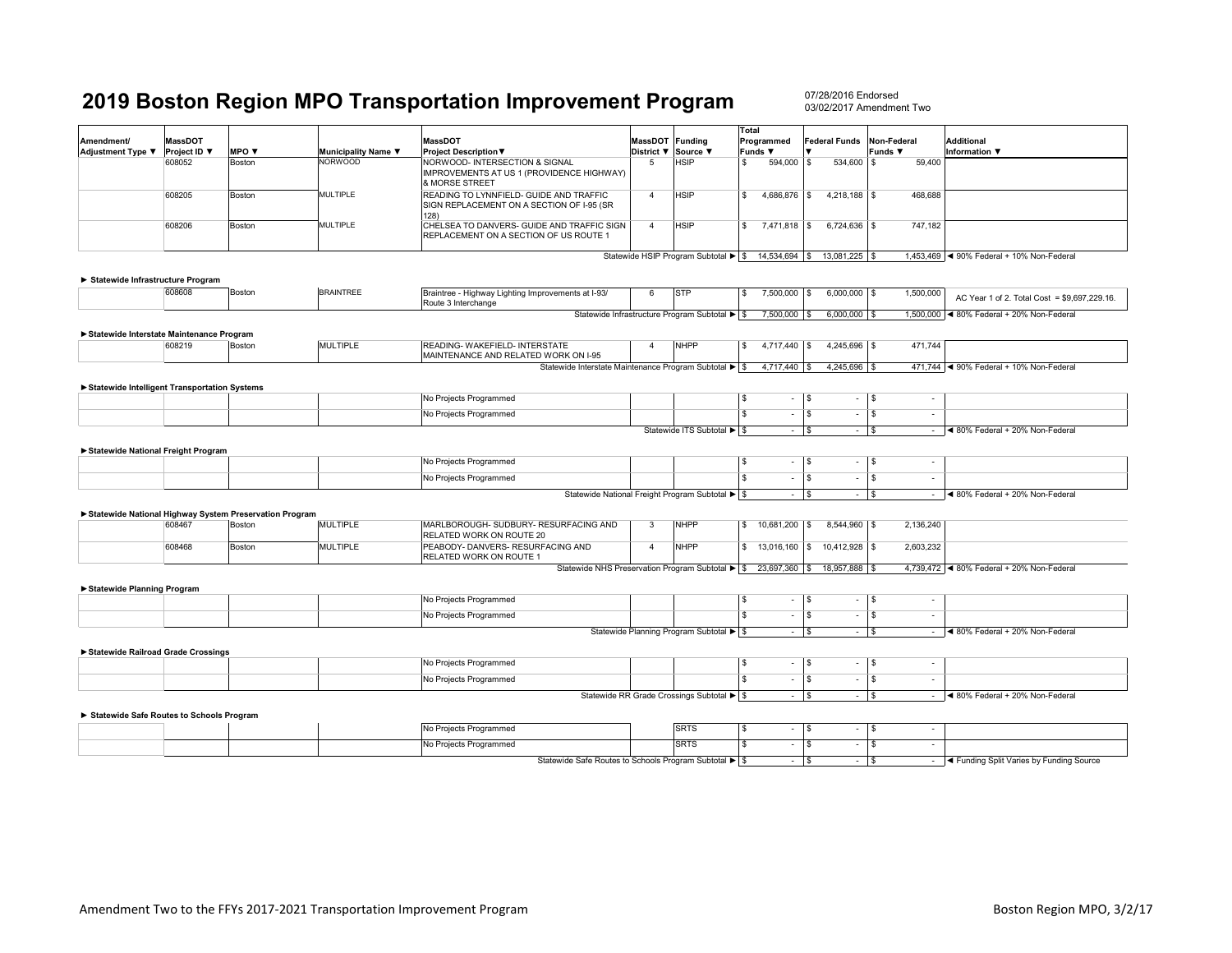07/28/2016 Endorsed03/02/2017 Amendment Two

| Amendment/                               | <b>MassDOT</b> |                                 |                                    | <b>MassDOT</b>                                                                                                                                                                                                                                                                                                                                                                                                                                                   | MassDOT Funding |                                             | <b>Total</b><br>Programmed        | Federal Funds Non-Federal      |                                     | <b>Additional</b>                                                     |
|------------------------------------------|----------------|---------------------------------|------------------------------------|------------------------------------------------------------------------------------------------------------------------------------------------------------------------------------------------------------------------------------------------------------------------------------------------------------------------------------------------------------------------------------------------------------------------------------------------------------------|-----------------|---------------------------------------------|-----------------------------------|--------------------------------|-------------------------------------|-----------------------------------------------------------------------|
| Adjustment Type ▼                        | Project ID ▼   | <b>MPO</b> $\blacktriangledown$ | Municipality Name ▼                | <b>Project Description ▼</b>                                                                                                                                                                                                                                                                                                                                                                                                                                     |                 | District ▼ Source ▼                         | Funds ▼                           | $\overline{\mathbf{v}}$        | <b>Funds</b> ▼                      | <b>Information</b> ▼                                                  |
| Statewide Stormwater Retrofits           |                |                                 |                                    |                                                                                                                                                                                                                                                                                                                                                                                                                                                                  |                 |                                             |                                   |                                |                                     |                                                                       |
|                                          | 608214         | Boston                          | <b>WINCHESTER</b>                  | WINCHESTER- STORMWATER IMPROVEMENTS<br>ALONG ROUTE 3                                                                                                                                                                                                                                                                                                                                                                                                             | $\overline{4}$  | STP-TE                                      | 241,920 \$<br>l \$                | 193,536 \$                     | 48,384                              |                                                                       |
|                                          | 608599         | Boston                          | <b>MULTIPLE</b>                    | CANTON-FOXBOROUGH-NORWOOD-WALPOLE-<br>STORMWATER IMPROVEMENTS ALONG ROUTE 1,<br>ROUTE 1A, AND INTERSTATE 95                                                                                                                                                                                                                                                                                                                                                      | $5\overline{5}$ | <b>ISTP-TE</b>                              | ١s<br>506,000 \$                  | 404,800 \$                     | 101,200                             |                                                                       |
|                                          |                |                                 |                                    |                                                                                                                                                                                                                                                                                                                                                                                                                                                                  |                 | Statewide Stormwater Retrofits Subtotal ▶ S | 747,920 \$                        | 598,336 \$                     |                                     | 149,584 <4 80% Federal + 20% Non-Federal                              |
| Statewide Transportation Enhancements    |                |                                 |                                    |                                                                                                                                                                                                                                                                                                                                                                                                                                                                  |                 |                                             |                                   |                                |                                     |                                                                       |
|                                          |                |                                 |                                    | No Projects Programmed                                                                                                                                                                                                                                                                                                                                                                                                                                           |                 |                                             | -S<br>$\sim$                      | l S                            | $-1$ s<br>$\overline{\phantom{a}}$  |                                                                       |
|                                          |                |                                 |                                    | No Projects Programmed                                                                                                                                                                                                                                                                                                                                                                                                                                           |                 |                                             | $\overline{\mathbf{s}}$<br>$\sim$ | S.<br>$\overline{\phantom{a}}$ | $\overline{\mathbf{s}}$<br>$\sim$   |                                                                       |
|                                          |                |                                 |                                    | Statewide Transportation Enhancements Subtotal ▶ S                                                                                                                                                                                                                                                                                                                                                                                                               |                 |                                             | <b>Service</b>                    | <b>S</b>                       | $-1$ s                              | $-$ 4 80% Federal + 20% Non-Federal                                   |
| ▶ Other Statewide Items                  |                |                                 |                                    |                                                                                                                                                                                                                                                                                                                                                                                                                                                                  |                 |                                             |                                   |                                |                                     |                                                                       |
|                                          |                |                                 |                                    | <b>ABP GANS Repayment</b>                                                                                                                                                                                                                                                                                                                                                                                                                                        |                 |                                             | - \$<br>$-1$                      | - \$                           | $-1$ \$<br>$\overline{\phantom{a}}$ |                                                                       |
|                                          |                |                                 |                                    | Award Adjustments, Change Orders, Project Value<br>Changes, Etc.                                                                                                                                                                                                                                                                                                                                                                                                 |                 |                                             | $\overline{s}$<br>$\overline{a}$  | \$.<br>$\sim$                  | l s<br>$\sim$                       |                                                                       |
|                                          |                |                                 |                                    | DBEs, FAPO, Pavement Lab Retrofits, and Misc.                                                                                                                                                                                                                                                                                                                                                                                                                    |                 |                                             | <b>S</b><br>$\sim$                | S.<br>$\overline{\phantom{a}}$ | l \$<br>$\overline{\phantom{a}}$    |                                                                       |
|                                          |                |                                 |                                    | Programs<br>Planning                                                                                                                                                                                                                                                                                                                                                                                                                                             |                 |                                             | -S<br>$\sim$                      | s.<br>$\sim$                   | \$<br>$\sim$                        |                                                                       |
|                                          |                |                                 |                                    | Statewide Design and Right of Way                                                                                                                                                                                                                                                                                                                                                                                                                                |                 |                                             | l S<br>$\sim$                     | s.<br>$\sim$                   | l \$<br>$\sim$                      |                                                                       |
|                                          |                |                                 |                                    | Statewide Recreational Trails                                                                                                                                                                                                                                                                                                                                                                                                                                    |                 |                                             | l s                               | $-1$ s<br>$\sim$ $-$           | l \$<br>$\sim$                      |                                                                       |
|                                          |                |                                 |                                    |                                                                                                                                                                                                                                                                                                                                                                                                                                                                  |                 | Other Statewide Items Subtotal ▶ \$         |                                   | $-1$ s<br>$\sim$               | \$                                  | - <a>I<br/> <a>I<br/>A Funding Split Varies by Funding Source</a></a> |
| Section 2A / Non-Federal Projects        |                |                                 |                                    |                                                                                                                                                                                                                                                                                                                                                                                                                                                                  |                 |                                             |                                   |                                |                                     |                                                                       |
| Non Federal Aid                          |                |                                 |                                    |                                                                                                                                                                                                                                                                                                                                                                                                                                                                  |                 |                                             |                                   |                                |                                     |                                                                       |
|                                          |                |                                 |                                    | No Projects Programmed                                                                                                                                                                                                                                                                                                                                                                                                                                           |                 | <b>NFA</b>                                  | -S<br>$\sim$                      |                                | \$<br>$\sim$                        |                                                                       |
|                                          |                |                                 |                                    | No Projects Programmed                                                                                                                                                                                                                                                                                                                                                                                                                                           |                 | <b>NFA</b>                                  | -S<br>$\sim$                      |                                | \$<br>$\sim$                        |                                                                       |
|                                          |                |                                 |                                    |                                                                                                                                                                                                                                                                                                                                                                                                                                                                  |                 | Non-Federal Aid Subtotal S                  | $\sim$                            |                                | \$<br>$\sim 100$                    | ◀100% Non-Federal                                                     |
| Section 2B / Non-Federal Bridge Projects |                |                                 |                                    |                                                                                                                                                                                                                                                                                                                                                                                                                                                                  |                 |                                             |                                   |                                |                                     |                                                                       |
| Section 2B / Non-Federal Bridge Projects |                |                                 |                                    |                                                                                                                                                                                                                                                                                                                                                                                                                                                                  |                 |                                             |                                   |                                |                                     |                                                                       |
|                                          |                |                                 |                                    | No Projects Programmed                                                                                                                                                                                                                                                                                                                                                                                                                                           |                 | <b>NFA</b>                                  | -S<br>$\overline{\phantom{a}}$    |                                | \$<br>$\overline{\phantom{a}}$      |                                                                       |
|                                          |                |                                 |                                    | No Projects Programmed                                                                                                                                                                                                                                                                                                                                                                                                                                           |                 | <b>NFA</b>                                  | -S<br>$\sim$                      |                                | \$<br>$\sim$                        |                                                                       |
|                                          |                |                                 |                                    | Section 2B / Non-Federal Bridge Projects Subtotal▶                                                                                                                                                                                                                                                                                                                                                                                                               |                 |                                             |                                   |                                | \$.                                 | $-$ 4100% Non-Federal                                                 |
|                                          |                |                                 |                                    |                                                                                                                                                                                                                                                                                                                                                                                                                                                                  |                 |                                             |                                   | TIP Section 1: TIP Section 2:  | <b>Total of All</b>                 |                                                                       |
|                                          |                |                                 | 2019 Boston Region MPO TIP Summary |                                                                                                                                                                                                                                                                                                                                                                                                                                                                  |                 |                                             | $\overline{\phantom{a}}$          | $\overline{\mathbf{v}}$        | Projects ▼                          |                                                                       |
|                                          |                |                                 |                                    |                                                                                                                                                                                                                                                                                                                                                                                                                                                                  |                 |                                             | Total ▶ \$ 223,714,161 \$         | $\sim$                         | l \$                                | 223,714,161   < Total Spending in Region                              |
|                                          |                |                                 |                                    |                                                                                                                                                                                                                                                                                                                                                                                                                                                                  |                 | Federal Funds ▶ S 181,405,167               |                                   |                                | \$                                  | 181,405,167 < Total Federal Spending in Region                        |
|                                          |                |                                 |                                    |                                                                                                                                                                                                                                                                                                                                                                                                                                                                  |                 | Non-Federal Funds ▶ \$ 42,308,994           |                                   | $\sim$                         | l \$                                | 42,308,994 < Total Non-Federal Spending in Region                     |
|                                          |                |                                 |                                    |                                                                                                                                                                                                                                                                                                                                                                                                                                                                  |                 |                                             |                                   |                                |                                     |                                                                       |
|                                          |                |                                 |                                    | 701 CMR 7.00 Use of Road Flaggers and Police Details on Public Works Projects / 701 CMR 7.00 (the Regulation) was promulgated and became law on October 3, 2008. Under this Regulation, the CMR is applicable to any Public wo<br>Limitation referenced in this Regulation is applicable only to projects where the Municipality is the Awarding Authority. For all projects contained in the TIP, the Commonwealth is the Awarding Authority. Therefore, all pr |                 |                                             |                                   |                                |                                     |                                                                       |

Limitation referenced in this Regulation is applicable only to projects where the Municpality is the Awarding Authority. For all projects contained in the TIP, the Commonwealth is the Awarding Authority. Therefore, all pro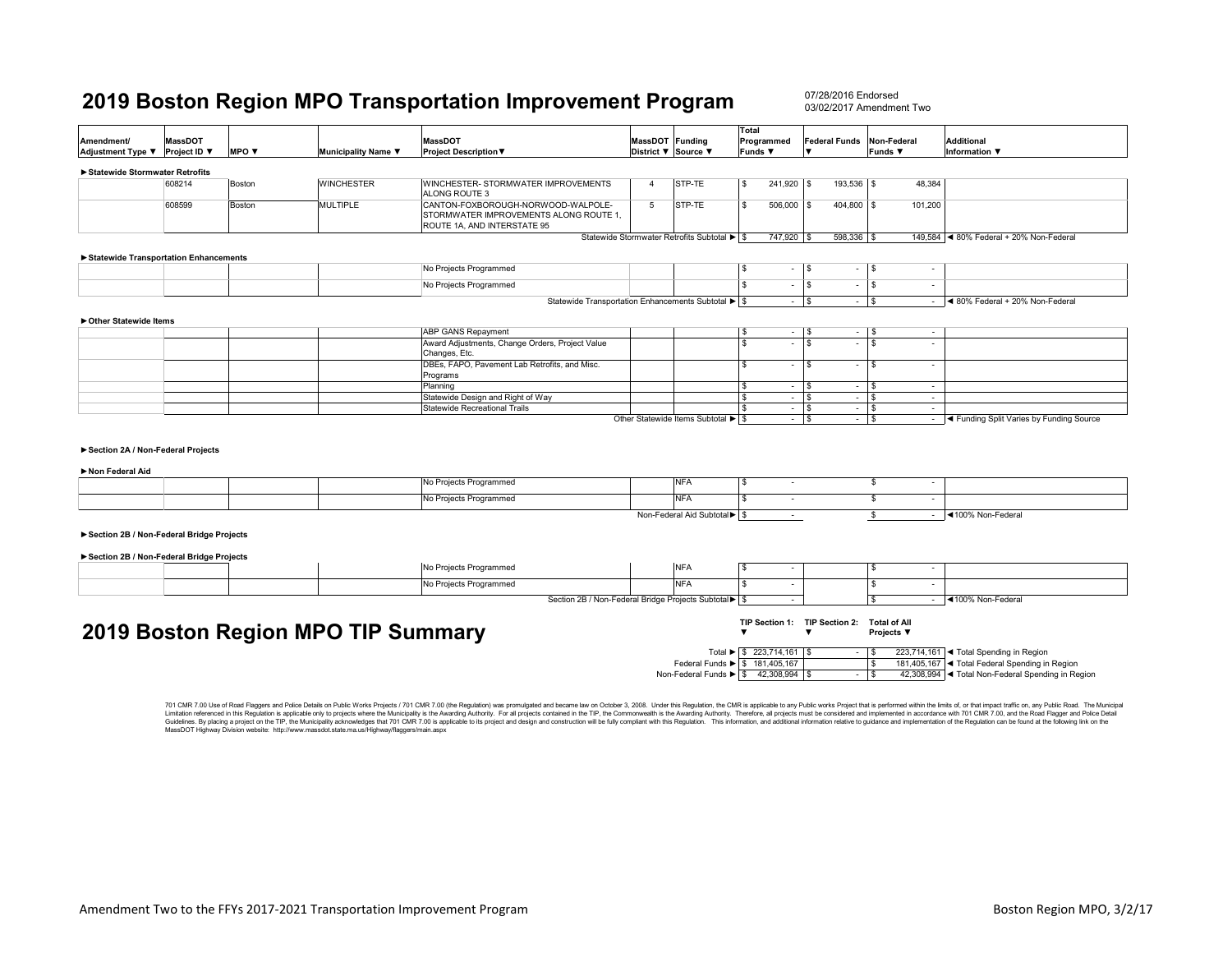### **Transportation Improvement Program (TIP) Project List (FY2019)** 03/02/2017 Amendment Two

#### 07/28/2016 Endorsed

|                          | <b>FTA Program</b> | <b>Number</b>   | <b>Transit Agency</b>                | Item   | <b>Project Description</b>                                                        | (unobligated)      | Federal Funds State Funds TDC |             |     | <b>Local Funds</b> | <b>Total Cost</b> |
|--------------------------|--------------------|-----------------|--------------------------------------|--------|-----------------------------------------------------------------------------------|--------------------|-------------------------------|-------------|-----|--------------------|-------------------|
| 5307                     |                    |                 |                                      |        |                                                                                   |                    |                               |             |     |                    |                   |
|                          |                    | 5307 RTD0004370 | Cape Ann Transportation Authority    | 117A00 | PREVENTIVE MAINTENANCE                                                            | 2018 - \$350,000   | \$350,000                     | \$0         | \$0 | \$87,500           | \$437,500         |
|                          |                    | 5307 RTD0004376 | Cape Ann Transportation Authority    |        | 114206 ACQUIRE - SHOP EQ/COMPUTER/SFTWR                                           | 2018 - \$44,000    | \$44,000                      | \$11,000    | \$0 | \$0                | \$55,000          |
|                          |                    | 5307 RTD0004377 | Cape Ann Transportation Authority    |        | 114220 ACQUIRE - MISC SUPPORT EQUIPMENT<br>TERMINAL, INTERMODAL (TRANSIT): Facil. | 2018 - \$30,055    | \$30,055                      | \$7,514     | \$0 | \$0                | \$37,569          |
|                          |                    | 5307 RTD0004883 | MetroWest Regional Transit Authority |        | 113303 Improvements                                                               | 2018 - \$150,000   | \$150,000                     | \$37,500    | \$0 | \$0                | \$187,500         |
|                          |                    | 5307 RTD0004884 | MetroWest Regional Transit Authority | 117C00 | NON FIXED ROUTE ADA PARA SERV<br>ACQUISITION OF BUS SUPPORT                       | 2018 - \$1,300,000 | \$1,300,000                   | \$325,000   | \$0 | \$0                | \$1,625,000       |
|                          |                    | 5307 RTD0004885 | MetroWest Regional Transit Authority |        | 114200 EQUIP/FACILITIES                                                           | 2018 - \$248,415   | \$248,415                     | \$62,104    | \$0 | \$0                | \$310,519         |
|                          |                    | 5307 RTD0004886 | MetroWest Regional Transit Authority |        | 440000 Mobility Management                                                        | 2018 - \$25,000    | \$25,000                      | \$6,250     | \$0 | \$0                | \$31,250          |
|                          |                    |                 | Massachusetts Bay Transportation     |        |                                                                                   |                    |                               |             |     |                    |                   |
|                          |                    | 5307 RTD0006050 | Authority (MBTA)                     |        | 121200 Revenue Vehicle Program                                                    |                    | \$126,943,571                 | \$0         | \$0 | \$31,735,893       | \$158,679,464     |
|                          |                    |                 | Massachusetts Bay Transportation     |        |                                                                                   |                    |                               |             |     |                    |                   |
|                          |                    | 5307 RTD0006051 | Authority (MBTA)                     |        | 123400 Stations & Facilities Program                                              |                    | \$16,501,639                  | \$0         | \$0 | \$4,125,410        | \$20,627,049      |
|                          |                    |                 |                                      |        |                                                                                   | Subtotal           | \$145,592,680                 | \$449,368   | \$0 | \$35,948,803       | \$181,990,851     |
| 5309                     |                    |                 |                                      |        |                                                                                   |                    |                               |             |     |                    |                   |
|                          |                    |                 |                                      |        | <b>GREEN LINE EXTENSION PROJECT-</b>                                              |                    |                               |             |     |                    |                   |
|                          |                    |                 | Massachusetts Bay Transportation     |        | EXTENSION TO COLLEGE AVENUE WITH THE                                              |                    |                               |             |     |                    |                   |
|                          |                    | 5309 RTD0004872 | Authority (MBTA)                     |        | 132303 UNION SQUARE SPUR                                                          |                    | \$150,000,000                 | \$0         | \$0 | \$26,196,000       | \$176,196,000     |
|                          |                    |                 |                                      |        |                                                                                   | Subtotal           | \$150,000,000                 | \$0         | \$0 | \$26,196,000       | \$176,196,000     |
| 5310                     |                    |                 |                                      |        |                                                                                   | Subtotal           | 50                            | \$0         | \$0 | \$0                | \$0               |
| 5311                     |                    |                 |                                      |        |                                                                                   |                    |                               |             |     |                    |                   |
|                          |                    |                 |                                      |        |                                                                                   | Subtotal           | \$0                           | \$0         | \$0 | \$0                | \$0               |
| 5337                     |                    |                 |                                      |        |                                                                                   |                    |                               |             |     |                    |                   |
|                          |                    |                 | Massachusetts Bay Transportation     |        |                                                                                   |                    |                               |             |     |                    |                   |
|                          |                    | 5337 RTD0006052 | Authority (MBTA)                     |        | 122405 Bridge & Tunnel Program                                                    |                    | \$48,000,000                  | \$0         | \$0 | \$12,000,000       | \$60,000,000      |
|                          |                    |                 | Massachusetts Bay Transportation     |        |                                                                                   |                    |                               |             |     |                    |                   |
|                          |                    | 5337 RTD0006053 | Authority (MBTA)                     |        | 123402 Elevator Program                                                           |                    | \$8,000,000                   | \$0         | \$0 | \$2,000,000        | \$10,000,000      |
|                          |                    |                 | Massachusetts Bay Transportation     |        |                                                                                   |                    |                               |             |     |                    |                   |
|                          |                    | 5337 RTD0006054 | Authority (MBTA)                     |        | 123402 S Shore Parking Garage                                                     |                    | \$33,861,634                  | \$0         | \$0 | \$8,465,408        | \$42,327,042      |
|                          |                    |                 | Massachusetts Bay Transportation     |        |                                                                                   |                    |                               |             |     |                    |                   |
|                          |                    | 5337 RTD0006055 | Authority (MBTA)                     |        | 123400 Stations & Facilities Program                                              |                    | \$32,000,000                  | \$0         | \$0 | \$8,000,000        | \$40,000,000      |
|                          |                    |                 | Massachusetts Bay Transportation     |        |                                                                                   |                    |                               |             |     |                    |                   |
|                          |                    | 5337 RTD0006056 | Authority (MBTA)                     |        | 124400 Systems Upgrade Program                                                    |                    | \$22,992,038                  | \$0         | \$0 | \$5,748,010        | \$28,740,048      |
|                          |                    |                 |                                      |        |                                                                                   | Subtotal           | \$144,853,672                 | \$0         | \$0 | \$36,213,418       | \$181,067,090     |
| 5339                     |                    |                 |                                      |        |                                                                                   |                    |                               |             |     |                    |                   |
|                          |                    |                 | Massachusetts Bay Transportation     |        |                                                                                   |                    |                               |             |     |                    |                   |
|                          |                    | 5339 RTD0006057 | Authority (MBTA)                     |        | 111400 Bus Program                                                                |                    | \$5,434,322                   | \$0         | \$0 | \$1,358,581        | \$6,792,903       |
|                          |                    |                 |                                      |        |                                                                                   | Subtotal           | \$5,434,322                   | \$0         | \$0 | \$1,358,581        | \$6,792,903       |
| 5320                     |                    |                 |                                      |        |                                                                                   |                    |                               |             |     |                    |                   |
|                          |                    |                 |                                      |        |                                                                                   | Subtotal           | \$0                           | \$0         | \$0 | \$0                | \$0               |
| <b>Other Federal</b>     |                    |                 |                                      |        |                                                                                   | Subtotal           | \$0                           | \$0         | \$0 | \$0                | \$0               |
| <b>Other Non-Federal</b> |                    |                 |                                      |        |                                                                                   |                    |                               |             |     |                    |                   |
| Other Non-Federal        |                    | RTD0006089      | Cape Ann Transportation Authority    |        | 111209 BUY REPLACEMENT TROLLEY BUS                                                |                    | \$0                           | \$900,000   | \$0 | \$0                | \$900,000         |
|                          |                    |                 |                                      |        |                                                                                   | Subtotal           | \$0                           | \$900,000   | \$0 | \$0                | \$900,000         |
|                          |                    |                 |                                      |        |                                                                                   | Total              | \$445,880,674                 | \$1,349,368 | \$0 | \$99,716,802       | \$546,946,844     |
|                          |                    |                 |                                      |        |                                                                                   |                    |                               |             |     |                    |                   |

Funds listed under the Carry Over column are included in the Federal Amount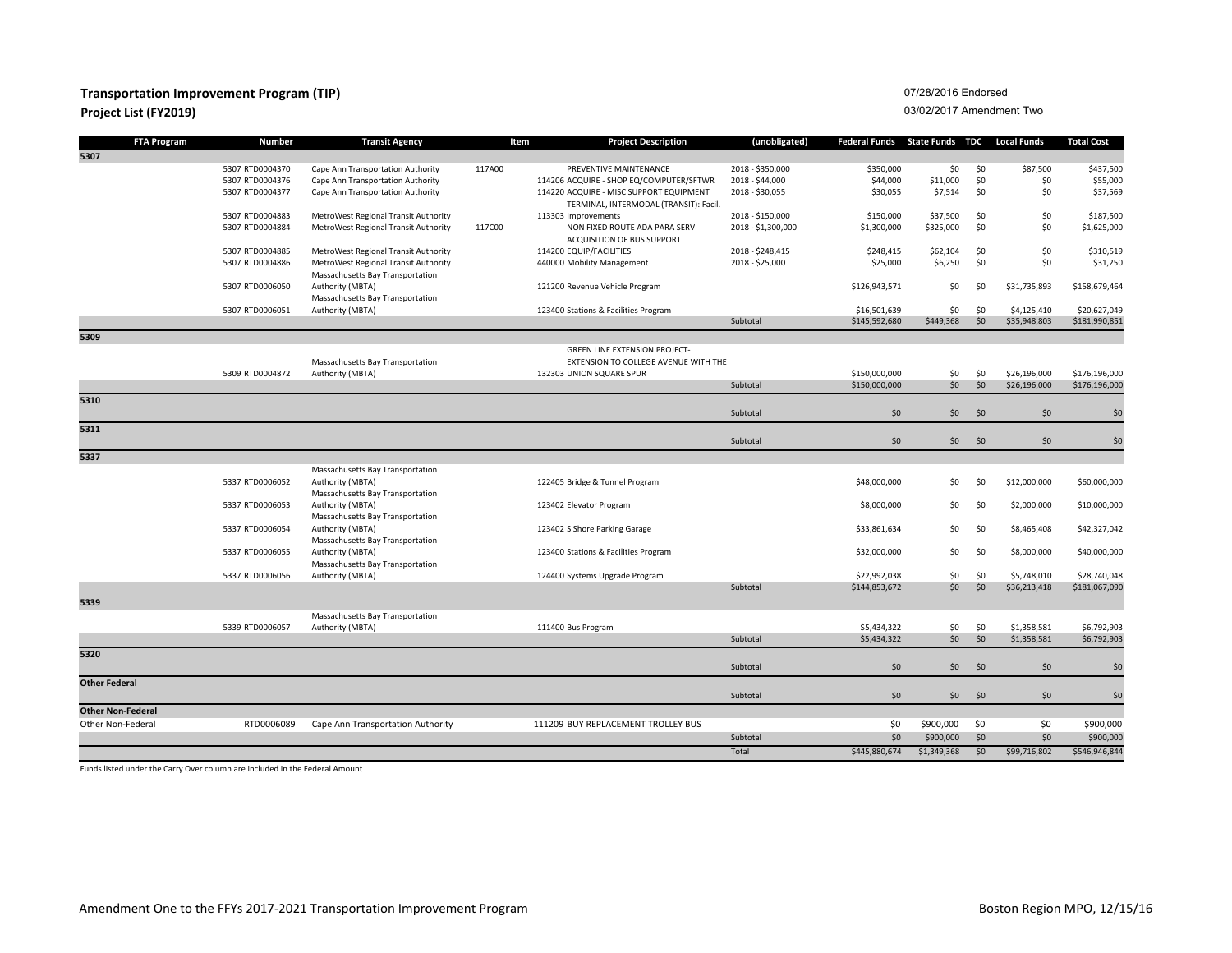07/28/2016 Endorsed03/02/2017 Amendment Two

| Amendment/<br><b>Adjustment Type ▼</b>      | <b>MassDOT</b><br><b>Project ID</b> ▼ | <b>MPO</b> $\blacktriangledown$ | <b>Municipality Name ▼</b> | <b>MassDOT</b><br><b>Project Description ▼</b> | MassDOT Funding<br>District ▼ Source ▼ |                   | Total<br>Programmed<br>Funds V | <b>Federal Funds</b> | Non-Federal<br>Funds ▼ | <b>Additional</b><br>Information $\Psi$ |
|---------------------------------------------|---------------------------------------|---------------------------------|----------------------------|------------------------------------------------|----------------------------------------|-------------------|--------------------------------|----------------------|------------------------|-----------------------------------------|
| Section 1A / Federal Aid Target Projects    |                                       |                                 |                            |                                                |                                        |                   |                                |                      |                        |                                         |
| ► HSIP - Highway Safety Improvement Program |                                       |                                 |                            |                                                |                                        |                   |                                |                      |                        |                                         |
|                                             |                                       |                                 |                            | No Projects Programmed                         |                                        |                   |                                |                      |                        |                                         |
|                                             |                                       |                                 |                            | No Projects Programmed                         |                                        |                   |                                |                      |                        |                                         |
|                                             |                                       |                                 |                            |                                                |                                        | HSIP Subtotal ▶ S |                                |                      |                        | ◀ 90% Federal + 10% Non-Federal         |

#### **►CMAQ - Congestion Mitigation and Air Quality Improvement Program**

| ADJUSTMENT:Change<br>Additional Information | 1570   | Boston | Multiple | GREEN LINE EXTENSION PROJECT- EXTENSION TO<br>COLLEGE AVENUE WITH THE UNION SQUARE<br><b>SPUR</b>                                     | N/A | <b>CMAQ</b>       | 13.427.220 \$    | 10.741.776 S                | 2.685.444 | AC Yr 5 of 6: Total MPO Contribution =<br>\$190,000,000; funding flexed to FTA; match<br>provided by local<br>contributions: STP+CMAQ+Section 5309<br>(Transit) |
|---------------------------------------------|--------|--------|----------|---------------------------------------------------------------------------------------------------------------------------------------|-----|-------------------|------------------|-----------------------------|-----------|-----------------------------------------------------------------------------------------------------------------------------------------------------------------|
|                                             | 604123 | Boston | Ashland  | ASHLAND- RECONSTRUCTION ON ROUTE 126<br>(POND STREET). FROM THE FRAMINGHAM T.L. TO<br>THE HOLLISTON T.L                               |     | <b>CMAQ</b>       | $1,000,000$ \$   | 800,000 \$                  | 200.000   | STP+CMAQ+TAP Total Cost = \$15.532.405                                                                                                                          |
|                                             | 602077 | Boston | Lynn     | LYNN- RECONSTRUCTION ON ROUTE 129<br>(LYNNFIELD STREET). FROM GREAT WOODS ROAD<br>TO WYOMA SQUARE                                     |     | <b>CMAQ</b>       | 1.000.000 \$     | 800,000 \$                  | 200,000   | CMAQ+STP Total Cost = \$4,953,270                                                                                                                               |
|                                             | 602261 | Boston | Walpole  | WALPOLE- RECONSTRUCTION ON ROUTE 1A (MAIN<br>STREET), FROM THE NORWOOD T.L. TO ROUTE 27,<br>INCLUDES W-03-024 OVER THE NEPONSET RIVER |     | CMAQ              | $1.000.000$ \ \$ | 800.000 \$                  | 200.000   | STP+CMAQ+TAP Total Cost = \$18,584,373                                                                                                                          |
|                                             | 606453 | Boston | Boston   | BOSTON- IMPROVEMENTS ON BOYLSTON STREET.<br>FROM INTERSECTION OF BROOKLINE AVENUE &<br>PARK DRIVE TO IPSWICH STREET                   | 6   | CMAQ              | $1,000,000$ \\$  | 800,000 \$                  | 200,000   | CMAQ+TAP+STP Total Cost = \$8.214.319                                                                                                                           |
|                                             |        |        |          |                                                                                                                                       |     | CMAQ Subtotal ▶ S |                  | 17.427.220 \$ 13.941.776 \$ |           | 3.485.444 4 80% Federal + 20% Non-Federal                                                                                                                       |

#### **►TAP - Transportation Alternatives Program**

| 604123 | Boston        | Ashland | ASHLAND- RECONSTRUCTION ON ROUTE 126<br>(POND STREET), FROM THE FRAMINGHAM T.L. TO<br><b>THE HOLLISTON T.L.</b>                        | TAP              | 2.106.481 | $1.685.185$ \$   | 421.296 | STP+CMAQ+TAP Total Cost = \$15.532.405  |
|--------|---------------|---------|----------------------------------------------------------------------------------------------------------------------------------------|------------------|-----------|------------------|---------|-----------------------------------------|
| 602261 | <b>Boston</b> | Walpole | WALPOLE- RECONSTRUCTION ON ROUTE 1A (MAIN)<br>STREET), FROM THE NORWOOD T.L. TO ROUTE 27,<br>INCLUDES W-03-024 OVER THE NEPONSET RIVER | TAP              | 1.858.437 | $1.486.750$ \\$  | 371.687 | STP+CMAQ+TAP Total Cost = \$18.584.373  |
| 606453 | <b>Boston</b> | Boston  | BOSTON- IMPROVEMENTS ON BOYLSTON STREET.<br>FROM INTERSECTION OF BROOKLINE AVENUE &<br><b>PARK DRIVE TO IPSWICH STREET</b>             | TAP              |           | 649.946 \$       | 162.486 | CMAQ+TAP+STP Total Cost = \$8.214.319   |
|        |               |         |                                                                                                                                        | TAP Subtotal ► S | 4.777.350 | $3.821.880$ \ \$ |         | 955.470 4 80% Federal + 20% Non-Federal |

#### **►Non-CMAQ/HSIP/TAP (Other)**

| ADJUSTMENT:Change<br>Additional Information | 1570   | Boston | Multiple | GREEN LINE EXTENSION PROJECT- EXTENSION TO<br>COLLEGE AVENUE WITH THE UNION SQUARE<br><b>SPUR</b>               | N/A | <b>STP</b> | 26.572.780 \$ | 21.258.224 \$    | 5,314,556 | AC Yr 5 of 6; Total MPO Contribution =<br>\$190,000,000; funding flexed to FTA; match<br>provided by local<br>contributions; STP+CMAQ+Section 5309<br>(Transit) |
|---------------------------------------------|--------|--------|----------|-----------------------------------------------------------------------------------------------------------------|-----|------------|---------------|------------------|-----------|-----------------------------------------------------------------------------------------------------------------------------------------------------------------|
|                                             | 604123 | Boston | Ashland  | ASHLAND- RECONSTRUCTION ON ROUTE 126<br>(POND STREET). FROM THE FRAMINGHAM T.L. TO<br><b>ITHE HOLLISTON T.L</b> |     | STF        | 12.425.924 \$ | $9.940.739$ \ \$ | 2,485,185 | STP+CMAQ+TAP Total Cost = \$15.532.405                                                                                                                          |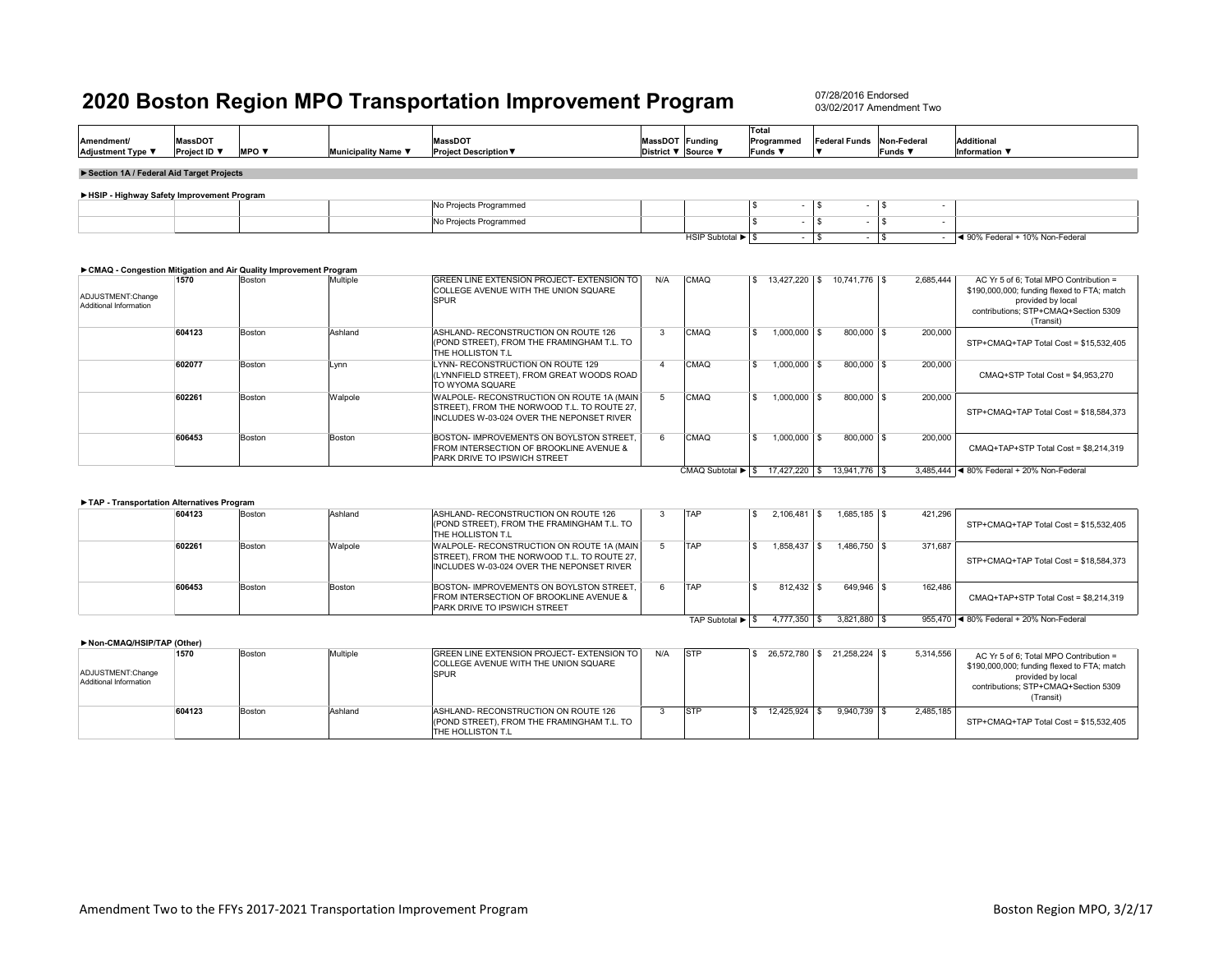07/28/2016 Endorsed03/02/2017 Amendment Two

| Amendment/               | <b>MassDOT</b> |                                 |                     | <b>MassDOT</b>                                                                                                                          | MassDOT Funding     |             | Total<br>Programmed | <b>Federal Funds</b> | Non-Federal    | <b>Additional</b>                                        |
|--------------------------|----------------|---------------------------------|---------------------|-----------------------------------------------------------------------------------------------------------------------------------------|---------------------|-------------|---------------------|----------------------|----------------|----------------------------------------------------------|
| <b>Adjustment Type ▼</b> | Project ID \   | <b>MPO</b> $\blacktriangledown$ | Municipality Name ▼ | <b>Project Description ▼</b>                                                                                                            | District ▼ Source ▼ |             | Funds ▼             |                      | <b>Funds</b> ▼ | Information $\blacktriangledown$                         |
|                          | 602077         | Boston                          | Lynn                | LYNN- RECONSTRUCTION ON ROUTE 129<br>(LYNNFIELD STREET). FROM GREAT WOODS ROAD<br>TO WYOMA SOUARE                                       |                     | <b>STP</b>  | 3.953.270           | $3.162.616$ \ \$     | 790.654        | CMAQ+STP Total Cost = \$4,953,270                        |
|                          | 602261         | Boston                          | Walpole             | WALPOLE- RECONSTRUCTION ON ROUTE 1A (MAIN<br>ISTREET). FROM THE NORWOOD T.L. TO ROUTE 27.<br>IINCLUDES W-03-024 OVER THE NEPONSET RIVER |                     | <b>STP</b>  | 15.725.936          | 12.580.749 \$        | 3.145.187      | STP+CMAQ+TAP Total Cost = \$18.584.373                   |
|                          | 606453         | Boston                          | Boston              | BOSTON- IMPROVEMENTS ON BOYLSTON STREET.<br><b>FROM INTERSECTION OF BROOKLINE AVENUE &amp;</b><br><b>PARK DRIVE TO IPSWICH STREET</b>   | 6                   | <b>ISTP</b> | 6.401.887           | $5.121.510$ \\$      | 1,280,377      | CMAQ+TAP+STP Total Cost = \$8.214.319                    |
|                          | 606226         | Boston                          | Boston              | BOSTON- RECONSTRUCTION OF RUTHERFORD<br>AVENUE. FROM CITY SQUARE TO SULLIVAN<br>SQUARE                                                  | 'n                  | <b>STP</b>  | 7.000.000           | $5.600.000$ \$       | 1,400,000      | Yr 1 of 5; TAP+STP+Earmarks Total Cost =<br>\$37,411,459 |

Non-CMAQ/HSIP/TAP (Other) Subtotal ▶ | \$7079,797 | \$57,663,838 | \$14,415,959 | ◀ 80% Federal + 20% Non-Federal

#### **►Section 1A / Fiscal Constraint Analysis**

| Total Federal Aid Target Funds Programmed ▶ S  | 94.284.367 \$ |            | 94.819.913 <b>4 Total Target</b> |  | 535.546 Target Funds Available         |
|------------------------------------------------|---------------|------------|----------------------------------|--|----------------------------------------|
| Total Non-CMAQ/HSIP/TAP (Other) Programmed ▶ S | 72.079.797 \$ |            | ◀ Max. Non-                      |  | (75.986.775) Non-CMAQ/HSIP/TAP (Other) |
|                                                |               |            | <b>CMAQ/HSIP/TAP</b>             |  | Exceeds Maximum                        |
| Total HSIP Programmed ▶ S                      | <b>.</b>      | 4.296.710  | ◀ Min. HSIP                      |  | 4.296.710 HSIP Recommended Not Met     |
| Total CMAQ Programmed ▶ \$                     | 17.427.220 \$ | 10.741.776 | I ◀ Min. CMAQ                    |  | (6,685,444) CMAQ Recommended Met       |
| Total TAP Programmed ▶ S                       | 4.777.350 \$  | 3.259.106  | ◀ Min. TAP                       |  | (1.518.244) TAP Requirement Exceeded!  |

**HSIP, CMAQ, TAP Overprogrammed** \$ (3,906,978)

#### **►Section 1B / Federal Aid Bridge Projects**

#### **►Statewide Systematic Maintenance Program**

| 608609 | Boston | <b>MULTIPLE</b> |
|--------|--------|-----------------|
|        |        |                 |
| 608596 | Boston | <b>ESSEX</b>    |
|        |        |                 |

| <b>MULTIPLE</b> | NEWTON - WESTWOOD, BRIDGE NO. N-12-0056           | <b>NHPP</b> | $2.400.000$ \ \$ | $1.920.000$ S    | 480.000 |                                             |
|-----------------|---------------------------------------------------|-------------|------------------|------------------|---------|---------------------------------------------|
|                 | IAND W-31-006: CLEA AND PAIT STRUCTURAL           |             |                  |                  |         |                                             |
|                 | STEEL                                             |             |                  |                  |         |                                             |
| <b>ESSEX</b>    | ESSEX-BRIDGE PRESERVATION, E-11-001, ROUTE        | <b>NHPP</b> | $2.688,000$ \ \$ | $2.150.400$ \ \$ | 537.600 |                                             |
|                 | 133\MAIN STREET OVER ESSEX RIVER                  |             |                  |                  |         |                                             |
|                 | Statewide Bridge Maintenance Program Subtotal ▶ S |             | $5.088.000$ \ \$ | $4.070.400$ \ \$ |         | 1,017,600   ◀ 80% Federal + 20% Non-Federal |

#### **►On System**

|  | 604173 | Boston | <b>BOSTON</b>    |
|--|--------|--------|------------------|
|  | 608009 | Boston | <b>BOXBOROUG</b> |
|  | 608097 | Boston | <b>WOBURN</b>    |
|  | 605342 | Boston | <b>STOW</b>      |
|  | 608613 | Boston | <b>STONEHAM</b>  |

| <b>BOSTON</b>     | BOSTON- BRIDGE REHABILITATION, B-16-016.<br>NORTH WASHINGTON STREET OVER THE BOSTON<br><b>INNER HARBOR</b> |   | <b>NHPP</b> | 24,900,000   \$  | 19,920,000 \$    | 4.980.000 | AC YR 4 of 5, YOE \$112,400,000       |
|-------------------|------------------------------------------------------------------------------------------------------------|---|-------------|------------------|------------------|-----------|---------------------------------------|
| <b>BOXBOROUGH</b> | BOXBOROUGH- BRIDGE REPLACEMENT, B-18-002.<br><b>ROUTE 111 OVER I-495</b>                                   | 3 | <b>NHPP</b> | $8.000.000$ S    | $6.400.000$ \ \$ | 1,600,000 | AC YR 1 of 2. Total Cost = 14,295,000 |
| <b>WOBURN</b>     | WOBURN- BRIDGE REPLACEMENT & RELATED<br>WORK, W-43-028, WASHINGTON STREET OVER I-95                        |   | <b>NHPP</b> | 14,000,000 S     | 11.200.000 \ \$  | 2.800.000 |                                       |
| <b>STOW</b>       | STOW- BRIDGE REPLACEMENT, S-29-001, (ST 62)<br>GLEASONDALE ROAD OVER THE ASSABET RIVER                     | 3 | <b>NHPP</b> | $6.706.560$ \ \$ | 5.365.248 \$     | 1.341.312 |                                       |
| <b>STONFHAM</b>   | STONEHAM - BRIDGE REPLACEMENT, S-27-008.<br>MARBLE STREET OVER I-93                                        |   | <b>NHPP</b> | 15,523,120   \$  | 12.418.496   \$  | 3.104.624 |                                       |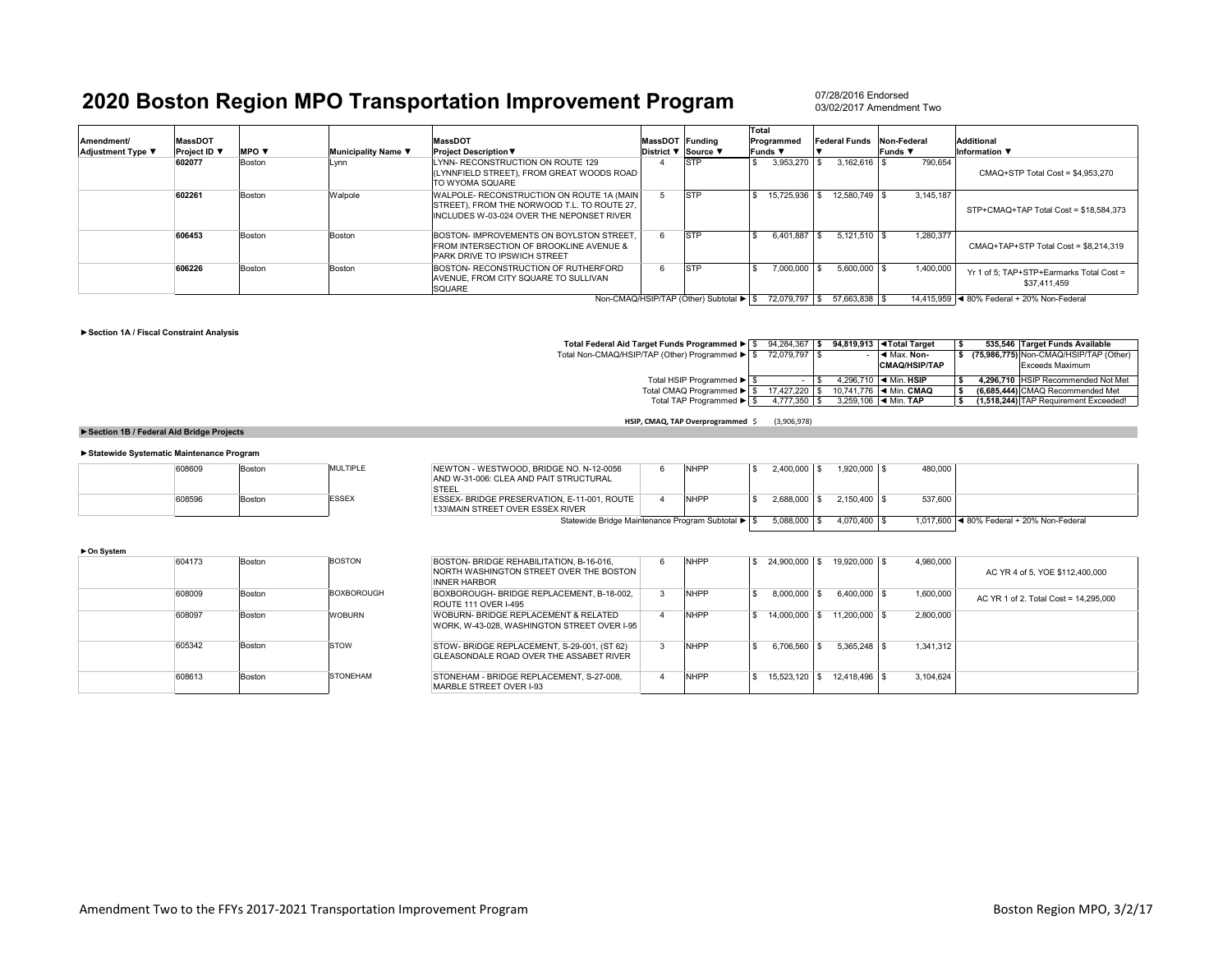|                                                          |                |                                                             |                     |                                                                                                                        |                |                                                     | Total                   |                          |                                  |             |                          |                                                                     |
|----------------------------------------------------------|----------------|-------------------------------------------------------------|---------------------|------------------------------------------------------------------------------------------------------------------------|----------------|-----------------------------------------------------|-------------------------|--------------------------|----------------------------------|-------------|--------------------------|---------------------------------------------------------------------|
| Amendment/                                               | <b>MassDOT</b> |                                                             |                     | <b>MassDOT</b>                                                                                                         | <b>MassDOT</b> | Funding                                             |                         | Programmed               | <b>Federal Funds</b>             | Non-Federal |                          | Additional                                                          |
| Adjustment Type ▼                                        | Project ID ▼   | MPO ▼                                                       | Municipality Name ▼ | <b>Project Description ▼</b>                                                                                           | District ▼     | Source ▼                                            | Funds ▼                 |                          |                                  | Funds ▼     |                          | <b>Information</b> ▼                                                |
|                                                          | 608614         | Boston                                                      | <b>BOSTON</b>       | BOSTON - SUPERSTRUCTURE REPLACEMENT, B-16<br>179, AUSTIN STREET OVER I-93 RAMPS, MBTA<br>COMMUTER RAIL AND ORANGE LINE | 6              | <b>NHPP</b>                                         |                         |                          | \$19,673,600 \$15,738,880        | l s         | 3,934,720                |                                                                     |
|                                                          |                |                                                             |                     |                                                                                                                        |                | On System Subtotal ▶ \$ 88,803,280 \$ 71,042,624 \$ |                         |                          |                                  |             |                          | 17,760,656 <4 80% Federal + 20% Non-Federal                         |
|                                                          |                |                                                             |                     |                                                                                                                        |                |                                                     |                         |                          |                                  |             |                          |                                                                     |
| ► Off-System                                             |                |                                                             |                     |                                                                                                                        |                |                                                     |                         |                          |                                  |             |                          |                                                                     |
|                                                          |                |                                                             |                     | No Projects Programmed                                                                                                 |                |                                                     | <b>S</b>                |                          | l S<br>$\sim$                    | $\sqrt{3}$  |                          |                                                                     |
|                                                          |                |                                                             |                     | No Projects Programmed                                                                                                 |                |                                                     | $\mathbf{s}$            | $\sim$                   | l \$<br>$\sim$                   | <b>S</b>    | ÷                        |                                                                     |
|                                                          |                |                                                             |                     |                                                                                                                        |                | Off-System Subtotal ▶ \$                            |                         | $\sim$                   | l \$<br>$\sim$                   | l \$        | $\sim$                   | ◀ 80% Federal + 20% Non-Federal                                     |
|                                                          |                |                                                             |                     |                                                                                                                        |                |                                                     |                         |                          |                                  |             |                          |                                                                     |
| Statewide Bridge Inspection Program                      |                |                                                             |                     |                                                                                                                        |                |                                                     |                         |                          |                                  |             |                          |                                                                     |
|                                                          |                |                                                             |                     | No Projects Programmed                                                                                                 |                |                                                     | <sup>S</sup>            | $\sim$                   | l s<br>$\sim$                    | $\sqrt{S}$  | ٠                        |                                                                     |
|                                                          |                |                                                             |                     | No Projects Programmed                                                                                                 |                |                                                     | <sub>S</sub>            | $\overline{\phantom{a}}$ | l \$<br>$\sim$                   | \$          | $\sim$                   |                                                                     |
|                                                          |                |                                                             |                     | Statewide Bridge Inspection Program Subtotal ▶ \$                                                                      |                |                                                     |                         | $\overline{\phantom{a}}$ | l \$<br>$\sim$                   | l \$        | $\overline{\phantom{a}}$ | ◀ 80% Federal + 20% Non-Federal                                     |
|                                                          |                |                                                             |                     |                                                                                                                        |                |                                                     |                         |                          |                                  |             |                          |                                                                     |
|                                                          |                |                                                             |                     |                                                                                                                        |                |                                                     |                         |                          |                                  |             |                          |                                                                     |
| Section 1C / Federal Aid Non-Target Projects             |                |                                                             |                     |                                                                                                                        |                |                                                     |                         |                          |                                  |             |                          |                                                                     |
| Other Federal Aid                                        |                |                                                             |                     |                                                                                                                        |                |                                                     |                         |                          |                                  |             |                          |                                                                     |
|                                                          |                |                                                             |                     | No Projects Programmed                                                                                                 |                |                                                     | <b>S</b>                | $\overline{\phantom{a}}$ | l \$<br>$\overline{\phantom{a}}$ | l \$        | $\sim$                   |                                                                     |
|                                                          |                |                                                             |                     | No Projects Programmed                                                                                                 |                |                                                     | $\mathbf{s}$            | $\sim$                   | <b>S</b><br>$\sim$               | s.          | $\overline{a}$           |                                                                     |
|                                                          |                |                                                             |                     |                                                                                                                        |                | Other Federal Aid Subtotal > \$                     |                         | $-1$ \$                  |                                  | $-1$ \$     |                          | - <a>Funding Split Varies by Funding Source</a>                     |
|                                                          |                |                                                             |                     |                                                                                                                        |                |                                                     |                         |                          |                                  |             |                          |                                                                     |
|                                                          |                |                                                             |                     |                                                                                                                        |                |                                                     |                         |                          |                                  |             |                          |                                                                     |
| Section 1D / Federal Aid Major & State Category Projects |                |                                                             |                     |                                                                                                                        |                |                                                     |                         |                          |                                  |             |                          |                                                                     |
| Regional Major Infrastructure                            |                |                                                             |                     |                                                                                                                        |                |                                                     |                         |                          |                                  |             |                          |                                                                     |
|                                                          |                |                                                             |                     | No Projects Programmed                                                                                                 |                |                                                     | <b>S</b>                | $\overline{\phantom{a}}$ | l s<br>$\overline{\phantom{a}}$  | - \$        | $\overline{\phantom{a}}$ |                                                                     |
|                                                          |                |                                                             |                     | No Projects Programmed                                                                                                 |                |                                                     | $\mathbb{S}$            | $\overline{\phantom{a}}$ | l \$<br>$\overline{\phantom{a}}$ | l \$        | $\overline{\phantom{a}}$ |                                                                     |
|                                                          |                |                                                             |                     |                                                                                                                        |                |                                                     |                         |                          |                                  |             |                          |                                                                     |
|                                                          |                |                                                             |                     |                                                                                                                        |                | Regional Major Infrastructure Subtotal ▶ S          |                         | $-1$ \$                  |                                  | $-$ \$      | $\sim$                   | ◀ 80% Federal + 20% Non-Federal                                     |
|                                                          |                | Statewide Americans with Disability Act Implementation Plan |                     |                                                                                                                        |                |                                                     |                         |                          |                                  |             |                          |                                                                     |
|                                                          |                |                                                             |                     | No Projects Programmed                                                                                                 |                |                                                     | <b>S</b>                | $\sim$                   | l s<br>$\overline{\phantom{a}}$  | <b>S</b>    | $\overline{\phantom{a}}$ |                                                                     |
|                                                          |                |                                                             |                     | No Projects Programmed                                                                                                 |                |                                                     | $\overline{\mathbf{s}}$ | $\sim$                   | $\sqrt{s}$<br>$\sim$             | l s         | $\sim$                   |                                                                     |
|                                                          |                |                                                             |                     | Statewide ADA Implementation Plan Subtotal > \$                                                                        |                |                                                     |                         | $-$ \$                   |                                  | $ \sqrt{ }$ | $\sim$                   | ◀ 80% Federal + 20% Non-Federal                                     |
|                                                          |                |                                                             |                     |                                                                                                                        |                |                                                     |                         |                          |                                  |             |                          |                                                                     |
| Statewide Congestion Mitigation and Air Quality          |                |                                                             |                     |                                                                                                                        |                |                                                     |                         |                          |                                  |             |                          |                                                                     |
|                                                          | 607329         | Boston                                                      | <b>MULTIPLE</b>     | WAKEFIELD- LYNNFIELD- RAIL TRAIL EXTENSION,<br>FROM THE GALVIN MIDDLE SCHOOL TO<br>LYNNFIELD/PEABODY T.L.              | $\overline{4}$ | <b>CMAQ</b>                                         | $\mathbb{S}$            | 7,084,000 \$             | 5,667,200 \$                     |             | 1,416,800                |                                                                     |
|                                                          |                |                                                             |                     |                                                                                                                        |                | Statewide CMAQ Subtotal > \$                        |                         | 7,084,000                | 5,667,200 \$<br>l \$             |             |                          | 1,416,800 <4 80% Federal + 20% Non-Federal                          |
| Statewide HSIP Program                                   |                |                                                             |                     |                                                                                                                        |                |                                                     |                         |                          |                                  |             |                          |                                                                     |
|                                                          | 608562         | Boston                                                      | <b>SOMERVILLE</b>   | SOMERVILLE - SIGNAL AND INTERSECTION                                                                                   | $\overline{4}$ | <b>HSIP</b>                                         | S                       | 2,688,000                | $2,419,200$ \$<br>l \$           |             | 268,800                  |                                                                     |
|                                                          |                |                                                             |                     | IMPROVEMENT ON I-93 AT MYSTIC AVENUE AND                                                                               |                |                                                     |                         |                          |                                  |             |                          | Design funds are programmed in FFY 2017 in                          |
|                                                          |                |                                                             |                     | MCGRATH HIGHWAY (TOP 200 CRASH LOCATION)                                                                               |                |                                                     |                         |                          |                                  |             |                          | Section 1C, under the Federal Aid Non-Target<br>Project (HPP funds) |
|                                                          |                |                                                             |                     |                                                                                                                        |                |                                                     |                         |                          |                                  |             |                          |                                                                     |
|                                                          |                |                                                             |                     | No Projects Programmed                                                                                                 |                |                                                     | <b>S</b>                |                          | l s<br>$\sim$                    | $\sqrt{2}$  |                          |                                                                     |
|                                                          |                |                                                             |                     |                                                                                                                        |                | Statewide HSIP Program Subtotal ▶ \$                |                         | 2,688,000 \$             | 2,419,200 \$                     |             |                          | 268,800 <4 90% Federal + 10% Non-Federal                            |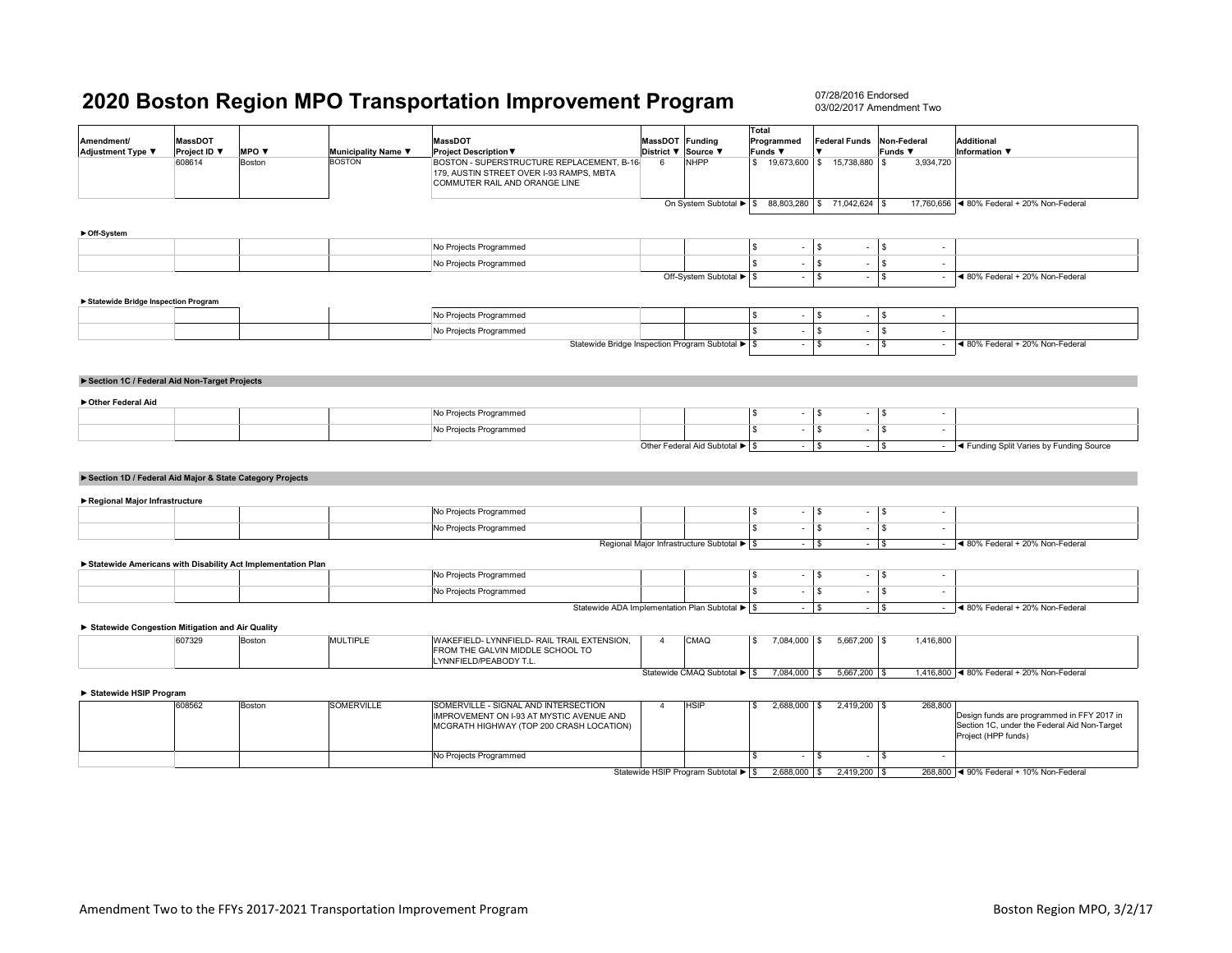07/28/2016 Endorsed03/02/2017 Amendment Two

| Amendment/<br>Adjustment Type ▼                        | <b>MassDOT</b><br>Project ID ▼ | MPO V  | Municipality Name ▼ | <b>MassDOT</b><br><b>Project Description ▼</b>                                                                                          | MassDOT Funding | District ▼ Source ▼                              | Total<br>Programmed<br>Funds ▼          | <b>Federal Funds</b>              | Non-Federal<br>Funds ▼           | <b>Additional</b><br>Information ▼                               |
|--------------------------------------------------------|--------------------------------|--------|---------------------|-----------------------------------------------------------------------------------------------------------------------------------------|-----------------|--------------------------------------------------|-----------------------------------------|-----------------------------------|----------------------------------|------------------------------------------------------------------|
| Statewide Infrastructure Program                       |                                |        |                     |                                                                                                                                         |                 |                                                  |                                         |                                   |                                  |                                                                  |
|                                                        | 608611                         | Boston | <b>MULTIPLE</b>     | CANTON-MILTON-RANDOLPH, REPLACEMENT AND<br>REHABILITATION OF THE HIGHWAY LIGHTING<br>SYSTEM AT THE ROUTE 24/ROUTE1/I-93<br>INTERCHANGE. | 6               | <b>STP</b>                                       | $9,591,791$ \$<br>S.                    | 7,757,783 \$                      | 1,834,008                        |                                                                  |
|                                                        | 608608                         | Boston | <b>BRAINTREE</b>    | BRAINTREE - HIGHWAY LIGHTING IMPROVEMENTS<br>AT I-93/ ROUTE 3 INTERCHANGE                                                               | 6               | <b>STP</b>                                       | 2,197,229 \$<br>S.                      | $1.757.783$ \\$                   | 439,446                          | AC Year 2 of 2. Total Cost = \$9,697,229.16.                     |
|                                                        | 607977                         | Boston | <b>MULTIPLE</b>     | HOPKINTON- WESTBOROUGH- RECONSTRUCTION<br>OF I-90/I-495 INTERCHANGE                                                                     | 3               | <b>NHPP</b>                                      | s.<br>1,000,000 \$                      | $800,000$ \$                      | 200,000                          | AC YEAR 1 OF 5. \$269M total cost. \$161.4M<br>TFPC, 107.6M NFA. |
|                                                        |                                |        |                     |                                                                                                                                         |                 | Statewide Infrastructure Program Subtotal ▶ \$   | 12,789,020 \$                           | 10,315,567 \$                     |                                  | 2,473,454 < 80% Federal + 20% Non-Federal                        |
| Statewide Interstate Maintenance Program               |                                |        |                     |                                                                                                                                         |                 |                                                  |                                         |                                   |                                  |                                                                  |
|                                                        | 608208                         | Boston | <b>MULTIPLE</b>     | QUINCY- MILTON- BOSTON- INTERSTATE<br>MAINTENANCE & RELATED WORK ON I-93                                                                |                 | 6NHPP                                            | \$20,123,712                            | \$18,111,341                      | \$2,012,371                      | $IM + Stormwater = $20,625,472$                                  |
|                                                        |                                |        |                     | Statewide Interstate Maintenance Program Subtotal ▶ S                                                                                   |                 |                                                  | 20,123,712 \$                           | $18, 111, 341$ \$                 |                                  | 2,012,371 < 90% Federal + 10% Non-Federal                        |
| Statewide Intelligent Transportation Systems           |                                |        |                     |                                                                                                                                         |                 |                                                  |                                         |                                   |                                  |                                                                  |
|                                                        |                                |        |                     | No Projects Programmed                                                                                                                  |                 |                                                  | s.<br>$\overline{\phantom{a}}$          | -S<br>$\overline{\phantom{a}}$    | l S                              |                                                                  |
|                                                        |                                |        |                     | No Projects Programmed                                                                                                                  |                 |                                                  | s.<br>$\sim$                            | $\overline{\mathbf{s}}$<br>$\sim$ | l \$                             |                                                                  |
|                                                        |                                |        |                     |                                                                                                                                         |                 | Statewide ITS Subtotal ▶ \$                      | $\sim$ 1                                | l \$<br>$\sim$                    | l \$                             | $-$ 4 80% Federal + 20% Non-Federal                              |
| Statewide National Freight Program                     |                                |        |                     |                                                                                                                                         |                 |                                                  |                                         |                                   |                                  |                                                                  |
|                                                        |                                |        |                     | No Projects Programmed                                                                                                                  |                 |                                                  | s.<br>$\sim$                            | \$<br>$\sim$                      | l \$<br>$\sim$                   |                                                                  |
|                                                        |                                |        |                     | No Projects Programmed                                                                                                                  |                 |                                                  | \$<br>$\overline{\phantom{a}}$          | S<br>$\overline{\phantom{a}}$     | l \$<br>$\overline{\phantom{a}}$ |                                                                  |
|                                                        |                                |        |                     |                                                                                                                                         |                 | Statewide National Freight Program Subtotal ▶ \$ | $\sim$                                  | \$<br>$\sim$                      | l s                              | $-$ 4 80% Federal + 20% Non-Federal                              |
| Statewide National Highway System Preservation Program |                                |        |                     |                                                                                                                                         |                 |                                                  |                                         |                                   |                                  |                                                                  |
|                                                        | 608478                         | Boston | CONCORD             | CONCORD- RESURFACING AND RELATED WORK<br>ON ROUTE 2                                                                                     | $\overline{4}$  | <b>NHPP</b>                                      | <b>S</b><br>$5,241,600$ \$              | 4,193,280 \$                      | 1,048,320                        |                                                                  |
|                                                        | 608480                         | Boston | <b>FOXBOROUGH</b>   | FOXBOROUGH-WALPOLE-RESURFACING AND<br>RELATED WORK ON ROUTE 1                                                                           | 5               | <b>NHPP</b>                                      | 8,578,080<br>S.                         | $6,862,464$ \$<br>-S              | 1,715,616                        |                                                                  |
|                                                        | 608482                         | Boston | <b>MULTIPLE</b>     | CAMBRIDGE- SOMERVILLE- RESURFACING AND<br><b>RELATED WORK ON ROUTE 28</b>                                                               | 6               | <b>NHPP</b>                                      | $\overline{\mathbf{s}}$<br>7,843,920 \$ | $6,275,136$ \$                    | 1,568,784                        |                                                                  |
|                                                        | 608483                         | Boston | WEYMOUTH            | WEYMOUTH- RESURFACING AND RELATED WORK<br>ON ROUTE 3A                                                                                   | 6               | <b>NHPP</b>                                      | S.<br>$2,576,000$ \$                    | $2,060,800$ \$                    | 515,200                          |                                                                  |
|                                                        |                                |        |                     | Statewide NHS Preservation Program Subtotal ▶ \$ 24,239,600 \$                                                                          |                 |                                                  |                                         | 19,391,680 \$                     |                                  | 4,847,920 <4 80% Federal + 20% Non-Federal                       |
| Statewide Planning Program                             |                                |        |                     |                                                                                                                                         |                 |                                                  |                                         |                                   |                                  |                                                                  |
|                                                        |                                |        |                     | No Projects Programmed                                                                                                                  |                 |                                                  | \$<br>$\blacksquare$                    | \$<br>$\sim$                      | <b>S</b><br>$\sim$               |                                                                  |
|                                                        |                                |        |                     | No Projects Programmed                                                                                                                  |                 |                                                  | \$<br>÷                                 | S<br>$\sim$                       | l \$                             |                                                                  |
|                                                        |                                |        |                     |                                                                                                                                         |                 | Statewide Planning Program Subtotal ▶ \$         |                                         | $ s$<br>$\sim$                    | l \$                             | $-$ 4 80% Federal + 20% Non-Federal                              |
| Statewide Railroad Grade Crossings                     |                                |        |                     |                                                                                                                                         |                 |                                                  |                                         |                                   |                                  |                                                                  |
|                                                        |                                |        |                     | No Projects Programmed                                                                                                                  |                 |                                                  | s.                                      | <b>S</b><br>$\sim$                | l \$                             |                                                                  |
|                                                        |                                |        |                     | No Projects Programmed                                                                                                                  |                 |                                                  | s.<br>$\sim$                            | $\overline{\mathbf{s}}$<br>$\sim$ | $\overline{\mathbf{s}}$          |                                                                  |

 $\frac{1}{\sqrt{2}}$   $\frac{1}{\sqrt{2}}$   $\frac{1}{\sqrt{2}}$   $\frac{1}{\sqrt{2}}$   $\frac{1}{\sqrt{2}}$   $\frac{1}{\sqrt{2}}$   $\frac{1}{\sqrt{2}}$   $\frac{1}{\sqrt{2}}$   $\frac{1}{\sqrt{2}}$   $\frac{1}{\sqrt{2}}$   $\frac{1}{\sqrt{2}}$   $\frac{1}{\sqrt{2}}$   $\frac{1}{\sqrt{2}}$   $\frac{1}{\sqrt{2}}$   $\frac{1}{\sqrt{2}}$   $\frac{1}{\sqrt{2}}$   $\frac{1}{\sqrt{2}}$  Statewide RR Grade Crossings Subtotal ► \$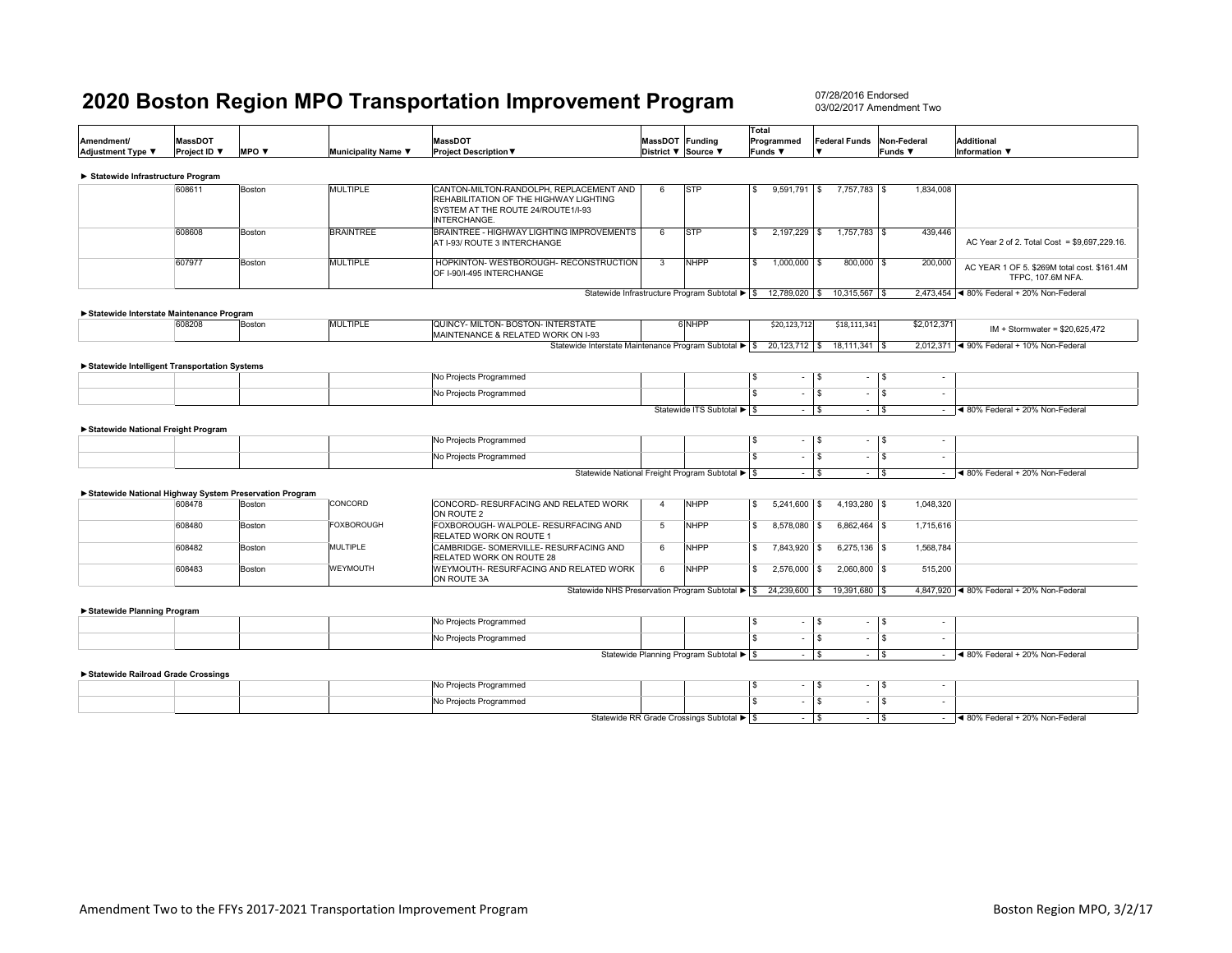07/28/2016 Endorsed03/02/2017 Amendment Two

|                                          |                |        |                                    |                                                                          |                     |                                             | Total                         |                                      |                                         |                                                                           |
|------------------------------------------|----------------|--------|------------------------------------|--------------------------------------------------------------------------|---------------------|---------------------------------------------|-------------------------------|--------------------------------------|-----------------------------------------|---------------------------------------------------------------------------|
| Amendment/                               | <b>MassDOT</b> |        |                                    | <b>MassDOT</b>                                                           | MassDOT Funding     |                                             | Programmed                    | <b>Federal Funds</b>                 | Non-Federal                             | <b>Additional</b>                                                         |
| Adjustment Type ▼                        | Project ID ▼   | MPO V  | Municipality Name ▼                | <b>Project Description ▼</b>                                             | District ▼ Source ▼ |                                             | Funds ▼                       |                                      | Funds ▼                                 | <b>Information</b> ▼                                                      |
| Statewide Safe Routes to Schools Program |                |        |                                    |                                                                          |                     |                                             |                               |                                      |                                         |                                                                           |
|                                          |                |        |                                    | No Projects Programmed                                                   |                     | <b>SRTS</b>                                 | -S<br>$\sim$                  | l S                                  | l S<br>$\sim$                           |                                                                           |
|                                          |                |        |                                    | No Projects Programmed                                                   |                     | <b>SRTS</b>                                 | s<br>$\sim$                   | l s                                  | l S<br>$\overline{\phantom{a}}$         |                                                                           |
|                                          |                |        |                                    | Statewide Safe Routes to Schools Program Subtotal ▶ \$                   |                     |                                             | $\sim$                        | l s<br>$-$ \$                        |                                         | - <a>Funding Split Varies by Funding Source</a>                           |
| Statewide Stormwater Retrofits           |                |        |                                    |                                                                          |                     |                                             |                               |                                      |                                         |                                                                           |
|                                          | 608208         | Boston | <b>MULTIPLE</b>                    | QUINCY- MILTON- BOSTON- INTERSTATE<br>MAINTENANCE & RELATED WORK ON I-93 | 6                   | STP-TE                                      | 501,760 \$<br><b>S</b>        | 401,408 \$                           | 100,352                                 | $IM + Stormwater = $20,625,472$                                           |
|                                          |                |        |                                    |                                                                          |                     | Statewide Stormwater Retrofits Subtotal ▶ S | 501,760 \$                    | 401,408 \$                           |                                         | 100,352 <4 80% Federal + 20% Non-Federal                                  |
| Statewide Transportation Enhancements    |                |        |                                    |                                                                          |                     |                                             |                               |                                      |                                         |                                                                           |
|                                          |                |        |                                    | No Projects Programmed                                                   |                     |                                             | <b>S</b><br>$\sim$            | l \$<br>$\overline{\phantom{a}}$     | l \$<br>$\sim$                          |                                                                           |
|                                          |                |        |                                    | No Projects Programmed                                                   |                     |                                             | <b>S</b><br>$\sim$            | l s<br>$\overline{\phantom{a}}$      | l \$<br>$\overline{\phantom{a}}$        |                                                                           |
|                                          |                |        |                                    | Statewide Transportation Enhancements Subtotal ▶ S                       |                     |                                             | $\sim$                        | l s<br>$\sim$                        | $\sqrt{s}$                              | $-$ 4 80% Federal + 20% Non-Federal                                       |
|                                          |                |        |                                    |                                                                          |                     |                                             |                               |                                      |                                         |                                                                           |
| ▶ Other Statewide Items                  |                |        |                                    | ABP GANS Repayment                                                       |                     |                                             | \$                            | $\sim$                               | $\sim$                                  |                                                                           |
|                                          |                |        |                                    | Award Adjustments, Change Orders, Project Value                          |                     |                                             | $\sim$<br><b>S</b><br>$\sim$  | l \$<br>l s<br>$\sim$                | l \$<br>l s<br>$\overline{\phantom{a}}$ |                                                                           |
|                                          |                |        |                                    | Changes, Etc.                                                            |                     |                                             |                               |                                      |                                         |                                                                           |
|                                          |                |        |                                    | DBEs, FAPO, Pavement Lab Retrofits, and Misc.<br>Programs                |                     |                                             | $\mathbf{\hat{s}}$<br>$\sim$  | \$<br>$\sim$                         | l \$<br>$\overline{\phantom{a}}$        |                                                                           |
|                                          |                |        |                                    | Planning                                                                 |                     |                                             | -S<br>$\sim$                  | l s<br>$\sim$                        | l s<br>$\sim$                           |                                                                           |
|                                          |                |        |                                    | Statewide Design and Right of Way                                        |                     |                                             | <b>S</b><br>$\sim$            | l s<br>$\sim$                        | l \$<br>$\sim$                          |                                                                           |
|                                          |                |        |                                    | Statewide Recreational Trails                                            |                     | Other Statewide Items Subtotal ▶ \$         | <b>S</b><br>$\sim$<br>$\sim$  | l \$<br>$\sim$<br><b>S</b><br>$\sim$ | ا \$<br>$\sim$<br>$\sqrt{3}$            | - <a>Funding Split Varies by Funding Source</a>                           |
|                                          |                |        |                                    |                                                                          |                     |                                             |                               |                                      |                                         |                                                                           |
|                                          |                |        |                                    |                                                                          |                     |                                             |                               |                                      |                                         |                                                                           |
|                                          |                |        |                                    |                                                                          |                     |                                             |                               |                                      |                                         |                                                                           |
| Section 2A / Non-Federal Projects        |                |        |                                    |                                                                          |                     |                                             |                               |                                      |                                         |                                                                           |
| Non Federal Aid                          |                |        |                                    |                                                                          |                     |                                             |                               |                                      |                                         |                                                                           |
|                                          |                |        |                                    | No Projects Programmed                                                   |                     |                                             |                               |                                      |                                         |                                                                           |
|                                          |                |        |                                    |                                                                          |                     | Non-Federal Aid Subtotal > \$               | $\sim$                        |                                      | <b>S</b>                                | - 4100% Non-Federal                                                       |
| Section 2B / Non-Federal Bridge Projects |                |        |                                    |                                                                          |                     |                                             |                               |                                      |                                         |                                                                           |
|                                          |                |        |                                    |                                                                          |                     |                                             |                               |                                      |                                         |                                                                           |
| Section 2B / Non-Federal Bridge Projects |                |        |                                    |                                                                          |                     |                                             |                               |                                      |                                         |                                                                           |
|                                          |                |        |                                    | No Projects Programmed                                                   |                     | <b>NFA</b>                                  | <b>S</b>                      |                                      | l \$<br>$\overline{\phantom{a}}$        |                                                                           |
|                                          |                |        |                                    | No Projects Programmed                                                   |                     | <b>NFA</b>                                  | -S<br>$\sim$                  |                                      | \$<br>٠                                 |                                                                           |
|                                          |                |        |                                    | Section 2B / Non-Federal Bridge Projects Subtotal                        |                     |                                             |                               |                                      | $\mathbf{S}$                            | - <100% Non-Federal                                                       |
|                                          |                |        |                                    |                                                                          |                     |                                             | TIP Section 1: TIP Section 2: |                                      | <b>Total of All</b>                     |                                                                           |
|                                          |                |        | 2020 Boston Region MPO TIP Summary |                                                                          |                     |                                             |                               |                                      | Projects ▼                              |                                                                           |
|                                          |                |        |                                    |                                                                          |                     |                                             | Total ▶ \$ 255,601,739 \$     |                                      | l S                                     | 255,601,739 <total in="" region<="" spending="" td=""></total>            |
|                                          |                |        |                                    |                                                                          |                     | Federal Funds > \$ 206,846,913              |                               |                                      | l s                                     | 206,846,913 <total federal="" in="" region<="" spending="" td=""></total> |

701 CMR 7.00 Use of Road Flaggers and Police Details on Public Works Projects / 701 CMR 7.00 (the Regulation) was promulgated and became law on October 3, 2008. Under this Regulation, the CMR is applicable to any Public wo Limitation referenced in this Regulation is applicable only to projects where the Municipality is the Awarding Authority. For all projects contained in the TIP, the Commonwealth is the Awarding Authority. Therefore, all pr

Non-Federal Funds  $\triangleright$   $\frac{1}{3}$   $\frac{48,754,826}{9}$   $\frac{1}{3}$  -  $\frac{1}{3}$ 

48,754,826 <Total Non-Federal Spending in Region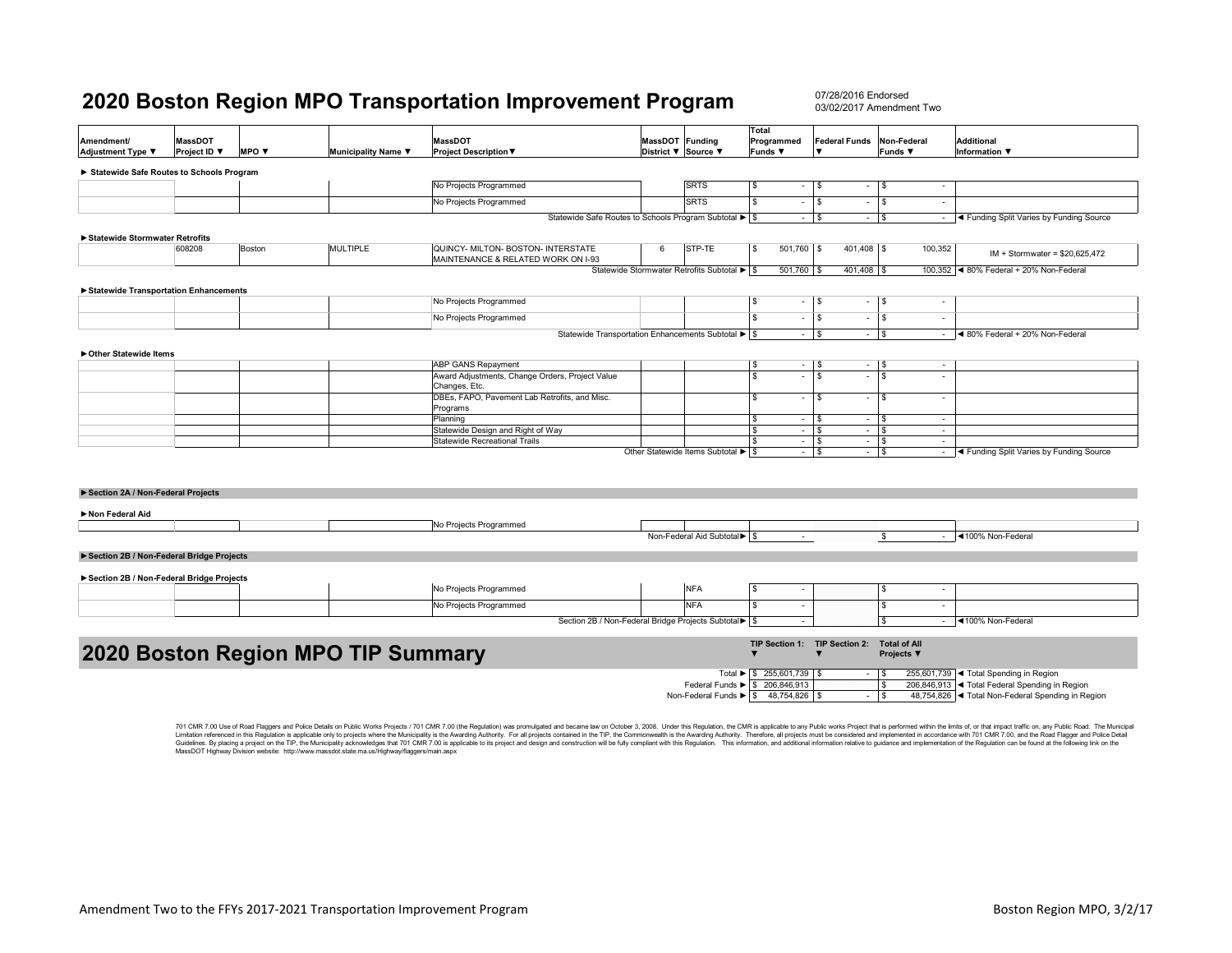## **FFYs 2017–2021 Transportation Improvement Program (TIP) Transit Project List (FFY 2020)**

### 07/28/2016 Endorsed

#### 03/02/2017 Amendment Two

|                           |                                                 |                                                                       | <b>FTA Activity</b> |                                                              | Carryover                     |                      |                    |            |                    |                   |
|---------------------------|-------------------------------------------------|-----------------------------------------------------------------------|---------------------|--------------------------------------------------------------|-------------------------------|----------------------|--------------------|------------|--------------------|-------------------|
| <b>FTA Program</b>        | <b>Project Number</b>                           | <b>Transit Agency</b>                                                 | Line Item           | <b>Project Description</b>                                   | (unobligated)                 | <b>Federal Funds</b> | <b>State Funds</b> | <b>TDC</b> | <b>Local Funds</b> | <b>Total Cost</b> |
|                           | 5307 - Urbanized Area Formula Grants            |                                                                       |                     |                                                              |                               |                      |                    |            |                    |                   |
|                           | 5307 RTD0004380                                 | Cape Ann Transportation Authority                                     | 117A00              | PREVENTIVE MAINTENANCE                                       | 2019 - \$350,000              | \$350,000            | \$0                | \$0        | \$87,500           | \$437,500         |
|                           | 5307 RTD0004986                                 | Cape Ann Transportation Authority                                     | 114206              | ACQUIRE - SHOP EQ/COMP/SFTWR                                 | 2019 - \$40,000               | \$40,000             | \$10,000           | \$0        | \$0                | \$50,000          |
|                           | 5307 RTD0004982                                 | Cape Ann Transportation Authority                                     | 114220              | <b>ACQUIRE - MISC SUPPORT</b><br><b>EQUIPMENT</b>            | 2019 - \$11,296               | \$11,296             | \$2,824            | \$0        | \$0                | \$14,120          |
|                           | 5307 RTD0004887                                 | <b>MetroWest Regional Transit</b><br>Authority                        | 114200              | <b>ACQUISITION OF BUS SUPPORT</b><br><b>EQUIP/FACILITIES</b> | 2019 - \$248,415<br>\$248,415 |                      | \$62,104           | \$0        | \$0                | \$310,519         |
|                           | 5307 RTD0004888                                 | <b>MetroWest Regional Transit</b><br>Authority                        | 440000              | <b>Mobility Management</b>                                   | 2019 - \$25,000               | \$25,000             | \$6,250            | \$0        | \$0                | \$31,250          |
|                           | 5307 RTD0004889                                 | <b>MetroWest Regional Transit</b><br>Authority                        | 117C00              | NON FIXED ROUTE ADA PARA SERV                                | $2019 -$<br>\$1,300,000       | \$1,300,000          |                    | \$0        | \$0                | \$1,625,000       |
|                           | 5307 RTD0004890                                 | <b>MetroWest Regional Transit</b><br>Authority                        | 113303              | TERMINAL, INTERMODAL (TRANSIT) 2019 - \$150,000              |                               | \$150,000            | \$37,500           | \$0        | \$0                | \$187,500         |
|                           | 5307 RTD0006058                                 | Massachusetts Bay Transportation<br>Authority (MBTA)                  | 121200              | Revenue Vehicle Program                                      |                               | \$145,840,976        | \$0                | \$0        | \$36,460,244       | \$182,301,220     |
|                           |                                                 |                                                                       |                     |                                                              | Subtotal                      | \$147,965,687        | \$443.678          | \$0        | \$36,547,744       | \$184,957,109     |
|                           | 5309 - Fixed-Guideway Capital Investment Grants |                                                                       |                     |                                                              |                               |                      |                    |            |                    |                   |
|                           | 5309 RTD0005419                                 | Massachusetts Bay Transportation<br>Authority (MBTA)                  | 132303              | Green Line Extension Project                                 | $2019 -$<br>\$150,000,000     | \$150,000,000        | \$0                | \$0        | \$100,000,000      | \$250,000,000     |
|                           |                                                 |                                                                       |                     |                                                              | Subtotal                      | \$150,000,000        | \$0                | \$0        | \$100,000,000      | \$250,000,000     |
|                           |                                                 | 5310 - Enhanced Mobility of Seniors and Individuals with Disabilities |                     |                                                              | Subtotal                      | \$0                  | \$0                | \$0        | \$0                | \$0               |
| 5311                      |                                                 |                                                                       |                     |                                                              | Subtotal                      | \$0                  | \$0                | \$0        | \$0                | \$0               |
| 5337 - Fixed Guideway/Bus |                                                 |                                                                       |                     |                                                              |                               |                      |                    |            |                    |                   |
|                           | 5337 RTD0006059                                 | Massachusetts Bay Transportation<br>Authority (MBTA)                  | 122405              | Bridge & Tunnel Program                                      |                               | \$72,000,000         | \$0                | \$0        | \$18,000,000       | \$90,000,000      |
|                           | 5337 RTD0006060                                 | Massachusetts Bay Transportation<br>Authority (MBTA)                  | 123402              | <b>Elevator Program</b>                                      |                               | \$10,257,312         | \$0                | \$0        | \$2,564,328        | \$12,821,640      |
|                           | 5337 RTD0006061                                 | Massachusetts Bay Transportation<br>Authority (MBTA)                  | 123400              | <b>Stations &amp; Facilities Program</b>                     |                               | \$32,000,000         | \$0                | \$0        | \$8,000,000        | \$40,000,000      |
|                           | 5337 RTD0006062                                 | Massachusetts Bay Transportation<br>Authority (MBTA)                  | 124400              | Systems Upgrade Program                                      |                               | \$33,090,677         | \$0                | \$0        | \$8,272,669        | \$41,363,346      |
|                           |                                                 |                                                                       |                     |                                                              | Subtotal                      | \$147,347,989        | \$0                | \$0        | \$36,836,997       | \$184,184,986     |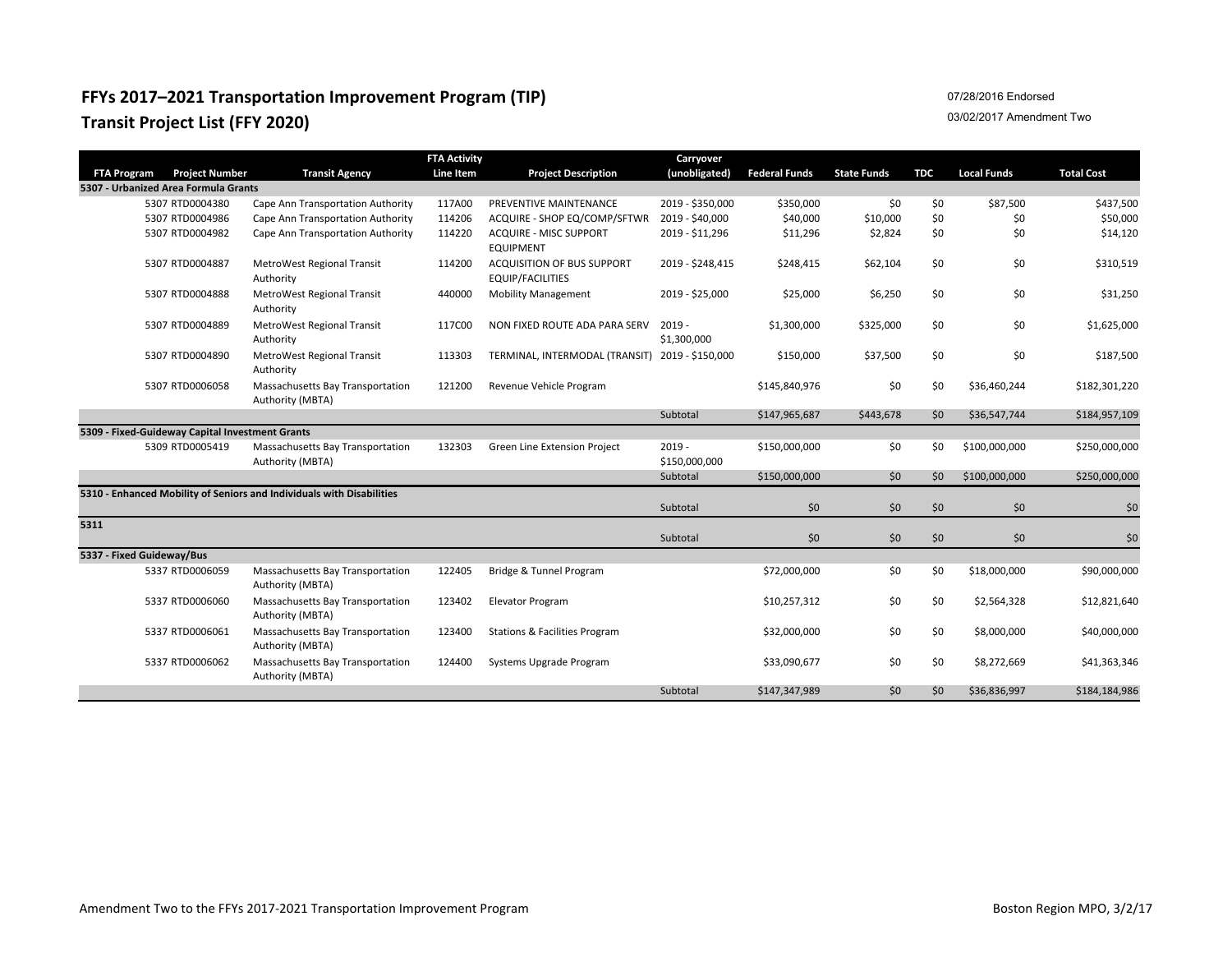## **FFYs 2017–2021 Transportation Improvement Program (TIP) Transit Project List (FFY 2020)**

### 07/28/2016 Endorsed

#### 03/02/2017 Amendment Two

|                               |                       |                                                      | <b>FTA Activity</b> |                            | <b>Carryover</b> |                      |                    |            |                    |                   |
|-------------------------------|-----------------------|------------------------------------------------------|---------------------|----------------------------|------------------|----------------------|--------------------|------------|--------------------|-------------------|
| <b>FTA Program</b>            | <b>Project Number</b> | <b>Transit Agency</b>                                | <b>Line Item</b>    | <b>Project Description</b> | (unobligated)    | <b>Federal Funds</b> | <b>State Funds</b> | <b>TDC</b> | <b>Local Funds</b> | <b>Total Cost</b> |
| 5339 - Bus and Bus Facilities |                       |                                                      |                     |                            |                  |                      |                    |            |                    |                   |
|                               | 5339 RTD0006063       | Massachusetts Bay Transportation<br>Authority (MBTA) | 111400              | <b>Bus Program</b>         |                  | \$5,552,214          | \$0                | \$0        | \$1,388,053        | \$6,940,267       |
|                               |                       |                                                      |                     |                            | Subtotal         | \$5,552,214          | \$0                | \$0        | \$1,388,053        | \$6,940,267       |
| 5320                          |                       |                                                      |                     |                            |                  |                      |                    |            |                    |                   |
|                               |                       |                                                      |                     |                            | Subtotal         | \$0                  | \$0                | \$0        | \$0                | \$0               |
| <b>Other Federal</b>          |                       |                                                      |                     |                            |                  |                      |                    |            |                    |                   |
|                               |                       |                                                      |                     |                            | Subtotal         | \$0                  | \$0                | \$0        | \$0                | \$0               |
| <b>Other Non-Federal</b>      |                       |                                                      |                     |                            |                  |                      |                    |            |                    |                   |
|                               |                       |                                                      |                     |                            | Subtotal         | \$0                  | \$0                | \$0        | \$0                | \$0               |
|                               |                       |                                                      |                     |                            | Total            | \$450,865,890        | \$443,678          | \$0        | \$174,772,794      | \$626,082,362     |

Funds listed under the Carry Over column are included in the Federal Amount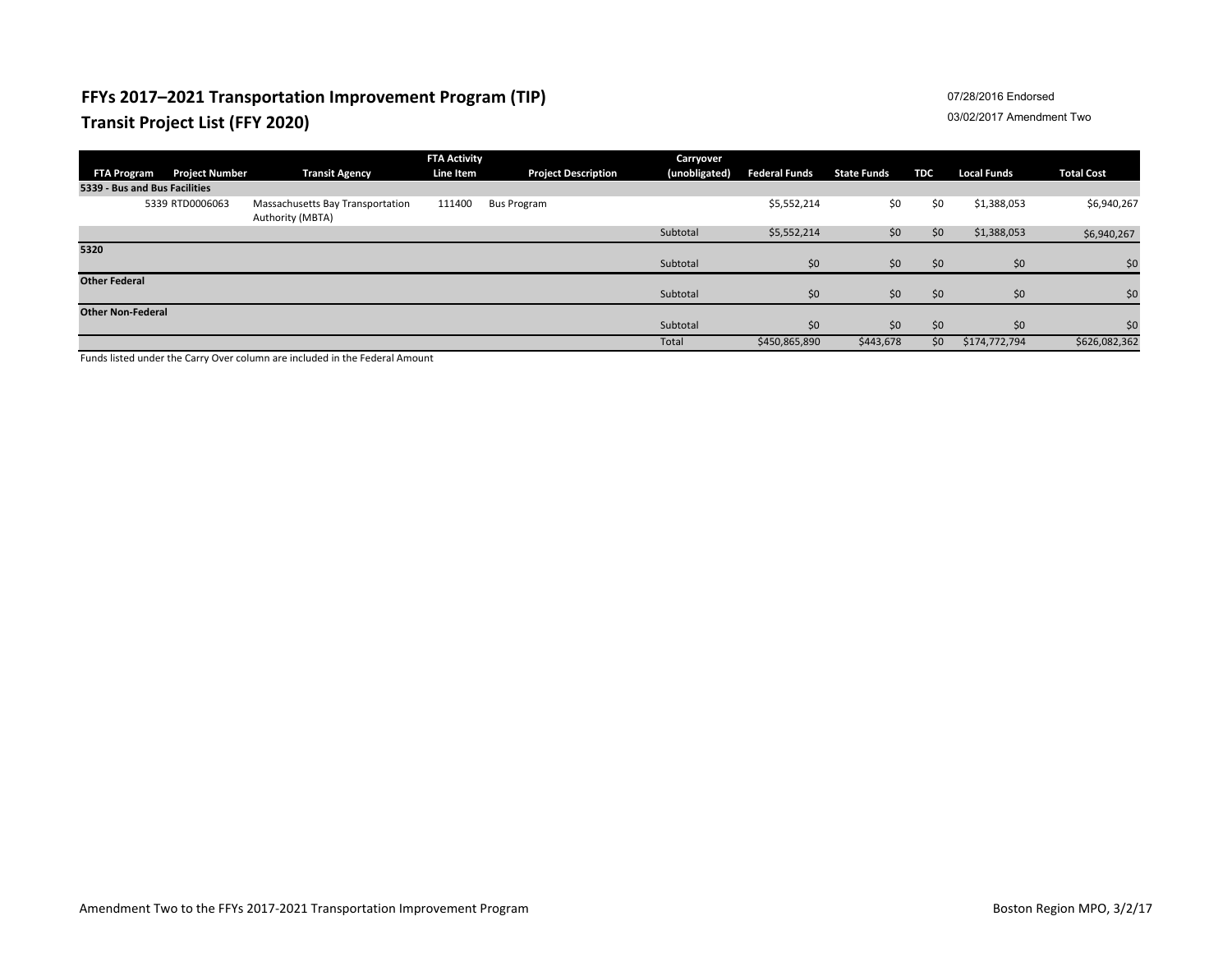07/28/2016 Endorsed03/02/2017 Amendment Two

HSIP Subtotal ▶ S 4,481,040 S 4,032,936 S 448,104 I ◀ 90% Federal + 10% Non-Federal

| <b>Amendment/</b><br><b>Adjustment Type</b> | <b>MassDOT</b><br>Proiect ID ▼ | <b>MPO</b> $\blacktriangledown$ | Municipality Name ▼ | <b>MassDOT</b><br><b>Project Description ▼</b> | <b>MassDOT</b><br>District ▼ Source ▼ | Funding | Total<br>Programmed<br><b>Funds</b> | Federal Funds Non-Federal | Funds <b>v</b> | <b>Additional</b><br>Information ▼ |  |
|---------------------------------------------|--------------------------------|---------------------------------|---------------------|------------------------------------------------|---------------------------------------|---------|-------------------------------------|---------------------------|----------------|------------------------------------|--|
|                                             |                                |                                 |                     |                                                |                                       |         |                                     |                           |                |                                    |  |
| Section 1A / Federal Aid Target Projects    |                                |                                 |                     |                                                |                                       |         |                                     |                           |                |                                    |  |

#### 608228 Boston Framingham FRAMINGHAM- RECONSTRUCTION OF UNION AVENUE, FROM PROCTOR STREET TO MAIN STREET7 Boston Norwood NORWOOD- INTERSECTION IMPROVEMENTS @ 3 HSIP \$ 1,509,587 \$ 1,358,628 \$ 150,959 **605857**ROUTE 1 & UNIVERSITY AVENUE/EVERETT STREET5 HSIP \$ 631,724 \$ 568,552 \$ 63,172 **608347**Boston Beverly BEVERLY- INTERSECTION IMPROVEMENTS @ 3 LOCATIONS: CABOT STREET (ROUTE 1A/97) @ DODGE STREET (ROUTE 1A), COUNTY WAY, LONGMEADOW ROAD & SCOTT STREET, MCKAY STREET @ BALCH STREET & VETERANS MEMORIAL BRIDGE (ROUTE 1A) AT RANTOUL, CABOT, WATER & FRONT STREETS 4 HSIP \$ 2,339,729 \$ 2,105,756 \$ 233,973 **►HSIP - Highway Safety Improvement Program** STP+HSIP+TAP Total Cost = \$10,063,912 HSIP+CMAQ Total Cost = \$3,509,576 HSIP+CMAQ+STP Total Cost = \$6,317,236

#### **►CMAQ - Congestion Mitigation and Air Quality Improvement Program**

|                                             | <b>BN0001</b> | Boston | Multiple | Community Transportation Program                                                                                                                                                                                                                                                            | N/A | <b>CMAQ</b>       | 1.750.000    | 1.400.000 \$     | 350,000   |                                                                                                                                                                 |
|---------------------------------------------|---------------|--------|----------|---------------------------------------------------------------------------------------------------------------------------------------------------------------------------------------------------------------------------------------------------------------------------------------------|-----|-------------------|--------------|------------------|-----------|-----------------------------------------------------------------------------------------------------------------------------------------------------------------|
| ADJUSTMENT:Change<br>Additional Information | 1570          | Boston | Multiple | GREEN LINE EXTENSION PROJECT- EXTENSION TO<br><b>COLLEGE AVENUE WITH THE UNION SQUARE</b><br><b>SPUR</b>                                                                                                                                                                                    | N/A | <b>CMAQ</b>       | 10.000.000   | $8.000.000$ \ \$ | 2,000,000 | AC Yr 6 of 6: Total MPO Contribution =<br>\$190,000,000; funding flexed to FTA; match<br>provided by local<br>contributions: STP+CMAQ+Section 5309<br>(Transit) |
|                                             | 605857        | Boston | Norwood  | NORWOOD-INTERSECTION IMPROVEMENTS @<br><b>ROUTE 1 &amp; UNIVERSITY AVENUE/EVERETT STREET</b>                                                                                                                                                                                                |     | <b>CMAQ</b>       | 3,000,000    | $2.400.000$ \$   | 600,000   | HSIP+CMAQ+STP Total Cost = \$6.317.236                                                                                                                          |
|                                             | 608347        | Boston | Beverly  | BEVERLY- INTERSECTION IMPROVEMENTS @ 3<br>LOCATIONS: CABOT STREET (ROUTE 1A/97) @<br>DODGE STREET (ROUTE 1A), COUNTY WAY.<br>LONGMEADOW ROAD & SCOTT STREET. MCKAY<br>STREET @ BALCH STREET & VETERANS<br>MEMORIAL BRIDGE (ROUTE 1A) AT RANTOUL,<br><b>CABOT, WATER &amp; FRONT STREETS</b> |     | <b>CMAQ</b>       | 1.169.847 \$ | 935.878 \$       | 233.969   | HSIP+CMAQ Total Cost = \$3,509,576                                                                                                                              |
|                                             |               |        |          |                                                                                                                                                                                                                                                                                             |     | CMAQ Subtotal ▶ S | 15.919.847 S | 12.735.878 \$    |           | 3.183.969   ◀ 80% Federal + 20% Non-Federal                                                                                                                     |

**►TAP - Transportation Alternatives Program**

| 608228 | Boston        | Framingham | FRAMINGHAM- RECONSTRUCTION OF UNION         | <b>TAP</b>       | 1.006.391 | 805.113 \$    | 201,278 |                                           |
|--------|---------------|------------|---------------------------------------------|------------------|-----------|---------------|---------|-------------------------------------------|
|        |               |            | AVENUE. FROM PROCTOR STREET TO MAIN         |                  |           |               |         | STP+HSIP+TAP Total Cost = \$10.063.912    |
|        |               |            | <b>STREET</b>                               |                  |           |               |         |                                           |
| 606501 | Boston        | Holbrook   | HOLBROOK- RECONSTRUCTION OF UNION STREET    | <b>TAP</b>       | 289.088   | 231.270 \$    | 57,818  |                                           |
|        |               |            | (ROUTE 139). FROM LINFIELD STREET TO CENTRE |                  |           |               |         | TAP+STP+Earmark Total Cost = \$2,890,880  |
|        |               |            | <b>ISTREET/WATER STREET</b>                 |                  |           |               |         |                                           |
| 606226 | <b>Boston</b> | Boston     | BOSTON- RECONSTRUCTION OF RUTHERFORD        | <b>TAP</b>       | 2.183.253 | $1.746.602$ S | 436,651 | Yr 2 of 5: TAP+STP+Earmarks Total Cost =  |
|        |               |            | AVENUE. FROM CITY SQUARE TO SULLIVAN        |                  |           |               |         | \$37,411,459                              |
|        |               |            | <b>SQUARE</b>                               |                  |           |               |         |                                           |
|        |               |            |                                             | TAP Subtotal ▶ S | 3.478.732 | 2.782.986 \$  |         | 695.746   ◀ 80% Federal + 20% Non-Federal |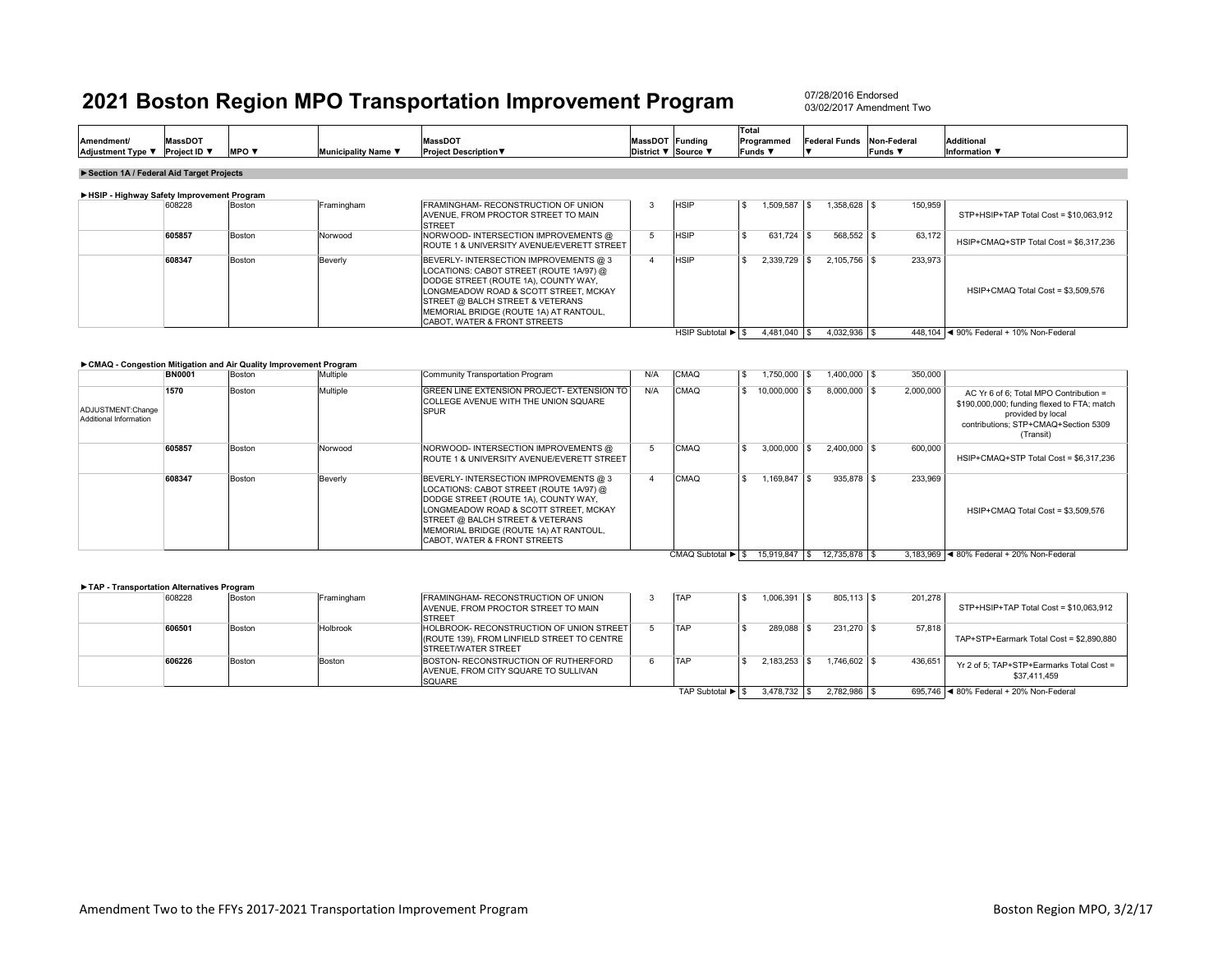07/28/2016 Endorsed03/02/2017 Amendment Two

| Amendment/<br>Adjustment Type ▼             | <b>MassDOT</b><br>Project ID ▼ | <b>MPO</b> $\blacktriangledown$ | Municipality Name ▼ | MassDOT<br><b>Project Description ▼</b>                                                                        | MassDOT Funding | District ▼ Source ▼                    | <b>Total</b><br>Programmed<br><b>Funds ▼</b> | <b>Federal Funds</b> | Non-Federal<br>Funds ▼ | <b>Additional</b><br>Information ▼                                                                                                                              |
|---------------------------------------------|--------------------------------|---------------------------------|---------------------|----------------------------------------------------------------------------------------------------------------|-----------------|----------------------------------------|----------------------------------------------|----------------------|------------------------|-----------------------------------------------------------------------------------------------------------------------------------------------------------------|
| Non-CMAQ/HSIP/TAP (Other)                   |                                |                                 |                     |                                                                                                                |                 |                                        |                                              |                      |                        |                                                                                                                                                                 |
| ADJUSTMENT:Change<br>Additional Information | 1570                           | Boston                          | Multiple            | GREEN LINE EXTENSION PROJECT- EXTENSION TO<br>COLLEGE AVENUE WITH THE UNION SQUARE<br><b>SPUR</b>              | N/A             | <b>STP</b>                             | 22,000,000 \$                                | 17,600,000 \$        | 4,400,000              | AC Yr 6 of 6: Total MPO Contribution =<br>\$190,000,000; funding flexed to FTA; match<br>provided by local<br>contributions; STP+CMAQ+Section 5309<br>(Transit) |
|                                             | 606226                         | Boston                          | Boston              | BOSTON- RECONSTRUCTION OF RUTHERFORD<br>AVENUE. FROM CITY SQUARE TO SULLIVAN<br>SQUARE                         |                 | <b>STP</b>                             | 19,649,276 \$                                | 15,719,421 \$        | 3,929,855              | Yr 2 of 5: TAP+STP+Earmarks Total Cost =<br>\$37.411.459                                                                                                        |
|                                             | 604996                         | Boston                          | Woburn              | WOBURN- BRIDGE REPLACEMENT, W-43-017, NEW<br>BOSTON STREET OVER MBTA                                           |                 | <b>STP</b>                             | 17,784,392                                   | 14,227,514 \$        | 3,556,878              |                                                                                                                                                                 |
|                                             | 608228                         | Boston                          | Framingham          | FRAMINGHAM- RECONSTRUCTION OF UNION<br>AVENUE, FROM PROCTOR STREET TO MAIN<br><b>STREET</b>                    | 3               | <b>STP</b>                             | 7,547,934 \$                                 | 6,038,347 \$         | 1,509,587              | STP+HSIP+TAP Total Cost = \$10,063,912                                                                                                                          |
|                                             | 605857                         | Boston                          | Norwood             | NORWOOD-INTERSECTION IMPROVEMENTS @<br>ROUTE 1 & UNIVERSITY AVENUE/EVERETT STREET                              |                 | <b>STP</b>                             | $2,685,512$ \$                               | $2.148.410$ \ \$     | 537,102                | HSIP+CMAQ+STP Total Cost = \$6,317,236                                                                                                                          |
|                                             | 606501                         | Boston                          | Holbrook            | HOLBROOK- RECONSTRUCTION OF UNION STREET<br>(ROUTE 139), FROM LINFIELD STREET TO CENTRE<br>STREET/WATER STREET |                 | <b>STP</b>                             | 1,074,542 \$                                 | 859,634 \$           | 214,908                | TAP+STP+Earmark Total Cost = \$2,890,880                                                                                                                        |
|                                             |                                |                                 |                     |                                                                                                                |                 | Non-CMAQ/HSIP/TAP (Other) Subtotal ▶ S | 70,741,656 \$                                | 56,593,325 \$        |                        | 14,148,331 < 80% Federal + 20% Non-Federal                                                                                                                      |

#### **►Section 1A / Fiscal Constraint Analysis**

| Total Federal Aid Target Funds Programmed > \$ | 94.621.275 \$ |  | 94.819.913   Total Target               |  | 198.638 Target Funds Available         |
|------------------------------------------------|---------------|--|-----------------------------------------|--|----------------------------------------|
| Total Non-CMAQ/HSIP/TAP (Other) Programmed ▶ S | 70.741.656    |  | ◀ Max. Non-                             |  | (76,586,668) Non-CMAQ/HSIP/TAP (Other) |
|                                                |               |  | <b>CMAQ/HSIP/TAP</b>                    |  | Exceeds Maximum                        |
| Total HSIP Programmed ▶ S                      | 4.481.040     |  | 4.296.710   ◀ Min. HSIP                 |  | (184.330) HSIP Recommended Met         |
| Total CMAQ Programmed ▶ S                      | 15.919.847    |  | 10.741.776   ◀ Min. CMAQ                |  | (5.178.071) CMAQ Recommended Met       |
| Total TAP Programmed ▶ S                       | $3.478.732$ S |  | 2.996.121 $\blacktriangleleft$ Min. TAP |  | (482.611) TAP Requirement Exceeded!    |

**HSIP, CMAQ, TAP Overprogrammed** \$ (5,845,012)

#### **►Section 1B / Federal Aid Bridge Projects**

#### **►Statewide Systematic Maintenance Program**

| 608610<br>Boston | <b>NEWTON</b> | NEWTON, BRIDGE NUMBER N-12-055; CLEAN AND<br><b>PAINT STRUCTURAL STEEL</b> | <b>NHPP</b> | 2,308,000 | $1.846.400$ \ \$ | 461,600 |                                           |
|------------------|---------------|----------------------------------------------------------------------------|-------------|-----------|------------------|---------|-------------------------------------------|
|                  |               | Statewide Bridge Maintenance Program Subtotal ▶ \$                         |             | 2,308,000 | $1.846.400$ \ \$ |         | 461,600   ◀ 80% Federal + 20% Non-Federal |
| ► On System      |               |                                                                            |             |           |                  |         |                                           |

| 604173 | Boston | <b>BOSTON</b>     |
|--------|--------|-------------------|
| 608009 | Boston | <b>BOXBOROUGH</b> |

| <b>BOSTON</b>     | BOSTON- BRIDGE REHABILITATION, B-16-016.  | <b>NHPP</b>            | 13.462.044    | 10.769.635   \$ | 2,692,409 |                                             |
|-------------------|-------------------------------------------|------------------------|---------------|-----------------|-----------|---------------------------------------------|
|                   | NORTH WASHINGTON STREET OVER THE BOSTON   |                        |               |                 |           | AC YR 5 of 5, YOE \$112,400,000             |
|                   | <b>INNER HARBOR</b>                       |                        |               |                 |           |                                             |
| <b>BOXBOROUGH</b> | BOXBOROUGH- BRIDGE REPLACEMENT, B-18-002. | <b>NHPP</b>            | $6.295.000$ S | $5.036.000$ S   | 1,259,000 | AC YR 2 of 2. Total Cost = 14.295.000       |
|                   | ROUTE 111 OVER I-495                      |                        |               |                 |           |                                             |
|                   |                                           | On System Subtotal ▶ S | 19,757,044 \$ | 15,805,635 \$   |           | 3,951,409   ◀ 80% Federal + 20% Non-Federal |
|                   |                                           |                        |               |                 |           |                                             |

| Off-System |       |        |                |                                         |
|------------|-------|--------|----------------|-----------------------------------------|
|            | 60863 | Bostor | <b>MAYNARE</b> | MAYNARD - BRIDGE REPLACEMENT, M-10-006. |
|            |       |        |                | <b>FLORIDA ROAD OVER ASSABET RIVER</b>  |

| MAYNARD - BRIDGE REPLACEMENT. M-10-006.<br>FLORIDA ROAD OVER ASSABET RIVER | D3 | STP-BR-OFF            | -S | .646.620 | .317.296  | 329.324 |                                 |
|----------------------------------------------------------------------------|----|-----------------------|----|----------|-----------|---------|---------------------------------|
|                                                                            |    | Off-System Subtotal ▶ |    | .646.620 | 1.317.296 | 329.324 | ■ 80% Federal + 20% Non-Federal |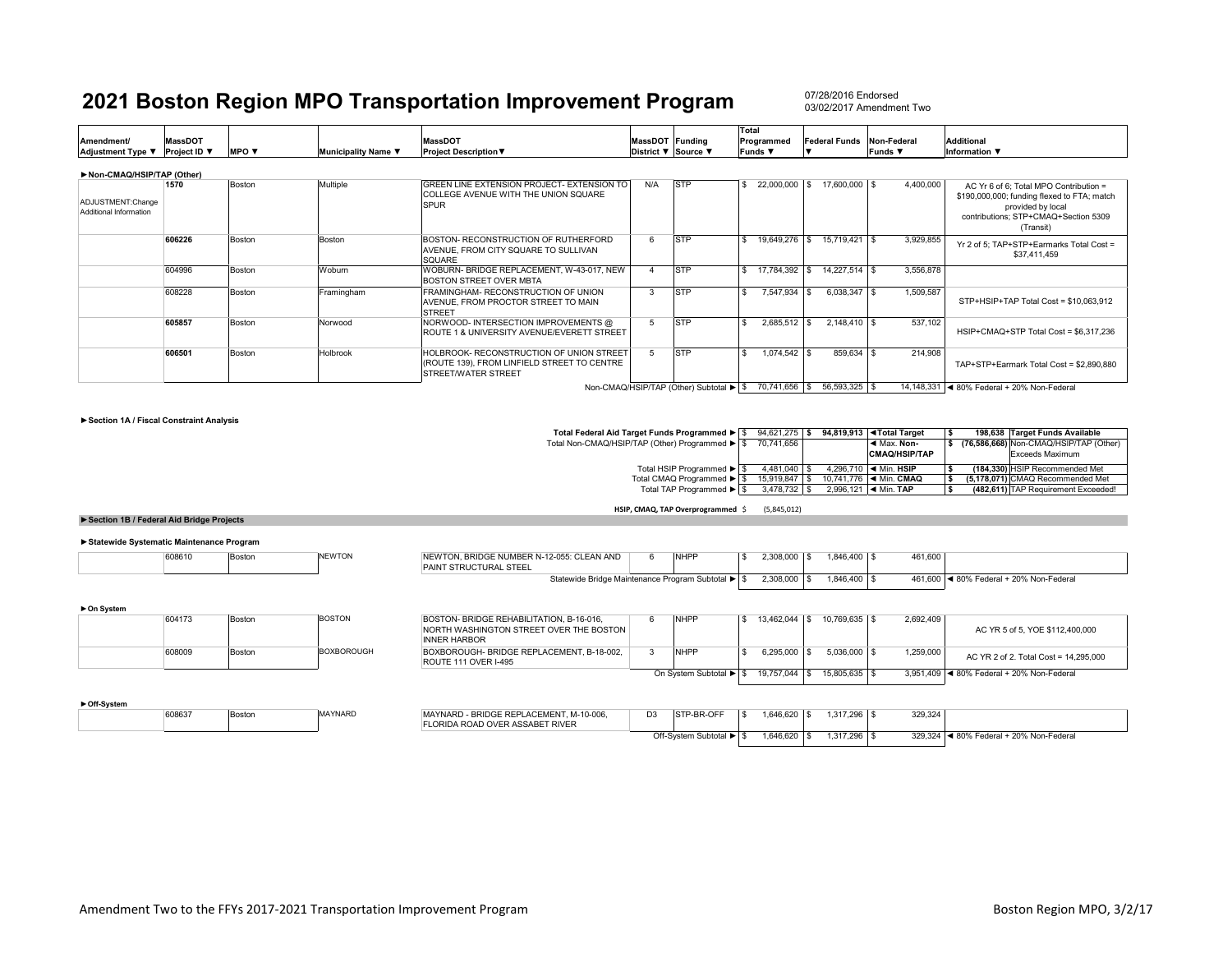| Amendment/<br>Adjustment Type ▼                 | <b>MassDOT</b><br>Project ID ▼ | MPO V                                                       | Municipality Name ▼ | <b>MassDOT</b><br><b>Project Description ▼</b>                                                                 |   | MassDOT Funding<br>District ▼ Source ▼     | Total<br>Programmed<br><b>Funds</b> ▼ | <b>Federal Funds</b><br>$\overline{\phantom{a}}$ | Non-Federal<br><b>Funds</b> ▼   | <b>Additional</b><br>Information ▼                                              |  |
|-------------------------------------------------|--------------------------------|-------------------------------------------------------------|---------------------|----------------------------------------------------------------------------------------------------------------|---|--------------------------------------------|---------------------------------------|--------------------------------------------------|---------------------------------|---------------------------------------------------------------------------------|--|
| Statewide Bridge Inspection Program             |                                |                                                             |                     |                                                                                                                |   |                                            |                                       |                                                  |                                 |                                                                                 |  |
|                                                 |                                |                                                             |                     | No Projects Programmed                                                                                         |   |                                            | <b>S</b>                              | <b>S</b>                                         |                                 |                                                                                 |  |
|                                                 |                                |                                                             |                     | No Projects Programmed                                                                                         |   |                                            | £.                                    | l s<br>$\overline{\phantom{a}}$                  | \$<br>$\overline{\phantom{a}}$  |                                                                                 |  |
|                                                 |                                |                                                             |                     | Statewide Bridge Inspection Program Subtotal ▶ \$                                                              |   |                                            |                                       | l s<br>$\overline{a}$                            | \$                              | ◀ 80% Federal + 20% Non-Federal                                                 |  |
|                                                 |                                |                                                             |                     |                                                                                                                |   |                                            |                                       |                                                  |                                 |                                                                                 |  |
| Section 1C / Federal Aid Non-Target Projects    |                                |                                                             |                     |                                                                                                                |   |                                            |                                       |                                                  |                                 |                                                                                 |  |
| Other Federal Aid                               |                                |                                                             |                     |                                                                                                                |   |                                            |                                       |                                                  |                                 |                                                                                 |  |
|                                                 | 606501                         | Boston                                                      | Holbrook            | HOLBROOK- RECONSTRUCTION OF UNION STREET<br>(ROUTE 139), FROM LINFIELD STREET TO CENTRE<br>STREET/WATER STREET | 5 | <b>HPP</b>                                 | 1,527,250<br><b>S</b>                 | $1,221,800$ \$<br>l s                            |                                 | 305,450 Construction; TAP+STP+Earmark (MA177) Total<br>$Cost = $2,890,880$      |  |
|                                                 | 606226                         | Boston                                                      | Boston              | BOSTON- RECONSTRUCTION OF RUTHERFORD<br>AVENUE, FROM CITY SQUARE TO SULLIVAN<br><b>SQUARE</b>                  | 6 | <b>HPP</b>                                 | <b>S</b><br>126,970 \$                | $101,576$ \$                                     | 25,394                          | Construction; (MA183); Yr 2 of 5;<br>TAP+STP+Earmarks Total Cost = \$37,411,459 |  |
|                                                 | 606226                         | Boston                                                      | Boston              | BOSTON- RECONSTRUCTION OF RUTHERFORD<br>AVENUE, FROM CITY SQUARE TO SULLIVAN<br>SQUARE                         | 6 | <b>HPP</b>                                 | $\overline{\mathbf{s}}$<br>8,451,960  | l s<br>$6,761,568$ \$                            | 1,690,392                       | Construction; (MA210); Yr 2 of 5;<br>TAP+STP+Earmarks Total Cost = \$37,411,459 |  |
|                                                 |                                | Section 1D / Federal Aid Major & State Category Projects    |                     |                                                                                                                |   |                                            |                                       |                                                  |                                 |                                                                                 |  |
| Regional Major Infrastructure                   |                                |                                                             |                     | No Projects Programmed                                                                                         |   |                                            | $\mathbf S$<br>$\sim$                 | l s<br>$\overline{\phantom{a}}$                  | l s<br>$\sim$                   |                                                                                 |  |
|                                                 |                                |                                                             |                     | No Projects Programmed                                                                                         |   |                                            | $\overline{\mathbf{s}}$<br>$\sim$     | l s<br>$\overline{\phantom{a}}$                  | $\mathbf{s}$<br>$\sim$          |                                                                                 |  |
|                                                 |                                |                                                             |                     |                                                                                                                |   | Regional Major Infrastructure Subtotal ▶ S |                                       | $ \sqrt{S}$<br>$-1$ \$                           |                                 | $-$ 4 80% Federal + 20% Non-Federal                                             |  |
|                                                 |                                | Statewide Americans with Disability Act Implementation Plan |                     |                                                                                                                |   |                                            |                                       |                                                  |                                 |                                                                                 |  |
|                                                 |                                |                                                             |                     | No Projects Programmed                                                                                         |   |                                            | $\mathbf S$                           | l \$<br>$\overline{\phantom{a}}$                 | l \$<br>$\sim$                  |                                                                                 |  |
|                                                 |                                |                                                             |                     | No Projects Programmed                                                                                         |   |                                            | <b>S</b><br>$\sim$                    | l s<br>$\overline{\phantom{a}}$                  | $\sqrt{3}$<br>$\sim$            |                                                                                 |  |
|                                                 |                                |                                                             |                     | Statewide ADA Implementation Plan Subtotal ▶ \$                                                                |   |                                            | $\sim$                                | $\overline{\mathsf{s}}$<br>$\sim$                | $\sqrt{3}$<br>$\sim$            | ◀ 80% Federal + 20% Non-Federal                                                 |  |
| Statewide Congestion Mitigation and Air Quality |                                |                                                             |                     |                                                                                                                |   |                                            |                                       |                                                  |                                 |                                                                                 |  |
|                                                 | 607901                         | Boston                                                      | <b>DEDHAM</b>       | DEDHAM- PEDESTRIAN IMPROVEMENTS ALONG<br>ELM STREET & RUSTCRAFT ROAD CORRIDORS                                 | 6 | CMAQ                                       | $\mathbf{s}$<br>$2,581,113$ \$        | 2,064,891 \$                                     | 516,223                         |                                                                                 |  |
| Statewide HSIP Program                          |                                |                                                             |                     |                                                                                                                |   | Statewide CMAQ Subtotal ▶ S                | $2,581,113$ \$                        | 2,064,891 \$                                     |                                 | 516,223 < 80% Federal + 20% Non-Federal                                         |  |
|                                                 |                                |                                                             |                     | No Projects Programmed                                                                                         |   |                                            | <b>S</b>                              | l \$<br>$\sim$                                   | l S<br>$\overline{\phantom{a}}$ |                                                                                 |  |
|                                                 |                                |                                                             |                     | No Projects Programmed                                                                                         |   |                                            | $\mathbf{s}$<br>$\sim$                | l s<br>$\overline{\phantom{a}}$                  | -S<br>$\overline{\phantom{a}}$  |                                                                                 |  |
|                                                 |                                |                                                             |                     |                                                                                                                |   | Statewide HSIP Program Subtotal ▶ \$       | $\sim$                                | $\sqrt{s}$<br>$\sim$                             | l s<br>$\sim$                   | ◀ 90% Federal + 10% Non-Federal                                                 |  |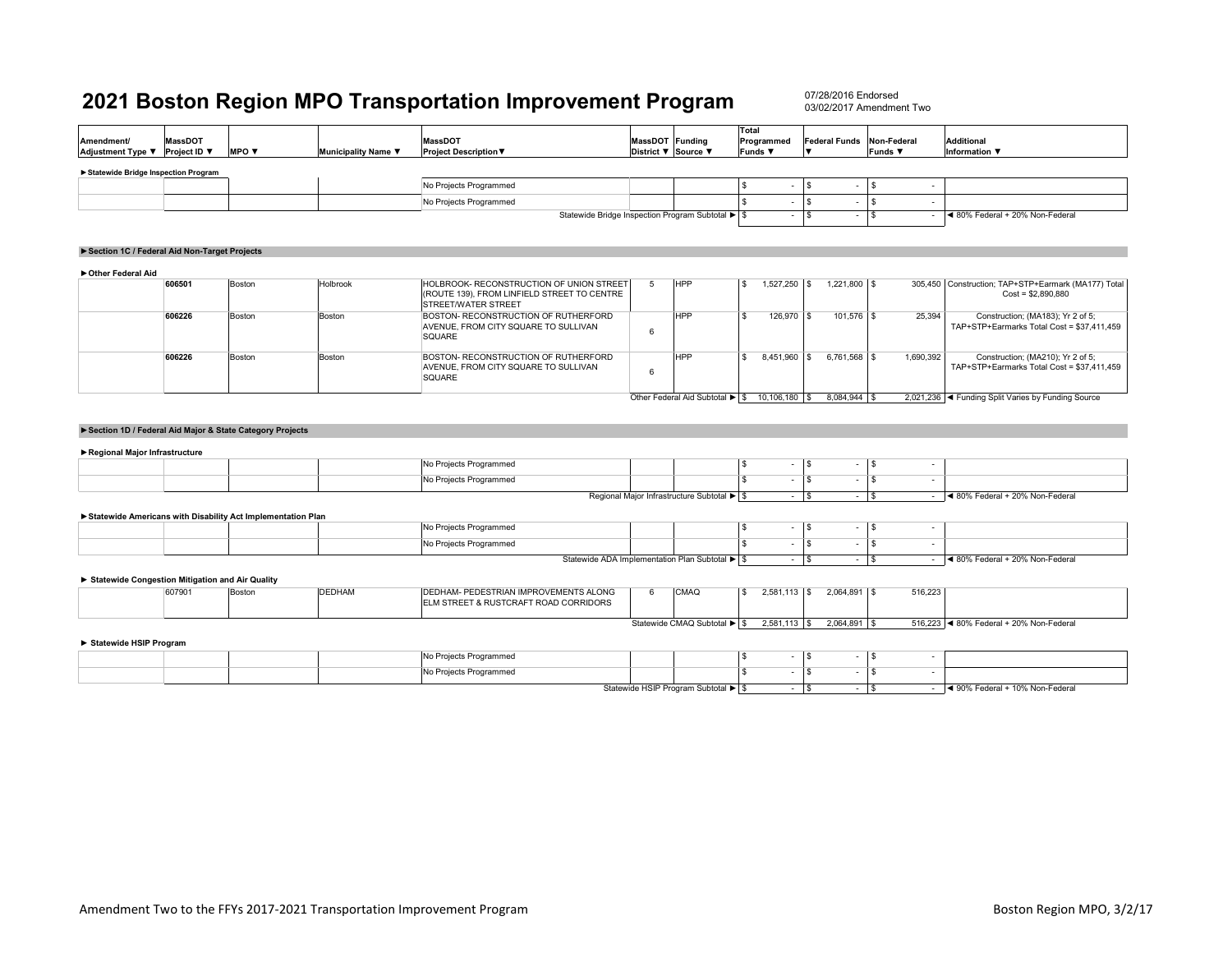| Amendment/                                                            | <b>MassDOT</b> |                              | <b>MassDOT</b>      | MassDOT Funding                                                                                  |         | Total<br>Programmed                                          | Federal Funds Non-Federal     |                                   | <b>Additional</b>                  |                                                                  |
|-----------------------------------------------------------------------|----------------|------------------------------|---------------------|--------------------------------------------------------------------------------------------------|---------|--------------------------------------------------------------|-------------------------------|-----------------------------------|------------------------------------|------------------------------------------------------------------|
| <b>MPO v</b><br>Adjustment Type ▼ Project ID ▼<br>Municipality Name ▼ |                | <b>Project Description ▼</b> | District ▼ Source ▼ |                                                                                                  | Funds ▼ |                                                              | Funds ▼                       | Information ▼                     |                                    |                                                                  |
| Statewide Infrastructure Program                                      |                |                              |                     |                                                                                                  |         |                                                              |                               |                                   |                                    |                                                                  |
|                                                                       | 607977         | Boston                       | MULTIPLE            | HOPKINTON- WESTBOROUGH- RECONSTRUCTION<br>OF I-90/I-495 INTERCHANGE                              | 3       | <b>NHPP</b>                                                  | l S                           | 37,500,000 \$ 30,000,000 \$       | 7,500,000                          | AC YEAR 2 OF 5. \$269M total cost. \$161.4M<br>TFPC, 107.6M NFA. |
|                                                                       |                |                              |                     | No Projects Programmed                                                                           |         |                                                              | S.<br>$\sim$                  | $\mathbf{s}$<br>$\sim$            | l \$<br>$\sim$                     |                                                                  |
|                                                                       |                |                              |                     |                                                                                                  |         | Statewide Infrastructure Program Subtotal ▶ \$ 37,500,000 \$ |                               | 30,000,000 \$                     |                                    | 7,500,000 < 80% Federal + 20% Non-Federal                        |
| Statewide Interstate Maintenance Program                              |                |                              |                     |                                                                                                  |         |                                                              |                               |                                   |                                    |                                                                  |
|                                                                       | 608210         | Boston                       | MULTIPLE            | FOXBOROUGH- PLAINVILLE- WRENTHAM-<br>FRANKLIN- INTERSTATE MAINTENANCE & RELATED<br>WORK ON I-495 | 5       | <b>NHPP</b>                                                  | $\mathbf{s}$                  | 26,680,000 \$ 24,012,000 \$       | 2,668,000                          |                                                                  |
|                                                                       |                |                              |                     | Statewide Interstate Maintenance Program Subtotal ▶ \$ 26,680,000 \$ 24,012,000 \$               |         |                                                              |                               |                                   |                                    | 2,668,000 < 90% Federal + 10% Non-Federal                        |
| Statewide Intelligent Transportation Systems                          |                |                              |                     |                                                                                                  |         |                                                              |                               |                                   |                                    |                                                                  |
|                                                                       |                |                              |                     | No Projects Programmed                                                                           |         |                                                              | S.<br>$\sim$                  | <b>S</b><br>$\sim$                | l s<br>$\sim$                      |                                                                  |
|                                                                       |                |                              |                     | No Projects Programmed                                                                           |         |                                                              | \$.<br>$\frac{1}{2}$          | $\sqrt{3}$<br>$\sim$              | l \$<br>٠                          |                                                                  |
|                                                                       |                |                              |                     |                                                                                                  |         | Statewide ITS Subtotal > \$                                  |                               | $ \sqrt{s}$<br>$\sim$             | l s<br>$\sim$                      | ◀ 80% Federal + 20% Non-Federal                                  |
| Statewide National Freight Program                                    |                |                              |                     |                                                                                                  |         |                                                              |                               |                                   |                                    |                                                                  |
|                                                                       |                |                              |                     | No Projects Programmed                                                                           |         |                                                              | \$<br>$\sim$                  | l s<br>$\sim$                     | l \$<br>$\sim$                     |                                                                  |
|                                                                       |                |                              |                     | No Projects Programmed                                                                           |         |                                                              | \$<br>$\sim$                  | $\overline{\mathbf{s}}$<br>$\sim$ | l s<br>$\sim$                      |                                                                  |
|                                                                       |                |                              |                     |                                                                                                  |         | Statewide National Freight Program Subtotal > \$             | $ s$                          | $\sim$                            | l \$<br>$\sim$ $-$                 | ◀ 80% Federal + 20% Non-Federal                                  |
| Statewide National Highway System Preservation Program                |                |                              |                     |                                                                                                  |         |                                                              |                               |                                   |                                    |                                                                  |
|                                                                       | 608484         | Boston                       | <b>MULTIPLE</b>     | CANTON- MILTON- RESURFACING AND RELATED<br>WORK ON ROUTE 138                                     | 6       | <b>NHPP</b>                                                  | l S                           | 13,766,880 \$ 11,013,504 \$       | 2,753,376                          |                                                                  |
|                                                                       | 608476         | Boston                       | SOUTHBOROUGH        | SOUTHBOROUGH- RESURFACING AND RELATED<br>WORK ON ROUTE 30                                        | 3       | <b>NHPP</b>                                                  | s.<br>2,784,000 \$            | $2.227.200$ \ \$                  | 556,800                            |                                                                  |
|                                                                       |                |                              |                     | Statewide NHS Preservation Program Subtotal ▶ \$                                                 |         |                                                              |                               | 16,550,880 \$ 13,240,704 \$       |                                    | 3,310,176 < 80% Federal + 20% Non-Federal                        |
| Statewide Planning Program                                            |                |                              |                     |                                                                                                  |         |                                                              |                               |                                   |                                    |                                                                  |
|                                                                       |                |                              |                     | No Projects Programmed                                                                           |         |                                                              | l \$<br>a.                    | $\overline{\mathbf{s}}$<br>$\sim$ | $\overline{\phantom{a}}$<br>$\sim$ |                                                                  |
|                                                                       |                |                              |                     | No Projects Programmed                                                                           |         |                                                              | $\overline{\mathbf{s}}$<br>÷. | <b>S</b><br>$\sim$                | l \$<br>$\overline{\phantom{0}}$   |                                                                  |
|                                                                       |                |                              |                     |                                                                                                  |         | Statewide Planning Program Subtotal ▶ \$                     | $ s$                          | $\sim$                            | l s<br>$\sim$ $-$                  | ◀ 80% Federal + 20% Non-Federal                                  |
|                                                                       |                |                              |                     |                                                                                                  |         |                                                              |                               |                                   |                                    |                                                                  |
| Statewide Railroad Grade Crossings                                    |                |                              |                     | No Projects Programmed                                                                           |         |                                                              | <b>S</b><br>$\sim$            | 1\$<br>$\sim$                     | l \$<br>$\overline{\phantom{a}}$   |                                                                  |
|                                                                       |                |                              |                     | No Projects Programmed                                                                           |         |                                                              | $\mathbf{s}$<br>$\sim$        | <b>S</b><br>$\sim$                | l \$<br>$\sim$                     |                                                                  |
|                                                                       |                |                              |                     |                                                                                                  |         | Statewide RR Grade Crossings Subtotal ▶ \$                   |                               | $ \sqrt{s}$                       | $\sqrt{3}$                         | ◀ 80% Federal + 20% Non-Federal                                  |
|                                                                       |                |                              |                     |                                                                                                  |         |                                                              |                               | $\sim$                            | $\sim$ $-$                         |                                                                  |
|                                                                       |                |                              |                     |                                                                                                  |         |                                                              |                               |                                   |                                    |                                                                  |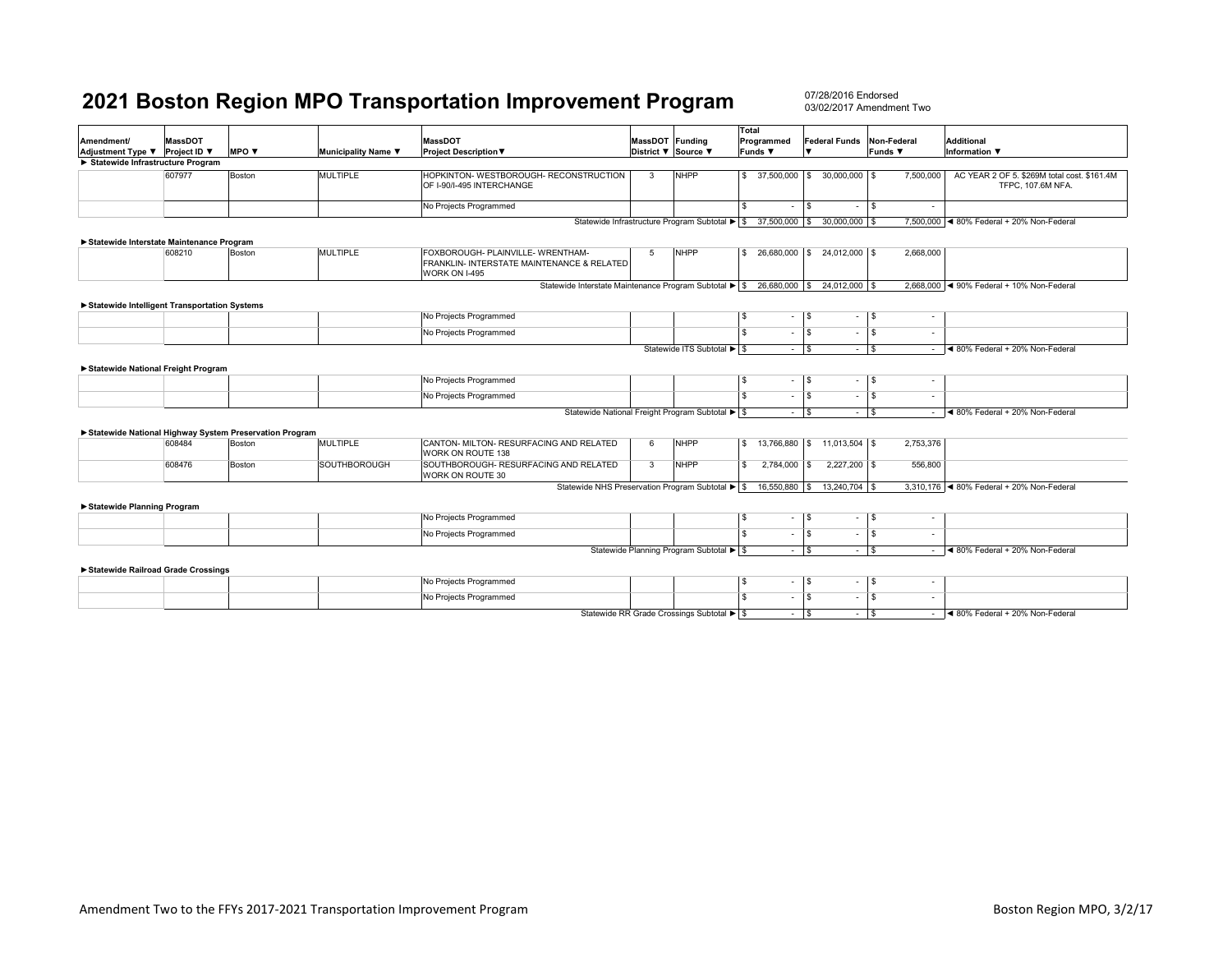07/28/2016 Endorsed03/02/2017 Amendment Two

| <b>MassDOT</b><br><b>MassDOT</b><br>MassDOT Funding<br>Programmed<br><b>Federal Funds</b><br>Non-Federal<br><b>Amendment/</b><br><b>Additional</b><br>MPO V<br>Adjustment Type ▼<br>Project ID ▼<br>Municipality Name ▼<br><b>Project Description ▼</b><br>District ▼ Source ▼<br>Funds ▼<br>Funds ▼<br>$\overline{\phantom{a}}$<br><b>Information</b> ▼<br>Statewide Safe Routes to Schools Program<br>No Projects Programmed<br><b>SRTS</b><br>\$<br>l S<br><b>S</b><br>$\sim$<br>$\overline{\phantom{a}}$<br>No Projects Programmed<br><b>SRTS</b><br><b>S</b><br>$\sqrt{3}$<br>$\sqrt{3}$<br>$\sim$<br>$\sim$<br>$\sim$<br>Statewide Safe Routes to Schools Program Subtotal ▶ \$<br>$ \sqrt{s}$<br>$-$ \$<br>◀ Funding Split Varies by Funding Source<br>$\sim$ |  |  |  |  |  |  |  |  |  |  |  |  |
|----------------------------------------------------------------------------------------------------------------------------------------------------------------------------------------------------------------------------------------------------------------------------------------------------------------------------------------------------------------------------------------------------------------------------------------------------------------------------------------------------------------------------------------------------------------------------------------------------------------------------------------------------------------------------------------------------------------------------------------------------------------------|--|--|--|--|--|--|--|--|--|--|--|--|
|                                                                                                                                                                                                                                                                                                                                                                                                                                                                                                                                                                                                                                                                                                                                                                      |  |  |  |  |  |  |  |  |  |  |  |  |
|                                                                                                                                                                                                                                                                                                                                                                                                                                                                                                                                                                                                                                                                                                                                                                      |  |  |  |  |  |  |  |  |  |  |  |  |
|                                                                                                                                                                                                                                                                                                                                                                                                                                                                                                                                                                                                                                                                                                                                                                      |  |  |  |  |  |  |  |  |  |  |  |  |
|                                                                                                                                                                                                                                                                                                                                                                                                                                                                                                                                                                                                                                                                                                                                                                      |  |  |  |  |  |  |  |  |  |  |  |  |
|                                                                                                                                                                                                                                                                                                                                                                                                                                                                                                                                                                                                                                                                                                                                                                      |  |  |  |  |  |  |  |  |  |  |  |  |
|                                                                                                                                                                                                                                                                                                                                                                                                                                                                                                                                                                                                                                                                                                                                                                      |  |  |  |  |  |  |  |  |  |  |  |  |
| Statewide Stormwater Retrofits                                                                                                                                                                                                                                                                                                                                                                                                                                                                                                                                                                                                                                                                                                                                       |  |  |  |  |  |  |  |  |  |  |  |  |
| No Projects Programmed<br>\$<br>$ \sqrt{5}$<br>$\sqrt{3}$<br>$\sim$<br>$\sim$                                                                                                                                                                                                                                                                                                                                                                                                                                                                                                                                                                                                                                                                                        |  |  |  |  |  |  |  |  |  |  |  |  |
| $\overline{\mathbf{s}}$<br>$\sqrt{s}$<br>No Projects Programmed<br>l \$<br>$\sim$<br>$\sim$<br>$\sim$                                                                                                                                                                                                                                                                                                                                                                                                                                                                                                                                                                                                                                                                |  |  |  |  |  |  |  |  |  |  |  |  |
| Statewide Stormwater Retrofits Subtotal ▶ S<br>$ \sqrt{s}$<br>$ \sqrt{3}$<br>◀ 80% Federal + 20% Non-Federal<br>$\sim$                                                                                                                                                                                                                                                                                                                                                                                                                                                                                                                                                                                                                                               |  |  |  |  |  |  |  |  |  |  |  |  |
| Statewide Transportation Enhancements                                                                                                                                                                                                                                                                                                                                                                                                                                                                                                                                                                                                                                                                                                                                |  |  |  |  |  |  |  |  |  |  |  |  |
| No Projects Programmed<br>\$<br>$-1$ s<br>$\sqrt{3}$<br>$\sim$<br>$\sim$                                                                                                                                                                                                                                                                                                                                                                                                                                                                                                                                                                                                                                                                                             |  |  |  |  |  |  |  |  |  |  |  |  |
| $\overline{\mathbf{s}}$<br>l s<br>$\overline{\phantom{a}}$<br>No Projects Programmed<br>$\sim$<br>$\sim$<br>$\overline{\phantom{a}}$                                                                                                                                                                                                                                                                                                                                                                                                                                                                                                                                                                                                                                 |  |  |  |  |  |  |  |  |  |  |  |  |
| Statewide Transportation Enhancements Subtotal ▶ \$<br>◀ 80% Federal + 20% Non-Federal<br>$ \sqrt{s}$<br>$ \sqrt{3}$<br>$\sim$                                                                                                                                                                                                                                                                                                                                                                                                                                                                                                                                                                                                                                       |  |  |  |  |  |  |  |  |  |  |  |  |
|                                                                                                                                                                                                                                                                                                                                                                                                                                                                                                                                                                                                                                                                                                                                                                      |  |  |  |  |  |  |  |  |  |  |  |  |
| ▶ Other Statewide Items<br>ABP GANS Repayment<br>$\overline{\phantom{a}}$                                                                                                                                                                                                                                                                                                                                                                                                                                                                                                                                                                                                                                                                                            |  |  |  |  |  |  |  |  |  |  |  |  |
| \$<br>$-$   \$<br><b>S</b><br>$\sim$<br>Award Adjustments, Change Orders, Project Value<br>\$<br>$\mathbf{s}$<br>Τs<br>$\sim$<br>$\sim$<br>÷,                                                                                                                                                                                                                                                                                                                                                                                                                                                                                                                                                                                                                        |  |  |  |  |  |  |  |  |  |  |  |  |
| Changes, Etc.                                                                                                                                                                                                                                                                                                                                                                                                                                                                                                                                                                                                                                                                                                                                                        |  |  |  |  |  |  |  |  |  |  |  |  |
| DBEs, FAPO, Pavement Lab Retrofits, and Misc.<br>$\sqrt{3}$<br>l \$<br>s<br>$\sim$<br>$\sim$<br>$\sim$<br>Programs                                                                                                                                                                                                                                                                                                                                                                                                                                                                                                                                                                                                                                                   |  |  |  |  |  |  |  |  |  |  |  |  |
| \$<br>$ \sqrt{s}$<br>$\sqrt{3}$<br>Planning<br>$\overline{\phantom{a}}$<br>$\sim$                                                                                                                                                                                                                                                                                                                                                                                                                                                                                                                                                                                                                                                                                    |  |  |  |  |  |  |  |  |  |  |  |  |
| Statewide Design and Right of Way<br>\$<br>$ \sqrt{s}$<br>$\sqrt{3}$<br>$\sim$<br>$\sim$                                                                                                                                                                                                                                                                                                                                                                                                                                                                                                                                                                                                                                                                             |  |  |  |  |  |  |  |  |  |  |  |  |
| <b>Statewide Recreational Trails</b><br>$ \sqrt{s}$<br>$\sqrt{3}$<br>\$<br>$\sim$<br>$\sim$                                                                                                                                                                                                                                                                                                                                                                                                                                                                                                                                                                                                                                                                          |  |  |  |  |  |  |  |  |  |  |  |  |
| Other Statewide Items Subtotal ▶ \$<br>$ \sqrt{3}$<br>◀ Funding Split Varies by Funding Source<br>$ s$<br>$\sim$                                                                                                                                                                                                                                                                                                                                                                                                                                                                                                                                                                                                                                                     |  |  |  |  |  |  |  |  |  |  |  |  |
|                                                                                                                                                                                                                                                                                                                                                                                                                                                                                                                                                                                                                                                                                                                                                                      |  |  |  |  |  |  |  |  |  |  |  |  |
| Section 2A / Non-Federal Projects                                                                                                                                                                                                                                                                                                                                                                                                                                                                                                                                                                                                                                                                                                                                    |  |  |  |  |  |  |  |  |  |  |  |  |
|                                                                                                                                                                                                                                                                                                                                                                                                                                                                                                                                                                                                                                                                                                                                                                      |  |  |  |  |  |  |  |  |  |  |  |  |
| Non Federal Aid                                                                                                                                                                                                                                                                                                                                                                                                                                                                                                                                                                                                                                                                                                                                                      |  |  |  |  |  |  |  |  |  |  |  |  |
| No Projects Programmed<br>◀100% Non-Federal<br>Non-Federal Aid Subtotal > \$<br>\$<br>$\sim$<br>$\sim$                                                                                                                                                                                                                                                                                                                                                                                                                                                                                                                                                                                                                                                               |  |  |  |  |  |  |  |  |  |  |  |  |
|                                                                                                                                                                                                                                                                                                                                                                                                                                                                                                                                                                                                                                                                                                                                                                      |  |  |  |  |  |  |  |  |  |  |  |  |
| Section 2B / Non-Federal Bridge Projects                                                                                                                                                                                                                                                                                                                                                                                                                                                                                                                                                                                                                                                                                                                             |  |  |  |  |  |  |  |  |  |  |  |  |
| Section 2B / Non-Federal Bridge Projects                                                                                                                                                                                                                                                                                                                                                                                                                                                                                                                                                                                                                                                                                                                             |  |  |  |  |  |  |  |  |  |  |  |  |
| <b>NFA</b><br>No Projects Programmed<br>$\mathbb{S}$<br>l \$<br>$\overline{\phantom{a}}$<br>$\overline{\phantom{a}}$                                                                                                                                                                                                                                                                                                                                                                                                                                                                                                                                                                                                                                                 |  |  |  |  |  |  |  |  |  |  |  |  |
| <b>NFA</b><br>No Projects Programmed<br>\$<br>$\sqrt{3}$<br>$\sim$<br>$\overline{\phantom{a}}$                                                                                                                                                                                                                                                                                                                                                                                                                                                                                                                                                                                                                                                                       |  |  |  |  |  |  |  |  |  |  |  |  |
| Section 2B / Non-Federal Bridge Projects Subtotal > \$<br>◀100% Non-Federal<br>\$<br>$\sim$<br>$\sim$                                                                                                                                                                                                                                                                                                                                                                                                                                                                                                                                                                                                                                                                |  |  |  |  |  |  |  |  |  |  |  |  |
|                                                                                                                                                                                                                                                                                                                                                                                                                                                                                                                                                                                                                                                                                                                                                                      |  |  |  |  |  |  |  |  |  |  |  |  |
| TIP Section 1: TIP Section 2: Total of All<br>2021 Boston Region MPO TIP Summary<br>$\overline{\mathbf{v}}$                                                                                                                                                                                                                                                                                                                                                                                                                                                                                                                                                                                                                                                          |  |  |  |  |  |  |  |  |  |  |  |  |
| Projects ▼                                                                                                                                                                                                                                                                                                                                                                                                                                                                                                                                                                                                                                                                                                                                                           |  |  |  |  |  |  |  |  |  |  |  |  |
| Total ▶ \$ 211,751,112 \$<br>211,751,112  ◀ Total Spending in Region<br>l \$                                                                                                                                                                                                                                                                                                                                                                                                                                                                                                                                                                                                                                                                                         |  |  |  |  |  |  |  |  |  |  |  |  |
| Federal Funds > \$ 172,516,993<br>$\sqrt{3}$<br>172,516,993 < Total Federal Spending in Region<br>Non-Federal Funds ▶ \$ 39,234,118 \$<br>39,234,118 < Total Non-Federal Spending in Region<br>$ s$                                                                                                                                                                                                                                                                                                                                                                                                                                                                                                                                                                  |  |  |  |  |  |  |  |  |  |  |  |  |

701 CMR 7.00 Use of Road Flaggers and Police Details on Public Works Projects / 701 CMR 7.00 (the Regulation) was promulgated and became law on October 3, 2008. Under this Regulation, the CMR is applicable to any Public wo Limitation referenced in this Regulation is applicable only to projects where the Municpality is the Awarding Authority. For all projects contained in the TIP, the Commonwealth is the Awarding Authority. Therefore, all pro